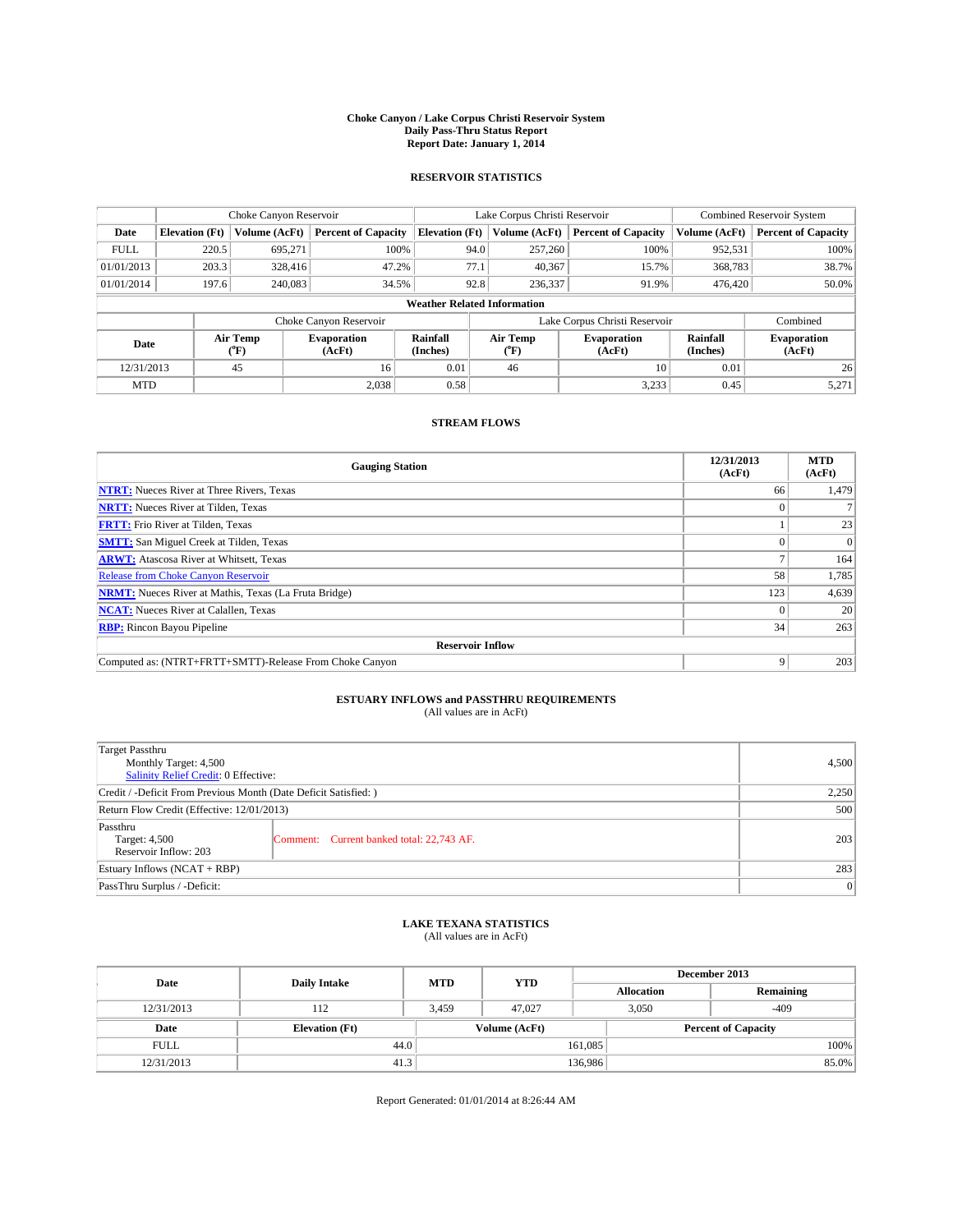#### **Choke Canyon / Lake Corpus Christi Reservoir System Daily Pass-Thru Status Report Report Date: January 2, 2014**

### **RESERVOIR STATISTICS**

|             | Choke Canyon Reservoir             |                  |                              |                       | Lake Corpus Christi Reservoir | <b>Combined Reservoir System</b> |                      |                              |  |
|-------------|------------------------------------|------------------|------------------------------|-----------------------|-------------------------------|----------------------------------|----------------------|------------------------------|--|
| Date        | <b>Elevation</b> (Ft)              | Volume (AcFt)    | <b>Percent of Capacity</b>   | <b>Elevation (Ft)</b> | Volume (AcFt)                 | <b>Percent of Capacity</b>       | Volume (AcFt)        | <b>Percent of Capacity</b>   |  |
| <b>FULL</b> | 220.5                              | 695.271          | 100%                         | 94.0                  | 257,260                       | 100%                             | 952,531              | 100%                         |  |
| 01/02/2013  | 203.2                              | 327,737          | 47.1%                        | 77.2                  | 40,430                        | 15.7%                            | 368,167              | 38.7%                        |  |
| 01/02/2014  | 197.5                              | 239,669          | 34.5%                        | 92.9                  | 237,942                       | 92.5%                            | 477.611              | $50.1\%$                     |  |
|             | <b>Weather Related Information</b> |                  |                              |                       |                               |                                  |                      |                              |  |
|             |                                    |                  | Choke Canyon Reservoir       |                       |                               | Lake Corpus Christi Reservoir    |                      | Combined                     |  |
| Date        |                                    | Air Temp<br>(°F) | <b>Evaporation</b><br>(AcFt) | Rainfall<br>(Inches)  | Air Temp<br>(°F)              | <b>Evaporation</b><br>(AcFt)     | Rainfall<br>(Inches) | <b>Evaporation</b><br>(AcFt) |  |
| 01/01/2014  |                                    | 59               | 56                           | 0.00                  | 57                            | 42                               | 0.01                 | 98                           |  |
| <b>MTD</b>  |                                    |                  | 56                           | 0.00                  |                               | 42                               | 0.01                 | 98                           |  |

### **STREAM FLOWS**

| <b>Gauging Station</b>                                       | 01/01/2014<br>(AcFt) | <b>MTD</b><br>(AcFt) |  |  |  |  |
|--------------------------------------------------------------|----------------------|----------------------|--|--|--|--|
| <b>NTRT:</b> Nueces River at Three Rivers, Texas             | 67                   | 67                   |  |  |  |  |
| <b>NRTT:</b> Nueces River at Tilden, Texas                   |                      | $\Omega$             |  |  |  |  |
| <b>FRTT:</b> Frio River at Tilden, Texas                     |                      |                      |  |  |  |  |
| <b>SMTT:</b> San Miguel Creek at Tilden, Texas               |                      | $\Omega$             |  |  |  |  |
| <b>ARWT:</b> Atascosa River at Whitsett, Texas               |                      |                      |  |  |  |  |
| <b>Release from Choke Canyon Reservoir</b>                   | 58                   | 58                   |  |  |  |  |
| <b>NRMT:</b> Nueces River at Mathis, Texas (La Fruta Bridge) | 111                  | 111                  |  |  |  |  |
| <b>NCAT:</b> Nueces River at Calallen, Texas                 |                      | $\Omega$             |  |  |  |  |
| <b>RBP:</b> Rincon Bayou Pipeline                            |                      | $\Omega$             |  |  |  |  |
| <b>Reservoir Inflow</b>                                      |                      |                      |  |  |  |  |
| Computed as: (NTRT+FRTT+SMTT)-Release From Choke Canyon      |                      | 11                   |  |  |  |  |

# **ESTUARY INFLOWS and PASSTHRU REQUIREMENTS**<br>(All values are in AcFt)

| Target Passthru<br>Monthly Target: 2,500<br>Salinity Relief Credit: 0 Effective: | 2,500                                     |    |
|----------------------------------------------------------------------------------|-------------------------------------------|----|
| Credit / -Deficit From Previous Month (Date Deficit Satisfied: )                 | 0                                         |    |
| Return Flow Credit (Effective: 01/01/2014)                                       | 500                                       |    |
| Passthru<br>Target: 2,500<br>Reservoir Inflow: 11                                | Comment: Current banked total: 22,743 AF. | 11 |
| Estuary Inflows (NCAT + RBP)                                                     | $\Omega$                                  |    |
| PassThru Surplus / -Deficit:                                                     | 0                                         |    |

## **LAKE TEXANA STATISTICS** (All values are in AcFt)

| Date        | <b>Daily Intake</b>   | <b>MTD</b>    | <b>YTD</b> | January 2014               |                   |           |  |
|-------------|-----------------------|---------------|------------|----------------------------|-------------------|-----------|--|
|             |                       |               |            |                            | <b>Allocation</b> | Remaining |  |
| 01/01/2014  | 112                   | 112           | 112        |                            | 3,050<br>2,938    |           |  |
| Date        | <b>Elevation</b> (Ft) | Volume (AcFt) |            | <b>Percent of Capacity</b> |                   |           |  |
| <b>FULL</b> | 44.0                  |               |            | 161,085                    |                   | 100%      |  |
| 01/01/2014  | 41.3                  |               |            | 136,986                    |                   | 85.0%     |  |

Report Generated: 01/02/2014 at 9:13:29 AM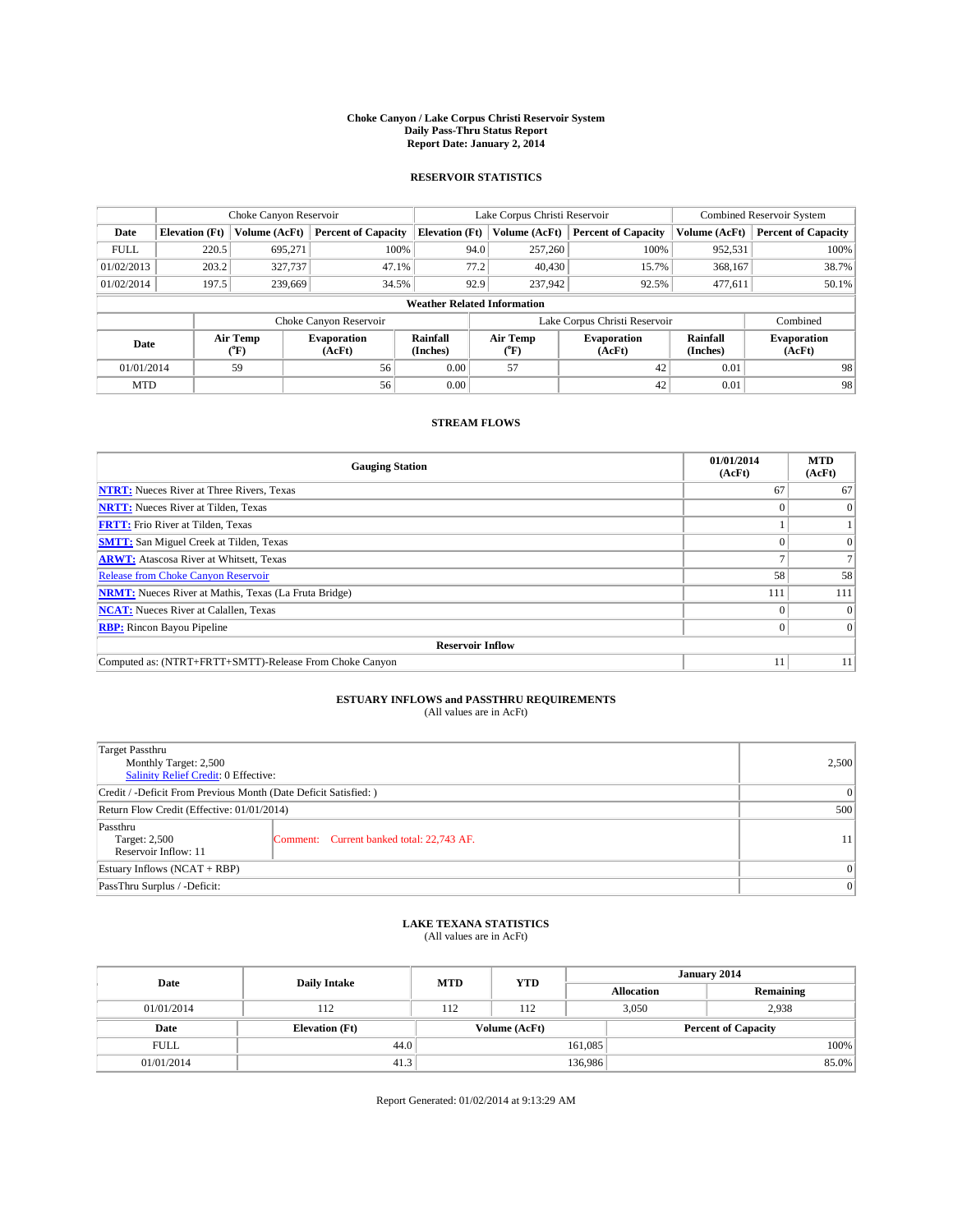#### **Choke Canyon / Lake Corpus Christi Reservoir System Daily Pass-Thru Status Report Report Date: January 3, 2014**

### **RESERVOIR STATISTICS**

|             | Choke Canyon Reservoir |                  |                              |                                    | Lake Corpus Christi Reservoir | <b>Combined Reservoir System</b> |                      |                              |
|-------------|------------------------|------------------|------------------------------|------------------------------------|-------------------------------|----------------------------------|----------------------|------------------------------|
| Date        | <b>Elevation</b> (Ft)  | Volume (AcFt)    | <b>Percent of Capacity</b>   | <b>Elevation (Ft)</b>              | Volume (AcFt)                 | <b>Percent of Capacity</b>       | Volume (AcFt)        | Percent of Capacity          |
| <b>FULL</b> | 220.5                  | 695.271          | 100%                         | 94.0                               | 257,260                       | 100%                             | 952,531              | 100%                         |
| 01/03/2013  | 203.2                  | 327,059          | 47.0%                        | 77.2                               | 40.494                        | 15.7%                            | 367,553              | 38.6%                        |
| 01/03/2014  | 197.6                  | 239,945          | 34.5%                        | 92.8                               | 235,625                       | 91.6%                            | 475,570              | 49.9%                        |
|             |                        |                  |                              | <b>Weather Related Information</b> |                               |                                  |                      |                              |
|             |                        |                  | Choke Canyon Reservoir       |                                    |                               | Lake Corpus Christi Reservoir    |                      | Combined                     |
| Date        |                        | Air Temp<br>(°F) | <b>Evaporation</b><br>(AcFt) | Rainfall<br>(Inches)               | Air Temp<br>(°F)              | <b>Evaporation</b><br>(AcFt)     | Rainfall<br>(Inches) | <b>Evaporation</b><br>(AcFt) |
| 01/02/2014  |                        | 55               | 96                           | 0.00                               | 53                            | 166                              | 0.00                 | 262                          |
| <b>MTD</b>  |                        |                  | 152                          | 0.00                               |                               | 208                              | 0.01                 | 360                          |

### **STREAM FLOWS**

| <b>Gauging Station</b>                                       | 01/02/2014<br>(AcFt) | <b>MTD</b><br>(AcFt) |  |  |  |  |
|--------------------------------------------------------------|----------------------|----------------------|--|--|--|--|
| <b>NTRT:</b> Nueces River at Three Rivers, Texas             | 67                   | 135                  |  |  |  |  |
| <b>NRTT:</b> Nueces River at Tilden, Texas                   |                      |                      |  |  |  |  |
| <b>FRTT:</b> Frio River at Tilden, Texas                     |                      |                      |  |  |  |  |
| <b>SMTT:</b> San Miguel Creek at Tilden, Texas               |                      | $\Omega$             |  |  |  |  |
| <b>ARWT:</b> Atascosa River at Whitsett, Texas               |                      | 13                   |  |  |  |  |
| <b>Release from Choke Canyon Reservoir</b>                   | 58                   | 115                  |  |  |  |  |
| <b>NRMT:</b> Nueces River at Mathis, Texas (La Fruta Bridge) | 113                  | 224                  |  |  |  |  |
| <b>NCAT:</b> Nueces River at Calallen, Texas                 |                      | $\Omega$             |  |  |  |  |
| <b>RBP:</b> Rincon Bayou Pipeline                            |                      | $\Omega$             |  |  |  |  |
| <b>Reservoir Inflow</b>                                      |                      |                      |  |  |  |  |
| Computed as: (NTRT+FRTT+SMTT)-Release From Choke Canyon      |                      | 21                   |  |  |  |  |

# **ESTUARY INFLOWS and PASSTHRU REQUIREMENTS**<br>(All values are in AcFt)

| Target Passthru<br>Monthly Target: 2,500<br>Salinity Relief Credit: 0 Effective: | 2,500                                     |    |  |
|----------------------------------------------------------------------------------|-------------------------------------------|----|--|
| Credit / -Deficit From Previous Month (Date Deficit Satisfied: )                 | 0                                         |    |  |
| Return Flow Credit (Effective: 01/01/2014)                                       |                                           |    |  |
| Passthru<br>Target: 2,500<br>Reservoir Inflow: 21                                | Comment: Current banked total: 22,743 AF. | 21 |  |
| Estuary Inflows (NCAT + RBP)                                                     | $\Omega$                                  |    |  |
| PassThru Surplus / -Deficit:                                                     | 0                                         |    |  |

## **LAKE TEXANA STATISTICS** (All values are in AcFt)

| Date        |                       | <b>MTD</b> | <b>YTD</b>    | January 2014      |                            |           |  |
|-------------|-----------------------|------------|---------------|-------------------|----------------------------|-----------|--|
|             | <b>Daily Intake</b>   |            |               | <b>Allocation</b> |                            | Remaining |  |
| 01/02/2014  | 123                   | 236        | 236           |                   | 3.050<br>2,814             |           |  |
| Date        | <b>Elevation</b> (Ft) |            | Volume (AcFt) |                   | <b>Percent of Capacity</b> |           |  |
| <b>FULL</b> | 44.0                  |            |               | 161,085           |                            | 100%      |  |
| 01/02/2014  | 41.3                  |            |               | 136,986           |                            | 85.0%     |  |

Report Generated: 01/03/2014 at 8:21:10 AM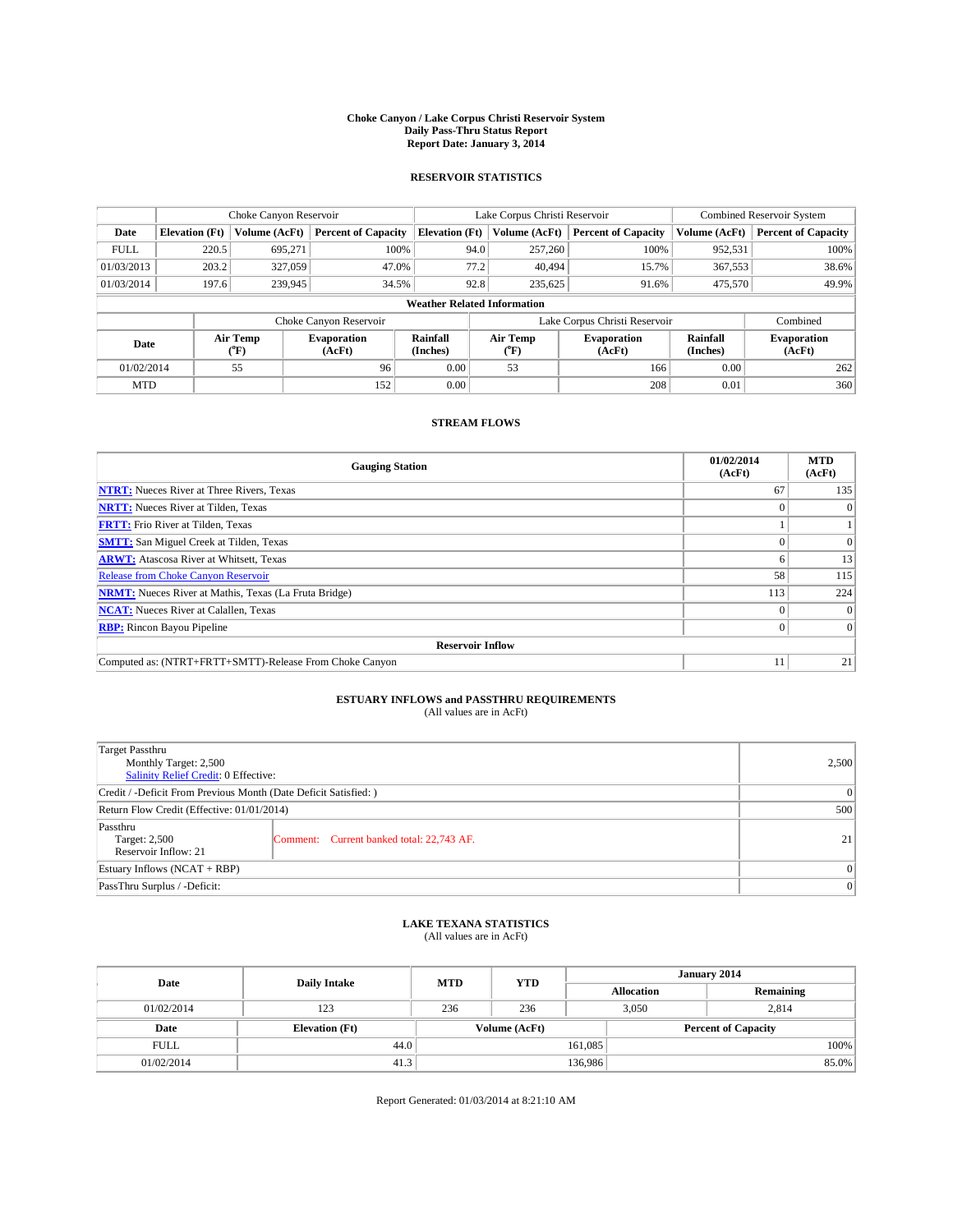#### **Choke Canyon / Lake Corpus Christi Reservoir System Daily Pass-Thru Status Report Report Date: January 4, 2014**

### **RESERVOIR STATISTICS**

|             | Choke Canyon Reservoir             |                  | Lake Corpus Christi Reservoir |                       |                  |         | <b>Combined Reservoir System</b> |                      |                              |
|-------------|------------------------------------|------------------|-------------------------------|-----------------------|------------------|---------|----------------------------------|----------------------|------------------------------|
| Date        | <b>Elevation</b> (Ft)              | Volume (AcFt)    | <b>Percent of Capacity</b>    | <b>Elevation (Ft)</b> | Volume (AcFt)    |         | <b>Percent of Capacity</b>       | Volume (AcFt)        | Percent of Capacity          |
| <b>FULL</b> | 220.5                              | 695,271          | 100%                          |                       | 94.0             | 257,260 | 100%                             | 952,531              | 100%                         |
| 01/04/2013  | 203.2                              | 326,557          | 47.0%                         | 77.1                  |                  | 40,303  | 15.7%                            | 366,860              | 38.5%                        |
| 01/04/2014  | 197.5                              | 239,665          | 34.5%                         |                       | 93.0             | 238,657 | 92.8%                            | 478,322              | $50.2\%$                     |
|             | <b>Weather Related Information</b> |                  |                               |                       |                  |         |                                  |                      |                              |
|             |                                    |                  | Choke Canyon Reservoir        |                       |                  |         | Lake Corpus Christi Reservoir    |                      | Combined                     |
| Date        |                                    | Air Temp<br>(°F) | <b>Evaporation</b><br>(AcFt)  | Rainfall<br>(Inches)  | Air Temp<br>("F) |         | <b>Evaporation</b><br>(AcFt)     | Rainfall<br>(Inches) | <b>Evaporation</b><br>(AcFt) |
| 01/03/2014  |                                    | 60               | 64                            | 0.00                  | 60               |         | 104                              | 0.00                 | 168                          |
| <b>MTD</b>  |                                    |                  | 216                           | 0.00                  |                  |         | 312                              | 0.01                 | 528                          |

### **STREAM FLOWS**

| <b>Gauging Station</b>                                       | 01/03/2014<br>(AcFt) | <b>MTD</b><br>(AcFt) |  |  |  |  |
|--------------------------------------------------------------|----------------------|----------------------|--|--|--|--|
| <b>NTRT:</b> Nueces River at Three Rivers, Texas             | 66                   | 200                  |  |  |  |  |
| <b>NRTT:</b> Nueces River at Tilden, Texas                   |                      |                      |  |  |  |  |
| <b>FRTT:</b> Frio River at Tilden, Texas                     |                      |                      |  |  |  |  |
| <b>SMTT:</b> San Miguel Creek at Tilden, Texas               |                      | $\Omega$             |  |  |  |  |
| <b>ARWT:</b> Atascosa River at Whitsett, Texas               |                      | 19                   |  |  |  |  |
| <b>Release from Choke Canyon Reservoir</b>                   | 58                   | 173                  |  |  |  |  |
| <b>NRMT:</b> Nueces River at Mathis, Texas (La Fruta Bridge) | 113                  | 337                  |  |  |  |  |
| <b>NCAT:</b> Nueces River at Calallen, Texas                 |                      | $\Omega$             |  |  |  |  |
| <b>RBP:</b> Rincon Bayou Pipeline                            |                      | $\Omega$             |  |  |  |  |
| <b>Reservoir Inflow</b>                                      |                      |                      |  |  |  |  |
| Computed as: (NTRT+FRTT+SMTT)-Release From Choke Canyon      | 9                    | 30 <sup>1</sup>      |  |  |  |  |

# **ESTUARY INFLOWS and PASSTHRU REQUIREMENTS**<br>(All values are in AcFt)

| <b>Target Passthru</b><br>Monthly Target: 2,500<br>Salinity Relief Credit: 0 Effective: |                                           |                 |  |  |
|-----------------------------------------------------------------------------------------|-------------------------------------------|-----------------|--|--|
| Credit / -Deficit From Previous Month (Date Deficit Satisfied: )                        |                                           |                 |  |  |
| Return Flow Credit (Effective: 01/01/2014)                                              |                                           |                 |  |  |
| Passthru<br>Target: 2,500<br>Reservoir Inflow: 30                                       | Comment: Current banked total: 22,743 AF. | 30 <sup>1</sup> |  |  |
| Estuary Inflows (NCAT + RBP)                                                            |                                           |                 |  |  |
| PassThru Surplus / -Deficit:                                                            | 0                                         |                 |  |  |

## **LAKE TEXANA STATISTICS** (All values are in AcFt)

| Date        |                       | <b>MTD</b> | <b>YTD</b>    | January 2014 |                            |           |  |
|-------------|-----------------------|------------|---------------|--------------|----------------------------|-----------|--|
|             | <b>Daily Intake</b>   |            |               |              | <b>Allocation</b>          | Remaining |  |
| 01/03/2014  | 124                   | 359        | 359           |              | 3,050<br>2,691             |           |  |
| Date        | <b>Elevation</b> (Ft) |            | Volume (AcFt) |              | <b>Percent of Capacity</b> |           |  |
| <b>FULL</b> | 44.0                  |            |               | 161,085      |                            | 100%      |  |
| 01/03/2014  | 41.3                  | 136,986    |               |              | 85.0%                      |           |  |

Report Generated: 01/04/2014 at 8:10:19 AM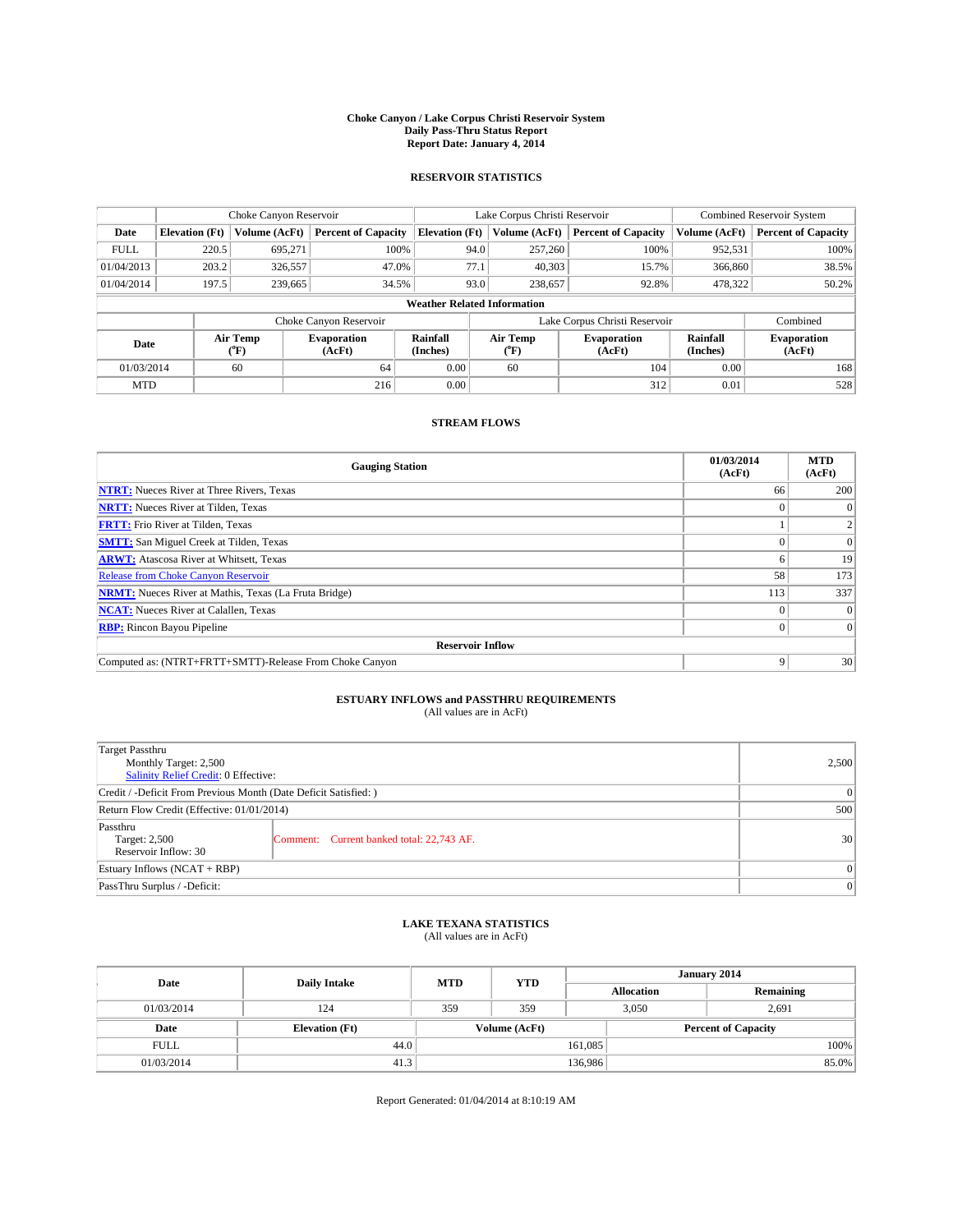#### **Choke Canyon / Lake Corpus Christi Reservoir System Daily Pass-Thru Status Report Report Date: January 5, 2014**

### **RESERVOIR STATISTICS**

|             |                                    | Choke Canyon Reservoir |                              |                       | Lake Corpus Christi Reservoir | <b>Combined Reservoir System</b> |                      |                              |  |
|-------------|------------------------------------|------------------------|------------------------------|-----------------------|-------------------------------|----------------------------------|----------------------|------------------------------|--|
| Date        | <b>Elevation</b> (Ft)              | Volume (AcFt)          | <b>Percent of Capacity</b>   | <b>Elevation (Ft)</b> | Volume (AcFt)                 | <b>Percent of Capacity</b>       | Volume (AcFt)        | Percent of Capacity          |  |
| <b>FULL</b> | 220.5                              | 695,271                | 100%                         |                       | 94.0<br>257,260               | 100%                             | 952,531              | 100%                         |  |
| 01/05/2013  | 203.2                              | 326,724                | 47.0%                        | 77.1                  | 40.176                        | 15.6%                            | 366,900              | 38.5%                        |  |
| 01/05/2014  | 197.5                              | 239,665                | 34.5%                        |                       | 93.0<br>238,657               | 92.8%                            | 478,322              | $50.2\%$                     |  |
|             | <b>Weather Related Information</b> |                        |                              |                       |                               |                                  |                      |                              |  |
|             |                                    |                        | Choke Canyon Reservoir       |                       |                               | Lake Corpus Christi Reservoir    |                      | Combined                     |  |
| Date        |                                    | Air Temp<br>(°F)       | <b>Evaporation</b><br>(AcFt) | Rainfall<br>(Inches)  | Air Temp<br>("F)              | <b>Evaporation</b><br>(AcFt)     | Rainfall<br>(Inches) | <b>Evaporation</b><br>(AcFt) |  |
| 01/04/2014  |                                    | 74                     | 88                           | 0.00                  | 73                            | 250                              | 0.00                 | 338                          |  |
| <b>MTD</b>  |                                    |                        | 304                          | 0.00                  |                               | 562                              | 0.01                 | 866                          |  |

### **STREAM FLOWS**

| <b>Gauging Station</b>                                       | 01/04/2014<br>(AcFt) | <b>MTD</b><br>(AcFt) |  |  |  |  |
|--------------------------------------------------------------|----------------------|----------------------|--|--|--|--|
| <b>NTRT:</b> Nueces River at Three Rivers, Texas             | 66                   | 266                  |  |  |  |  |
| <b>NRTT:</b> Nueces River at Tilden, Texas                   |                      |                      |  |  |  |  |
| <b>FRTT:</b> Frio River at Tilden, Texas                     |                      |                      |  |  |  |  |
| <b>SMTT:</b> San Miguel Creek at Tilden, Texas               |                      | $\Omega$             |  |  |  |  |
| <b>ARWT:</b> Atascosa River at Whitsett, Texas               |                      | 25                   |  |  |  |  |
| <b>Release from Choke Canyon Reservoir</b>                   | 58                   | 230                  |  |  |  |  |
| <b>NRMT:</b> Nueces River at Mathis, Texas (La Fruta Bridge) | 125                  | 463                  |  |  |  |  |
| <b>NCAT:</b> Nueces River at Calallen, Texas                 |                      | $\Omega$             |  |  |  |  |
| <b>RBP:</b> Rincon Bayou Pipeline                            | 0                    | $\Omega$             |  |  |  |  |
| <b>Reservoir Inflow</b>                                      |                      |                      |  |  |  |  |
| Computed as: (NTRT+FRTT+SMTT)-Release From Choke Canyon      | 9                    | 38                   |  |  |  |  |

# **ESTUARY INFLOWS and PASSTHRU REQUIREMENTS**<br>(All values are in AcFt)

| Target Passthru<br>Monthly Target: 2,500<br>Salinity Relief Credit: 0 Effective: |                                           |    |  |  |
|----------------------------------------------------------------------------------|-------------------------------------------|----|--|--|
| Credit / -Deficit From Previous Month (Date Deficit Satisfied: )                 |                                           |    |  |  |
| Return Flow Credit (Effective: 01/01/2014)                                       |                                           |    |  |  |
| Passthru<br>Target: 2,500<br>Reservoir Inflow: 38                                | Comment: Current banked total: 22,743 AF. | 38 |  |  |
| Estuary Inflows (NCAT + RBP)                                                     |                                           |    |  |  |
| PassThru Surplus / -Deficit:                                                     | 0                                         |    |  |  |

## **LAKE TEXANA STATISTICS** (All values are in AcFt)

| Date        |                       | <b>MTD</b> | <b>YTD</b>    | January 2014 |                            |           |  |
|-------------|-----------------------|------------|---------------|--------------|----------------------------|-----------|--|
|             | <b>Daily Intake</b>   |            |               |              | <b>Allocation</b>          | Remaining |  |
| 01/04/2014  | 118                   | 477        | 477           |              | 3.050<br>2,573             |           |  |
| Date        | <b>Elevation</b> (Ft) |            | Volume (AcFt) |              | <b>Percent of Capacity</b> |           |  |
| <b>FULL</b> | 44.0                  |            |               | 161,085      |                            | 100%      |  |
| 01/04/2014  | 41.3                  |            |               | 136,986      |                            | 85.0%     |  |

Report Generated: 01/05/2014 at 7:59:47 AM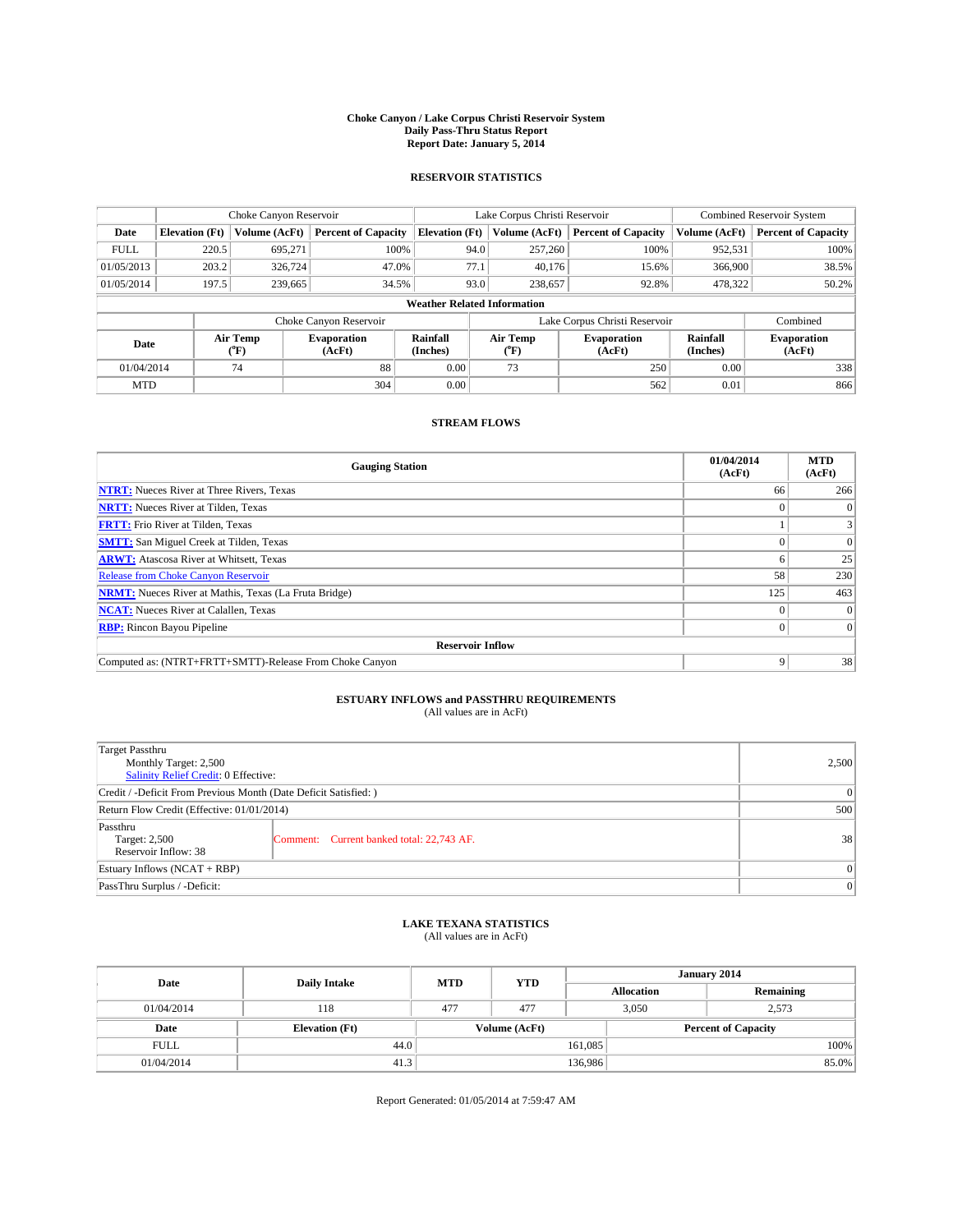#### **Choke Canyon / Lake Corpus Christi Reservoir System Daily Pass-Thru Status Report Report Date: January 6, 2014**

### **RESERVOIR STATISTICS**

|             |                                    | Choke Canyon Reservoir |                              |                       | Lake Corpus Christi Reservoir | Combined Reservoir System     |                      |                              |  |
|-------------|------------------------------------|------------------------|------------------------------|-----------------------|-------------------------------|-------------------------------|----------------------|------------------------------|--|
| Date        | <b>Elevation</b> (Ft)              | Volume (AcFt)          | <b>Percent of Capacity</b>   | <b>Elevation (Ft)</b> | Volume (AcFt)                 | <b>Percent of Capacity</b>    | Volume (AcFt)        | <b>Percent of Capacity</b>   |  |
| <b>FULL</b> | 220.5                              | 695.271                | 100%                         | 94.0                  | 257,260                       | 100%                          | 952,531              | 100%                         |  |
| 01/06/2013  | 203.2                              | 326,557                | 47.0%                        | 77.1                  | 40,113                        | 15.6%                         | 366,670              | 38.5%                        |  |
| 01/06/2014  | 197.4                              | 238,154                | 34.3%                        | 93.0                  | 239.193                       | 93.0%                         | 477,347              | 50.1%                        |  |
|             | <b>Weather Related Information</b> |                        |                              |                       |                               |                               |                      |                              |  |
|             |                                    |                        | Choke Canyon Reservoir       |                       |                               | Lake Corpus Christi Reservoir |                      | Combined                     |  |
| Date        |                                    | Air Temp<br>(°F)       | <b>Evaporation</b><br>(AcFt) | Rainfall<br>(Inches)  | Air Temp<br>$(^{0}F)$         | Evaporation<br>(AcFt)         | Rainfall<br>(Inches) | <b>Evaporation</b><br>(AcFt) |  |
| 01/05/2014  |                                    | 56                     | $\Omega$                     | 0.00                  | 55                            | 177                           | 0.00                 | 177                          |  |
| <b>MTD</b>  |                                    |                        | 304                          | 0.00                  |                               | 739                           | 0.01                 | 1,043                        |  |

### **STREAM FLOWS**

| <b>Gauging Station</b>                                       | 01/05/2014<br>(AcFt) | <b>MTD</b><br>(AcFt) |  |  |  |  |
|--------------------------------------------------------------|----------------------|----------------------|--|--|--|--|
| <b>NTRT:</b> Nueces River at Three Rivers, Texas             | 66                   | 331                  |  |  |  |  |
| <b>NRTT:</b> Nueces River at Tilden, Texas                   |                      | $\theta$             |  |  |  |  |
| <b>FRTT:</b> Frio River at Tilden, Texas                     |                      |                      |  |  |  |  |
| <b>SMTT:</b> San Miguel Creek at Tilden, Texas               |                      | $\Omega$             |  |  |  |  |
| <b>ARWT:</b> Atascosa River at Whitsett, Texas               |                      | 31                   |  |  |  |  |
| <b>Release from Choke Canyon Reservoir</b>                   | 58                   | 288                  |  |  |  |  |
| <b>NRMT:</b> Nueces River at Mathis, Texas (La Fruta Bridge) | 163                  | 625                  |  |  |  |  |
| <b>NCAT:</b> Nueces River at Calallen, Texas                 |                      | $\Omega$             |  |  |  |  |
| <b>RBP:</b> Rincon Bayou Pipeline                            | 0                    | $\Omega$             |  |  |  |  |
| <b>Reservoir Inflow</b>                                      |                      |                      |  |  |  |  |
| Computed as: (NTRT+FRTT+SMTT)-Release From Choke Canyon      | 9                    | 47                   |  |  |  |  |

# **ESTUARY INFLOWS and PASSTHRU REQUIREMENTS**<br>(All values are in AcFt)

| Target Passthru                                                  |                                           |    |  |  |  |
|------------------------------------------------------------------|-------------------------------------------|----|--|--|--|
| Monthly Target: 2,500                                            | 2,500                                     |    |  |  |  |
| Salinity Relief Credit: 0 Effective:                             |                                           |    |  |  |  |
| Credit / -Deficit From Previous Month (Date Deficit Satisfied: ) | 0                                         |    |  |  |  |
| Return Flow Credit (Effective: 01/01/2014)                       | 500                                       |    |  |  |  |
| Passthru                                                         |                                           |    |  |  |  |
| Target: 2,500                                                    | Comment: Current banked total: 22,743 AF. | 47 |  |  |  |
| Reservoir Inflow: 47                                             |                                           |    |  |  |  |
| Estuary Inflows (NCAT + RBP)                                     | $\Omega$                                  |    |  |  |  |
| PassThru Surplus / -Deficit:                                     | 0                                         |    |  |  |  |

## **LAKE TEXANA STATISTICS** (All values are in AcFt)

| Date        | <b>Daily Intake</b>   | <b>MTD</b> | <b>YTD</b>    | January 2014 |                            |           |  |
|-------------|-----------------------|------------|---------------|--------------|----------------------------|-----------|--|
|             |                       |            |               |              | <b>Allocation</b>          | Remaining |  |
| 01/05/2014  | 118                   | 595        | 595           |              | 3,050<br>2,455             |           |  |
| Date        | <b>Elevation</b> (Ft) |            | Volume (AcFt) |              | <b>Percent of Capacity</b> |           |  |
| <b>FULL</b> | 44.0                  |            |               | 161,085      |                            | 100%      |  |
| 01/05/2014  | 41.1                  |            |               | 135,282      |                            | 84.0%     |  |

Report Generated: 01/06/2014 at 8:59:35 AM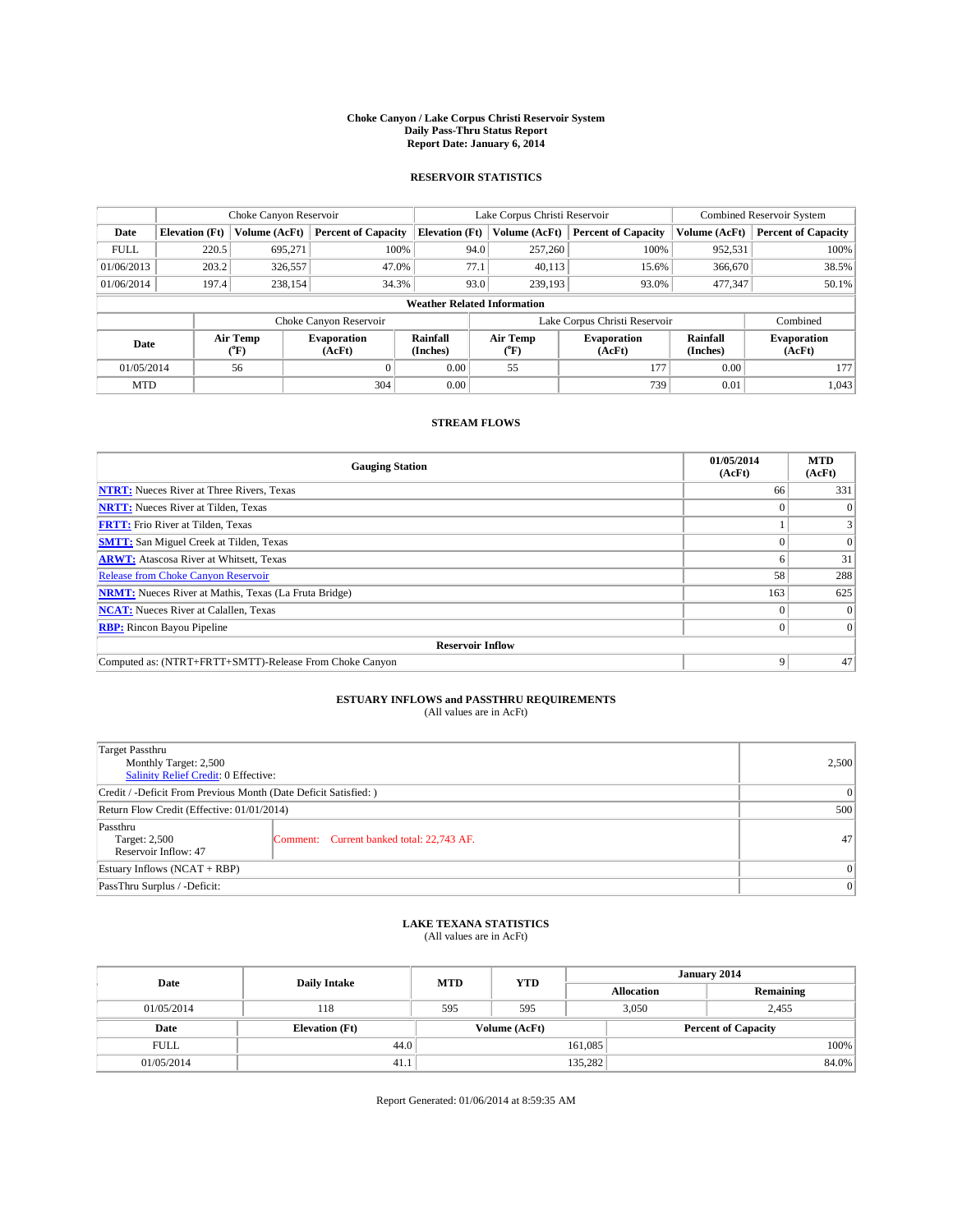#### **Choke Canyon / Lake Corpus Christi Reservoir System Daily Pass-Thru Status Report Report Date: January 7, 2014**

### **RESERVOIR STATISTICS**

|             | Choke Canyon Reservoir |                  |                              |                                    | Lake Corpus Christi Reservoir                                | <b>Combined Reservoir System</b> |                      |                              |
|-------------|------------------------|------------------|------------------------------|------------------------------------|--------------------------------------------------------------|----------------------------------|----------------------|------------------------------|
| Date        | <b>Elevation</b> (Ft)  | Volume (AcFt)    | <b>Percent of Capacity</b>   | <b>Elevation (Ft)</b>              | Volume (AcFt)                                                | <b>Percent of Capacity</b>       | Volume (AcFt)        | <b>Percent of Capacity</b>   |
| <b>FULL</b> | 220.5                  | 695.271          | 100%                         | 94.0                               | 257,260                                                      | 100%                             | 952,531              | 100%                         |
| 01/07/2013  | 203.2                  | 326,892          | 47.0%                        | 77.1                               | 40,367                                                       | 15.7%                            | 367,259              | 38.6%                        |
| 01/07/2014  | 197.5                  | 238,843          | 34.4%                        | 93.0                               | 239,193                                                      | 93.0%                            | 478,036              | 50.2%                        |
|             |                        |                  |                              | <b>Weather Related Information</b> |                                                              |                                  |                      |                              |
|             |                        |                  | Choke Canyon Reservoir       |                                    |                                                              | Lake Corpus Christi Reservoir    |                      | Combined                     |
| Date        |                        | Air Temp<br>(°F) | <b>Evaporation</b><br>(AcFt) | Rainfall<br>(Inches)               | Air Temp<br><b>Evaporation</b><br>(AcFt)<br>$\rm ^{(^o}\!F)$ |                                  | Rainfall<br>(Inches) | <b>Evaporation</b><br>(AcFt) |
| 01/06/2014  |                        | 33               |                              | 0.00                               | 30                                                           | 104                              | 0.00                 | 104                          |
| <b>MTD</b>  |                        |                  | 304                          | 0.00                               |                                                              | 843                              | 0.01                 | 1.147                        |

### **STREAM FLOWS**

| <b>Gauging Station</b>                                       | 01/06/2014<br>(AcFt) | <b>MTD</b><br>(AcFt) |  |  |  |
|--------------------------------------------------------------|----------------------|----------------------|--|--|--|
| <b>NTRT:</b> Nueces River at Three Rivers, Texas             | 66                   | 397                  |  |  |  |
| <b>NRTT:</b> Nueces River at Tilden, Texas                   |                      |                      |  |  |  |
| <b>FRTT:</b> Frio River at Tilden, Texas                     |                      |                      |  |  |  |
| <b>SMTT:</b> San Miguel Creek at Tilden, Texas               |                      | $\Omega$             |  |  |  |
| <b>ARWT:</b> Atascosa River at Whitsett, Texas               |                      | 33                   |  |  |  |
| <b>Release from Choke Canyon Reservoir</b>                   | 58                   | 345                  |  |  |  |
| <b>NRMT:</b> Nueces River at Mathis, Texas (La Fruta Bridge) | 191                  | 816                  |  |  |  |
| <b>NCAT:</b> Nueces River at Calallen, Texas                 |                      | $\overline{0}$       |  |  |  |
| <b>RBP:</b> Rincon Bayou Pipeline                            | 0                    | $\Omega$             |  |  |  |
| <b>Reservoir Inflow</b>                                      |                      |                      |  |  |  |
| Computed as: (NTRT+FRTT+SMTT)-Release From Choke Canyon      | 9                    | 56                   |  |  |  |

# **ESTUARY INFLOWS and PASSTHRU REQUIREMENTS**<br>(All values are in AcFt)

| <b>Target Passthru</b><br>Monthly Target: 2,500<br>Salinity Relief Credit: 0 Effective: | 2,500                                     |    |  |  |
|-----------------------------------------------------------------------------------------|-------------------------------------------|----|--|--|
| Credit / -Deficit From Previous Month (Date Deficit Satisfied: )                        |                                           |    |  |  |
| Return Flow Credit (Effective: 01/01/2014)                                              |                                           |    |  |  |
| Passthru<br>Target: 2,500<br>Reservoir Inflow: 56                                       | Comment: Current banked total: 22,743 AF. | 56 |  |  |
| Estuary Inflows (NCAT + RBP)                                                            |                                           |    |  |  |
| PassThru Surplus / -Deficit:                                                            | 0                                         |    |  |  |

## **LAKE TEXANA STATISTICS** (All values are in AcFt)

| Date        | <b>Daily Intake</b>   | <b>MTD</b> | <b>YTD</b>    | January 2014 |                   |                            |
|-------------|-----------------------|------------|---------------|--------------|-------------------|----------------------------|
|             |                       |            |               |              | <b>Allocation</b> | Remaining                  |
| 01/06/2014  | 118                   | 713        | 713           |              | 3,050<br>2,337    |                            |
| Date        | <b>Elevation</b> (Ft) |            | Volume (AcFt) |              |                   | <b>Percent of Capacity</b> |
| <b>FULL</b> | 44.0                  |            |               | 161,085      |                   | 100%                       |
| 01/06/2014  | 41.2                  |            |               | 136,132      |                   | 84.5%                      |

Report Generated: 01/07/2014 at 9:08:11 AM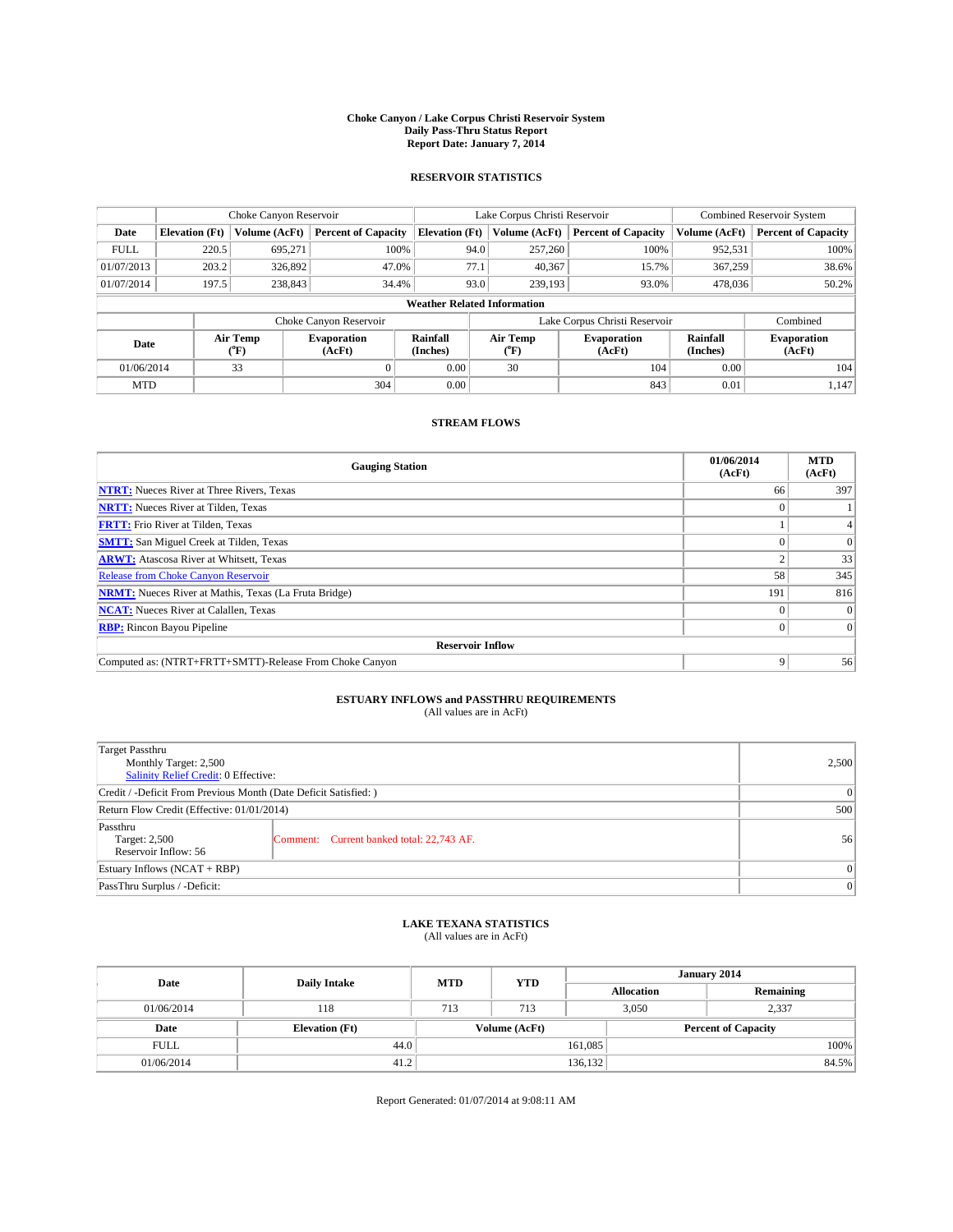#### **Choke Canyon / Lake Corpus Christi Reservoir System Daily Pass-Thru Status Report Report Date: January 8, 2014**

### **RESERVOIR STATISTICS**

|             | Choke Canyon Reservoir                                                                               |               |                              |                       | Lake Corpus Christi Reservoir | Combined Reservoir System     |               |                            |  |
|-------------|------------------------------------------------------------------------------------------------------|---------------|------------------------------|-----------------------|-------------------------------|-------------------------------|---------------|----------------------------|--|
| Date        | <b>Elevation</b> (Ft)                                                                                | Volume (AcFt) | <b>Percent of Capacity</b>   | <b>Elevation (Ft)</b> | Volume (AcFt)                 | <b>Percent of Capacity</b>    | Volume (AcFt) | <b>Percent of Capacity</b> |  |
| <b>FULL</b> | 220.5                                                                                                | 695.271       | 100%                         | 94.0                  | 257,260                       | 100%                          | 952,531       | 100%                       |  |
| 01/08/2013  | 203.1                                                                                                | 325,551       | 46.8%                        | 77.2                  | 40,430                        | 15.7%                         | 365,981       | 38.4%                      |  |
| 01/08/2014  | 197.4                                                                                                | 238,017       | 34.2%                        | 92.7                  | 234,557                       | 91.2%                         | 472,574       | 49.6%                      |  |
|             | <b>Weather Related Information</b>                                                                   |               |                              |                       |                               |                               |               |                            |  |
|             |                                                                                                      |               | Choke Canyon Reservoir       |                       |                               | Lake Corpus Christi Reservoir |               | Combined                   |  |
|             | Rainfall<br>Air Temp<br>Air Temp<br><b>Evaporation</b><br>Date<br>(Inches)<br>(°F)<br>(AcFt)<br>(°F) |               | <b>Evaporation</b><br>(AcFt) | Rainfall<br>(Inches)  | <b>Evaporation</b><br>(AcFt)  |                               |               |                            |  |
| 01/07/2014  |                                                                                                      | 47            | 208                          | 0.02                  | 49                            | 31                            | 0.00          | 239                        |  |
| <b>MTD</b>  |                                                                                                      |               | 512                          | 0.02                  |                               | 874                           | 0.01          | 1,386                      |  |

### **STREAM FLOWS**

| <b>Gauging Station</b>                                       | 01/07/2014<br>(AcFt) | <b>MTD</b><br>(AcFt) |  |  |  |
|--------------------------------------------------------------|----------------------|----------------------|--|--|--|
| <b>NTRT:</b> Nueces River at Three Rivers, Texas             | 66                   | 463                  |  |  |  |
| <b>NRTT:</b> Nueces River at Tilden, Texas                   |                      |                      |  |  |  |
| <b>FRTT:</b> Frio River at Tilden, Texas                     |                      |                      |  |  |  |
| <b>SMTT:</b> San Miguel Creek at Tilden, Texas               |                      | $\Omega$             |  |  |  |
| <b>ARWT:</b> Atascosa River at Whitsett, Texas               |                      | 35                   |  |  |  |
| <b>Release from Choke Canyon Reservoir</b>                   | 58                   | 403                  |  |  |  |
| <b>NRMT:</b> Nueces River at Mathis, Texas (La Fruta Bridge) | 212                  | 1,028                |  |  |  |
| <b>NCAT:</b> Nueces River at Calallen, Texas                 |                      | $\Omega$             |  |  |  |
| <b>RBP:</b> Rincon Bayou Pipeline                            |                      | $\Omega$             |  |  |  |
| <b>Reservoir Inflow</b>                                      |                      |                      |  |  |  |
| Computed as: (NTRT+FRTT+SMTT)-Release From Choke Canyon      | 8                    | 64                   |  |  |  |

# **ESTUARY INFLOWS and PASSTHRU REQUIREMENTS**<br>(All values are in AcFt)

| Target Passthru                                                  |                                           |    |  |  |
|------------------------------------------------------------------|-------------------------------------------|----|--|--|
| Monthly Target: 2,500                                            | 2,500                                     |    |  |  |
| Salinity Relief Credit: 0 Effective:                             |                                           |    |  |  |
| Credit / -Deficit From Previous Month (Date Deficit Satisfied: ) | 0                                         |    |  |  |
| Return Flow Credit (Effective: 01/01/2014)                       | 500                                       |    |  |  |
| Passthru                                                         |                                           |    |  |  |
| Target: 2,500                                                    | Comment: Current banked total: 22,743 AF. | 64 |  |  |
| Reservoir Inflow: 64                                             |                                           |    |  |  |
| Estuary Inflows (NCAT + RBP)                                     | $\Omega$                                  |    |  |  |
| PassThru Surplus / -Deficit:                                     | 0                                         |    |  |  |

## **LAKE TEXANA STATISTICS** (All values are in AcFt)

| Date        |                       | <b>MTD</b> | <b>YTD</b>    | January 2014      |                            |           |  |
|-------------|-----------------------|------------|---------------|-------------------|----------------------------|-----------|--|
|             | <b>Daily Intake</b>   |            |               | <b>Allocation</b> |                            | Remaining |  |
| 01/07/2014  | 49                    | 762        | 762           |                   | 3.050<br>2,288             |           |  |
| Date        | <b>Elevation</b> (Ft) |            | Volume (AcFt) |                   | <b>Percent of Capacity</b> |           |  |
| <b>FULL</b> | 44.0                  |            |               | 161,085           |                            | 100%      |  |
| 01/07/2014  | 41.0                  |            |               | 134,434           |                            | 83.5%     |  |

Report Generated: 01/08/2014 at 8:14:52 AM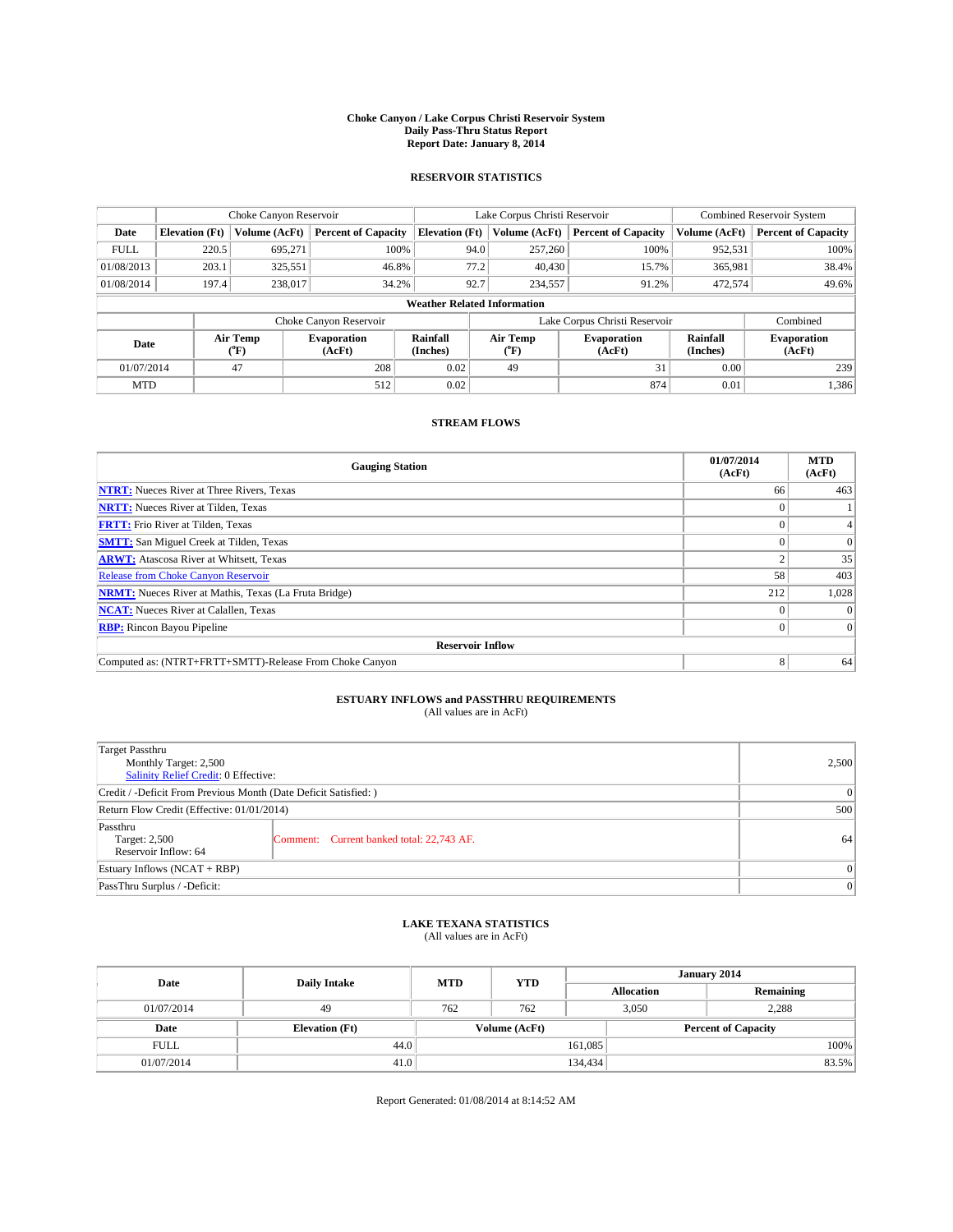#### **Choke Canyon / Lake Corpus Christi Reservoir System Daily Pass-Thru Status Report Report Date: January 9, 2014**

### **RESERVOIR STATISTICS**

|             | Choke Canyon Reservoir             |                  |                              |                                                                          | Lake Corpus Christi Reservoir               | Combined Reservoir System     |                      |                              |  |
|-------------|------------------------------------|------------------|------------------------------|--------------------------------------------------------------------------|---------------------------------------------|-------------------------------|----------------------|------------------------------|--|
| Date        | <b>Elevation</b> (Ft)              | Volume (AcFt)    | <b>Percent of Capacity</b>   | <b>Elevation (Ft)</b>                                                    | Volume (AcFt)<br><b>Percent of Capacity</b> |                               | Volume (AcFt)        | <b>Percent of Capacity</b>   |  |
| <b>FULL</b> | 220.5                              | 695.271          | 100%                         | 94.0                                                                     | 257,260                                     | 100%                          | 952,531              | 100%                         |  |
| 01/09/2013  | 203.2                              | 327,737          | 47.1%                        | 77.2                                                                     | 40,686                                      | 15.8%                         | 368,423              | 38.7%                        |  |
| 01/09/2014  | 197.4                              | 238,292          | 34.3%                        | 92.7                                                                     | 234,202                                     | 91.0%                         | 472,494              | 49.6%                        |  |
|             | <b>Weather Related Information</b> |                  |                              |                                                                          |                                             |                               |                      |                              |  |
|             |                                    |                  | Choke Canyon Reservoir       |                                                                          |                                             | Lake Corpus Christi Reservoir |                      | Combined                     |  |
| Date        |                                    | Air Temp<br>(°F) | <b>Evaporation</b><br>(AcFt) | Rainfall<br>Air Temp<br><b>Evaporation</b><br>(Inches)<br>(AcFt)<br>(°F) |                                             |                               | Rainfall<br>(Inches) | <b>Evaporation</b><br>(AcFt) |  |
| 01/08/2014  |                                    | 53               | 8                            | 0.02                                                                     | 62                                          | 10                            | 0.05                 | 18                           |  |
| <b>MTD</b>  |                                    |                  | 520                          | 0.04                                                                     |                                             | 884                           | 0.06                 | 1.404                        |  |

### **STREAM FLOWS**

| <b>Gauging Station</b>                                       | 01/08/2014<br>(AcFt) | <b>MTD</b><br>(AcFt) |  |  |  |  |
|--------------------------------------------------------------|----------------------|----------------------|--|--|--|--|
| <b>NTRT:</b> Nueces River at Three Rivers, Texas             | 64                   | 526                  |  |  |  |  |
| <b>NRTT:</b> Nueces River at Tilden, Texas                   |                      |                      |  |  |  |  |
| <b>FRTT:</b> Frio River at Tilden, Texas                     |                      |                      |  |  |  |  |
| <b>SMTT:</b> San Miguel Creek at Tilden, Texas               |                      | $\Omega$             |  |  |  |  |
| <b>ARWT:</b> Atascosa River at Whitsett, Texas               |                      | 38                   |  |  |  |  |
| <b>Release from Choke Canyon Reservoir</b>                   | 58                   | 461                  |  |  |  |  |
| <b>NRMT:</b> Nueces River at Mathis, Texas (La Fruta Bridge) | 212                  | 1,241                |  |  |  |  |
| <b>NCAT:</b> Nueces River at Calallen, Texas                 |                      | $\Omega$             |  |  |  |  |
| <b>RBP:</b> Rincon Bayou Pipeline                            |                      | $\Omega$             |  |  |  |  |
| <b>Reservoir Inflow</b>                                      |                      |                      |  |  |  |  |
| Computed as: (NTRT+FRTT+SMTT)-Release From Choke Canyon      | o                    | 70                   |  |  |  |  |

# **ESTUARY INFLOWS and PASSTHRU REQUIREMENTS**<br>(All values are in AcFt)

| Target Passthru<br>Monthly Target: 2,500<br>Salinity Relief Credit: 0 Effective: |                                           |    |  |  |
|----------------------------------------------------------------------------------|-------------------------------------------|----|--|--|
| Credit / -Deficit From Previous Month (Date Deficit Satisfied: )                 | 283                                       |    |  |  |
| Return Flow Credit (Effective: 01/01/2014)                                       | 500                                       |    |  |  |
| Passthru<br>Target: 2,500<br>Reservoir Inflow: 70                                | Comment: Current banked total: 22,743 AF. | 70 |  |  |
| Estuary Inflows (NCAT + RBP)                                                     | $\Omega$                                  |    |  |  |
| PassThru Surplus / -Deficit:                                                     | $\Omega$                                  |    |  |  |

## **LAKE TEXANA STATISTICS** (All values are in AcFt)

| Date        |                       | <b>MTD</b> | <b>YTD</b>    | January 2014      |                            |           |  |
|-------------|-----------------------|------------|---------------|-------------------|----------------------------|-----------|--|
|             | <b>Daily Intake</b>   |            |               | <b>Allocation</b> |                            | Remaining |  |
| 01/08/2014  | 39                    | 801        | 801           |                   | 3.050<br>2,249             |           |  |
| Date        | <b>Elevation</b> (Ft) |            | Volume (AcFt) |                   | <b>Percent of Capacity</b> |           |  |
| <b>FULL</b> | 44.0                  |            |               | 161,085           |                            | 100%      |  |
| 01/08/2014  | 41.0                  |            |               | 134,434           |                            | 83.5%     |  |

Report Generated: 01/09/2014 at 8:09:20 AM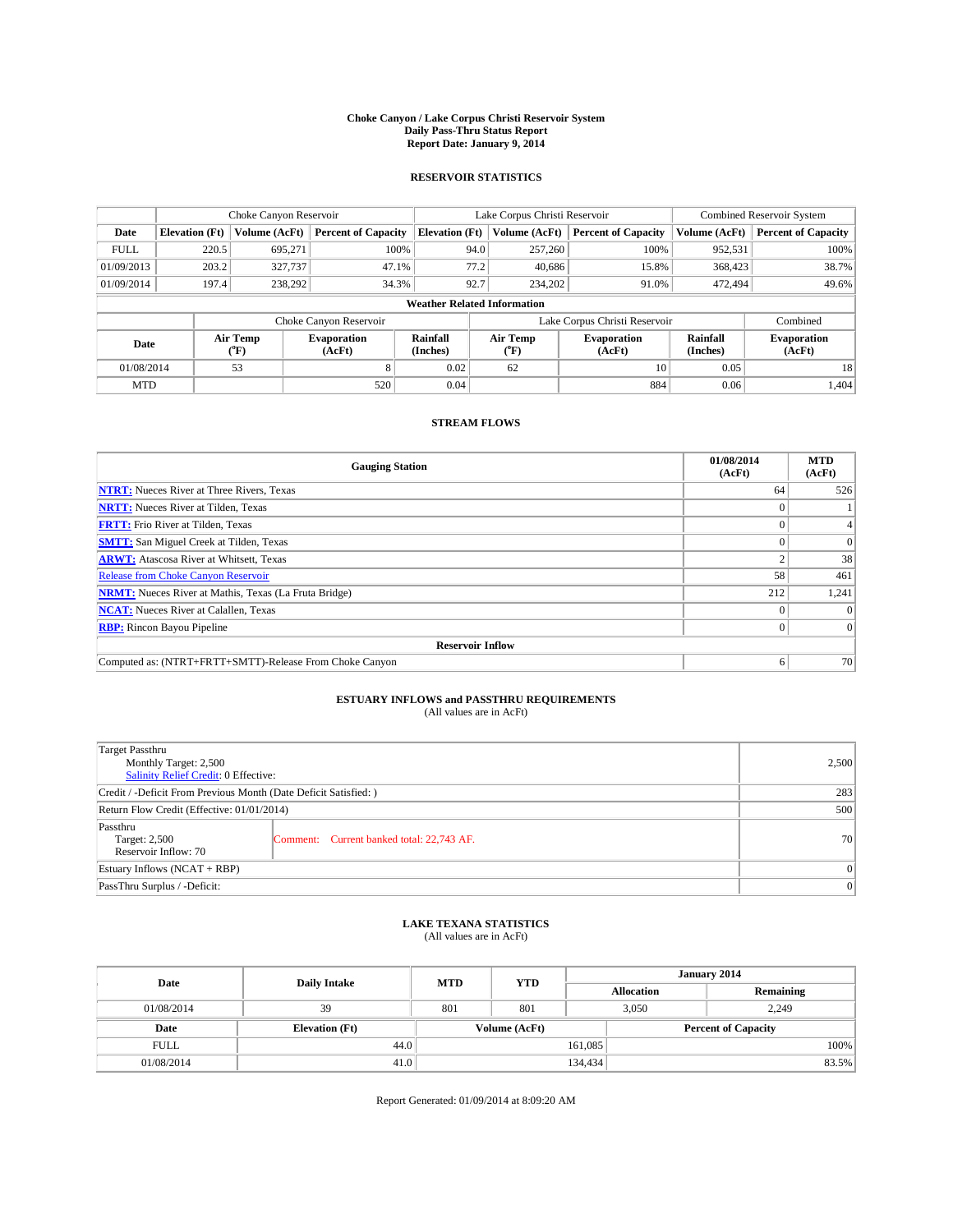#### **Choke Canyon / Lake Corpus Christi Reservoir System Daily Pass-Thru Status Report Report Date: January 10, 2014**

### **RESERVOIR STATISTICS**

|                                                                                                      | Choke Canyon Reservoir             |               |                              |                       | Lake Corpus Christi Reservoir | <b>Combined Reservoir System</b> |               |                     |  |
|------------------------------------------------------------------------------------------------------|------------------------------------|---------------|------------------------------|-----------------------|-------------------------------|----------------------------------|---------------|---------------------|--|
| Date                                                                                                 | <b>Elevation</b> (Ft)              | Volume (AcFt) | <b>Percent of Capacity</b>   | <b>Elevation (Ft)</b> | Volume (AcFt)                 | <b>Percent of Capacity</b>       | Volume (AcFt) | Percent of Capacity |  |
| <b>FULL</b>                                                                                          | 220.5                              | 695.271       | 100%                         | 94.0                  | 257,260                       | 100%                             | 952,531       | 100%                |  |
| 01/10/2013                                                                                           | 203.2                              | 327,059       | 47.0%                        | 77.2                  | 41,006                        | 15.9%                            | 368,065       | 38.6%               |  |
| 01/10/2014                                                                                           | 197.4                              | 237,473       | 34.2%                        | 92.7                  | 233,846                       | 90.9%                            | 471.319       | 49.5%               |  |
|                                                                                                      | <b>Weather Related Information</b> |               |                              |                       |                               |                                  |               |                     |  |
|                                                                                                      |                                    |               | Choke Canyon Reservoir       |                       |                               | Lake Corpus Christi Reservoir    |               | Combined            |  |
| Rainfall<br>Air Temp<br>Air Temp<br><b>Evaporation</b><br>Date<br>(Inches)<br>(°F)<br>(AcFt)<br>(°F) |                                    |               | <b>Evaporation</b><br>(AcFt) | Rainfall<br>(Inches)  | <b>Evaporation</b><br>(AcFt)  |                                  |               |                     |  |
| 01/09/2014                                                                                           |                                    | 72            | 16                           | 0.03                  | 70                            | 83                               | 0.06          | 99                  |  |
| <b>MTD</b>                                                                                           |                                    |               | 536                          | 0.07                  |                               | 967                              | 0.12          | 1,503               |  |

### **STREAM FLOWS**

| <b>Gauging Station</b>                                       | 01/09/2014<br>(AcFt) | <b>MTD</b><br>(AcFt) |  |  |  |  |
|--------------------------------------------------------------|----------------------|----------------------|--|--|--|--|
| <b>NTRT:</b> Nueces River at Three Rivers, Texas             | 66                   | 592                  |  |  |  |  |
| <b>NRTT:</b> Nueces River at Tilden, Texas                   |                      |                      |  |  |  |  |
| <b>FRTT:</b> Frio River at Tilden, Texas                     |                      |                      |  |  |  |  |
| <b>SMTT:</b> San Miguel Creek at Tilden, Texas               |                      | $\Omega$             |  |  |  |  |
| <b>ARWT:</b> Atascosa River at Whitsett, Texas               |                      | 40                   |  |  |  |  |
| <b>Release from Choke Canyon Reservoir</b>                   | 58                   | 518                  |  |  |  |  |
| <b>NRMT:</b> Nueces River at Mathis, Texas (La Fruta Bridge) | 187                  | 1,427                |  |  |  |  |
| <b>NCAT:</b> Nueces River at Calallen, Texas                 |                      | $\Omega$             |  |  |  |  |
| <b>RBP:</b> Rincon Bayou Pipeline                            | 0                    | $\Omega$             |  |  |  |  |
| <b>Reservoir Inflow</b>                                      |                      |                      |  |  |  |  |
| Computed as: (NTRT+FRTT+SMTT)-Release From Choke Canyon      | 8                    | 78                   |  |  |  |  |

# **ESTUARY INFLOWS and PASSTHRU REQUIREMENTS**<br>(All values are in AcFt)

| Target Passthru                                                  |          |  |  |  |
|------------------------------------------------------------------|----------|--|--|--|
| Monthly Target: 2,500                                            | 2,500    |  |  |  |
| Salinity Relief Credit: 0 Effective:                             |          |  |  |  |
| Credit / -Deficit From Previous Month (Date Deficit Satisfied: ) | 283      |  |  |  |
| Return Flow Credit (Effective: 01/01/2014)                       | 500      |  |  |  |
| Passthru                                                         |          |  |  |  |
| Target: 2,500<br>Comment: Current banked total: 22,743 AF.       | 78       |  |  |  |
| Reservoir Inflow: 78                                             |          |  |  |  |
| Estuary Inflows (NCAT + RBP)                                     | $\Omega$ |  |  |  |
| PassThru Surplus / -Deficit:                                     | 0        |  |  |  |

# **LAKE TEXANA STATISTICS** (All values are in AcFt)

| Date        | <b>Daily Intake</b>   | <b>MTD</b> | <b>YTD</b>    | January 2014 |                            |           |  |
|-------------|-----------------------|------------|---------------|--------------|----------------------------|-----------|--|
|             |                       |            |               |              | <b>Allocation</b>          | Remaining |  |
| 01/09/2014  | 103                   | 904        | 904           |              | 3.050<br>2.146             |           |  |
| Date        | <b>Elevation</b> (Ft) |            | Volume (AcFt) |              | <b>Percent of Capacity</b> |           |  |
| <b>FULL</b> | 44.0                  |            |               | 161,085      |                            | 100%      |  |
| 01/09/2014  | 41.1                  | 134,434    |               |              | 83.5%                      |           |  |

Report Generated: 01/10/2014 at 8:01:41 AM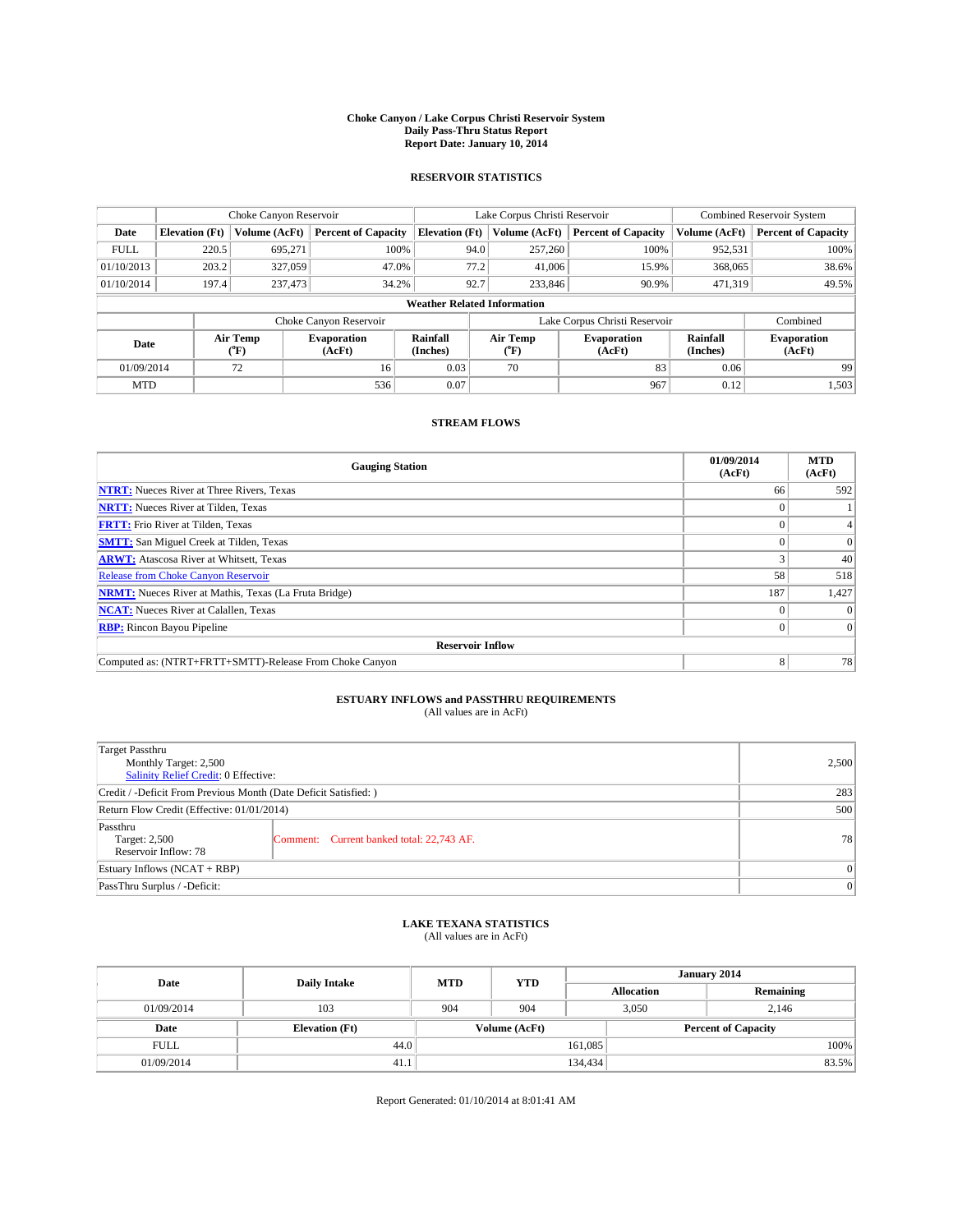#### **Choke Canyon / Lake Corpus Christi Reservoir System Daily Pass-Thru Status Report Report Date: January 11, 2014**

### **RESERVOIR STATISTICS**

|                                                          | Choke Canyon Reservoir |                      |                            |                                    | Lake Corpus Christi Reservoir | <b>Combined Reservoir System</b> |               |                            |
|----------------------------------------------------------|------------------------|----------------------|----------------------------|------------------------------------|-------------------------------|----------------------------------|---------------|----------------------------|
| Date                                                     | <b>Elevation</b> (Ft)  | Volume (AcFt)        | <b>Percent of Capacity</b> | <b>Elevation (Ft)</b>              | Volume (AcFt)                 | <b>Percent of Capacity</b>       | Volume (AcFt) | <b>Percent of Capacity</b> |
| <b>FULL</b>                                              | 220.5                  | 695,271              | 100%                       | 94.0                               | 257,260                       | 100%                             | 952,531       | 100%                       |
| 01/11/2013                                               | 203.3                  | 328,077              | 47.2%                      | 77.2                               | 41,006                        | 15.9%                            | 369,083       | 38.7%                      |
| 01/11/2014                                               | 197.4                  | 237,744              | 34.2%                      | 92.7                               | 234,379                       | 91.1%                            | 472,123       | 49.6%                      |
|                                                          |                        |                      |                            | <b>Weather Related Information</b> |                               |                                  |               |                            |
|                                                          |                        |                      | Choke Canyon Reservoir     |                                    |                               | Lake Corpus Christi Reservoir    |               | Combined                   |
| Air Temp<br><b>Evaporation</b><br>Date<br>(°F)<br>(AcFt) |                        | Rainfall<br>(Inches) | Air Temp<br>("F)           | <b>Evaporation</b><br>(AcFt)       | Rainfall<br>(Inches)          | <b>Evaporation</b><br>(AcFt)     |               |                            |
| 01/10/2014                                               |                        | 73                   | 32                         | 0.00                               | 79<br>104                     |                                  | 0.00          | 136                        |
| <b>MTD</b>                                               |                        |                      | 568                        | 0.07                               |                               | 1,071                            | 0.12          | 1,639                      |

### **STREAM FLOWS**

| <b>Gauging Station</b>                                       | 01/10/2014<br>(AcFt) | <b>MTD</b><br>(AcFt) |  |  |  |
|--------------------------------------------------------------|----------------------|----------------------|--|--|--|
| <b>NTRT:</b> Nueces River at Three Rivers, Texas             | 66                   | 657                  |  |  |  |
| <b>NRTT:</b> Nueces River at Tilden, Texas                   |                      |                      |  |  |  |
| <b>FRTT:</b> Frio River at Tilden, Texas                     |                      |                      |  |  |  |
| <b>SMTT:</b> San Miguel Creek at Tilden, Texas               |                      | $\Omega$             |  |  |  |
| <b>ARWT:</b> Atascosa River at Whitsett, Texas               |                      | 44                   |  |  |  |
| <b>Release from Choke Canyon Reservoir</b>                   | 58                   | 576                  |  |  |  |
| <b>NRMT:</b> Nueces River at Mathis, Texas (La Fruta Bridge) | 159                  | 1,586                |  |  |  |
| <b>NCAT:</b> Nueces River at Calallen, Texas                 |                      | $\Omega$             |  |  |  |
| <b>RBP:</b> Rincon Bayou Pipeline                            | <b>70</b>            | 70                   |  |  |  |
| <b>Reservoir Inflow</b>                                      |                      |                      |  |  |  |
| Computed as: (NTRT+FRTT+SMTT)-Release From Choke Canyon      | 8                    | 86                   |  |  |  |

# **ESTUARY INFLOWS and PASSTHRU REQUIREMENTS**<br>(All values are in AcFt)

| <b>Target Passthru</b><br>Monthly Target: 2,500<br>Salinity Relief Credit: 0 Effective: | 2,500                                     |    |
|-----------------------------------------------------------------------------------------|-------------------------------------------|----|
| Credit / -Deficit From Previous Month (Date Deficit Satisfied: )                        | 283                                       |    |
| Return Flow Credit (Effective: 01/01/2014)                                              | 500                                       |    |
| Passthru<br>Target: 2,500<br>Reservoir Inflow: 86                                       | Comment: Current banked total: 22,672 AF. | 86 |
| Estuary Inflows $(NCAT + RBP)$                                                          | 71 <sup>1</sup>                           |    |
| PassThru Surplus / -Deficit:                                                            | 0                                         |    |

# **LAKE TEXANA STATISTICS** (All values are in AcFt)

| Date        | <b>Daily Intake</b>   | <b>MTD</b>    | <b>YTD</b> | January 2014      |                            |           |  |
|-------------|-----------------------|---------------|------------|-------------------|----------------------------|-----------|--|
|             |                       |               |            | <b>Allocation</b> |                            | Remaining |  |
| 01/10/2014  | 130                   | 1,034         | 1,034      |                   | 3,050                      | 2,016     |  |
| Date        | <b>Elevation</b> (Ft) | Volume (AcFt) |            |                   | <b>Percent of Capacity</b> |           |  |
| <b>FULL</b> | 44.0                  |               |            | 161.085           |                            | 100%      |  |
| 01/10/2014  | 41.1                  | 135,282       |            |                   |                            | 84.0%     |  |

Report Generated: 01/11/2014 at 9:19:22 AM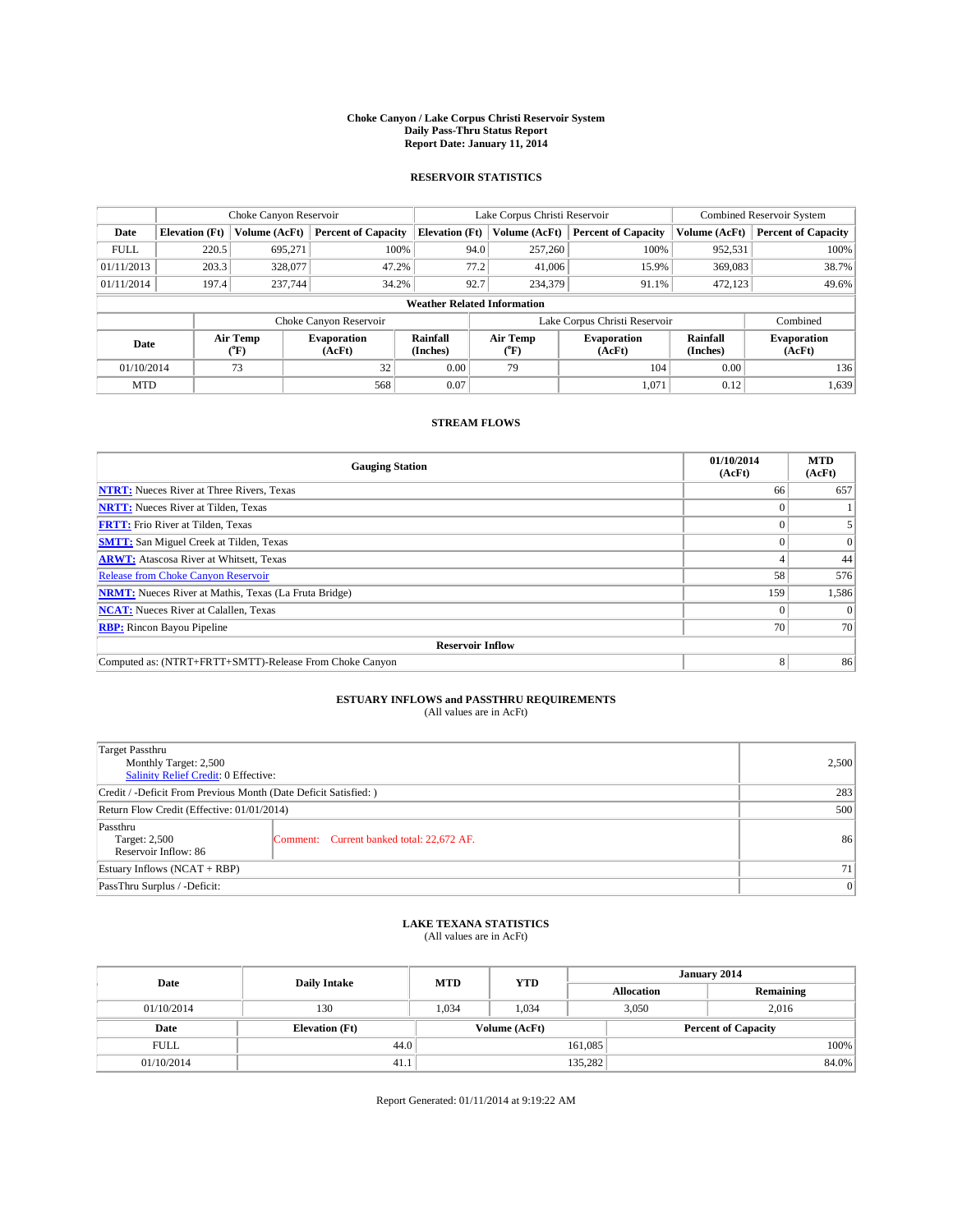#### **Choke Canyon / Lake Corpus Christi Reservoir System Daily Pass-Thru Status Report Report Date: January 12, 2014**

### **RESERVOIR STATISTICS**

|             | Choke Canyon Reservoir             |                  |                              |                       | Lake Corpus Christi Reservoir | <b>Combined Reservoir System</b> |                      |                              |  |
|-------------|------------------------------------|------------------|------------------------------|-----------------------|-------------------------------|----------------------------------|----------------------|------------------------------|--|
| Date        | <b>Elevation</b> (Ft)              | Volume (AcFt)    | <b>Percent of Capacity</b>   | <b>Elevation (Ft)</b> | Volume (AcFt)                 | <b>Percent of Capacity</b>       | Volume (AcFt)        | <b>Percent of Capacity</b>   |  |
| <b>FULL</b> | 220.5                              | 695.271          | 100%                         | 94.0                  | 257,260                       | 100%                             | 952,531              | 100%                         |  |
| 01/12/2013  | 203.1                              | 326,221          | 46.9%                        | 77.2                  | 40,814                        | 15.9%                            | 367,035              | 38.5%                        |  |
| 01/12/2014  | 197.4                              | 238,430          | 34.3%                        | 92.7                  | 233,669                       | 90.8%                            | 472,099              | $49.6\%$                     |  |
|             | <b>Weather Related Information</b> |                  |                              |                       |                               |                                  |                      |                              |  |
|             |                                    |                  | Choke Canyon Reservoir       |                       |                               | Lake Corpus Christi Reservoir    |                      | Combined                     |  |
| Date        |                                    | Air Temp<br>(°F) | <b>Evaporation</b><br>(AcFt) | Rainfall<br>(Inches)  | Air Temp<br>(°F)              | <b>Evaporation</b><br>(AcFt)     | Rainfall<br>(Inches) | <b>Evaporation</b><br>(AcFt) |  |
| 01/11/2014  |                                    | 75               | 144                          | 0.00                  | 75                            | 186                              | 0.00                 | 330                          |  |
| <b>MTD</b>  |                                    |                  | 712                          | 0.07                  |                               | 1,257                            | 0.12                 | 1.969                        |  |

### **STREAM FLOWS**

| <b>Gauging Station</b>                                       | 01/11/2014<br>(AcFt) | <b>MTD</b><br>(AcFt) |  |  |  |  |
|--------------------------------------------------------------|----------------------|----------------------|--|--|--|--|
| <b>NTRT:</b> Nueces River at Three Rivers, Texas             | 66                   | 723                  |  |  |  |  |
| <b>NRTT:</b> Nueces River at Tilden, Texas                   |                      |                      |  |  |  |  |
| <b>FRTT:</b> Frio River at Tilden, Texas                     |                      |                      |  |  |  |  |
| <b>SMTT:</b> San Miguel Creek at Tilden, Texas               |                      | $\Omega$             |  |  |  |  |
| <b>ARWT:</b> Atascosa River at Whitsett, Texas               |                      | 48                   |  |  |  |  |
| <b>Release from Choke Canyon Reservoir</b>                   | 58                   | 633                  |  |  |  |  |
| <b>NRMT:</b> Nueces River at Mathis, Texas (La Fruta Bridge) | 149                  | 1,735                |  |  |  |  |
| <b>NCAT:</b> Nueces River at Calallen, Texas                 |                      | $\Omega$             |  |  |  |  |
| <b>RBP:</b> Rincon Bayou Pipeline                            | 20                   | 90                   |  |  |  |  |
| <b>Reservoir Inflow</b>                                      |                      |                      |  |  |  |  |
| Computed as: (NTRT+FRTT+SMTT)-Release From Choke Canyon      | 8                    | 94                   |  |  |  |  |

# **ESTUARY INFLOWS and PASSTHRU REQUIREMENTS**<br>(All values are in AcFt)

| Target Passthru                                                  |                                           |    |  |  |
|------------------------------------------------------------------|-------------------------------------------|----|--|--|
| Monthly Target: 2,500                                            | 2,500                                     |    |  |  |
| Salinity Relief Credit: 0 Effective:                             |                                           |    |  |  |
| Credit / -Deficit From Previous Month (Date Deficit Satisfied: ) | 283                                       |    |  |  |
| Return Flow Credit (Effective: 01/01/2014)                       | 500                                       |    |  |  |
| Passthru                                                         |                                           |    |  |  |
| Target: 2,500                                                    | Comment: Current banked total: 22,652 AF. | 94 |  |  |
| Reservoir Inflow: 94                                             |                                           |    |  |  |
| Estuary Inflows (NCAT + RBP)                                     | 91                                        |    |  |  |
| PassThru Surplus / -Deficit:                                     | 0                                         |    |  |  |

# **LAKE TEXANA STATISTICS** (All values are in AcFt)

| Date        | <b>Daily Intake</b>   | <b>MTD</b>    | <b>YTD</b> | January 2014 |                            |           |  |
|-------------|-----------------------|---------------|------------|--------------|----------------------------|-----------|--|
|             |                       |               |            |              | <b>Allocation</b>          | Remaining |  |
| 01/11/2014  | 130                   | 1.164         | 1.164      |              | 3,050<br>1,886             |           |  |
| Date        | <b>Elevation</b> (Ft) | Volume (AcFt) |            |              | <b>Percent of Capacity</b> |           |  |
| <b>FULL</b> | 44.0                  |               |            | 161,085      |                            | 100%      |  |
| 01/11/2014  | 41.4                  |               |            | 137,841      |                            | 85.6%     |  |

Report Generated: 01/12/2014 at 8:00:41 AM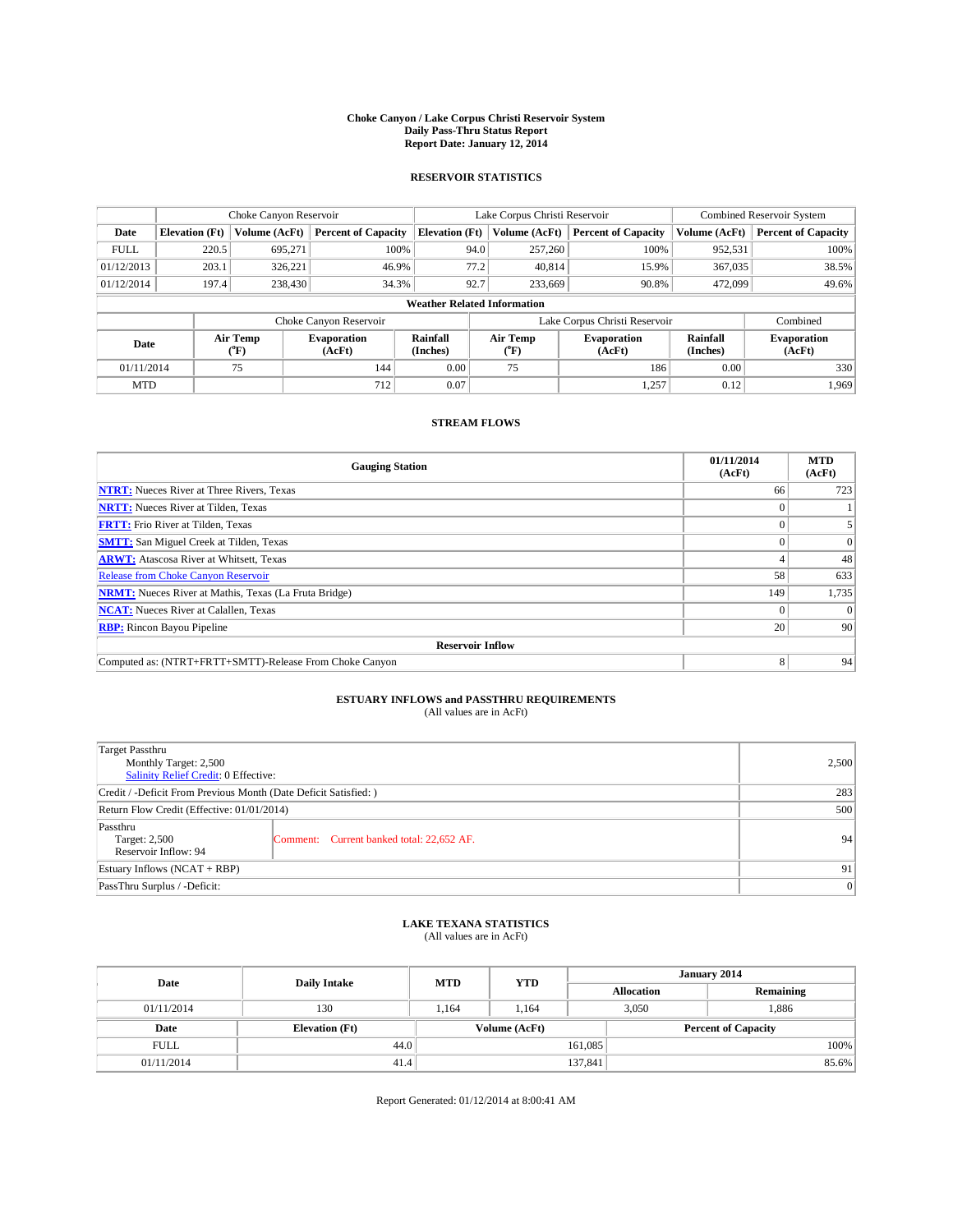#### **Choke Canyon / Lake Corpus Christi Reservoir System Daily Pass-Thru Status Report Report Date: January 13, 2014**

### **RESERVOIR STATISTICS**

|             |                       | Choke Canyon Reservoir |                              |                                    | Lake Corpus Christi Reservoir | <b>Combined Reservoir System</b> |                      |                              |
|-------------|-----------------------|------------------------|------------------------------|------------------------------------|-------------------------------|----------------------------------|----------------------|------------------------------|
| Date        | <b>Elevation</b> (Ft) | Volume (AcFt)          | <b>Percent of Capacity</b>   | <b>Elevation (Ft)</b>              | Volume (AcFt)                 | <b>Percent of Capacity</b>       | Volume (AcFt)        | Percent of Capacity          |
| <b>FULL</b> | 220.5                 | 695.271                | 100%                         | 94.0                               | 257,260                       | 100%                             | 952,531              | 100%                         |
| 01/13/2013  | 203.2                 | 327,059                | 47.0%                        | 77.3                               | 41,586                        | 16.2%                            | 368,645              | 38.7%                        |
| 01/13/2014  | 197.4                 | 237,337                | 34.1%                        | 92.7                               | 234,202                       | 91.0%                            | 471,539              | 49.5%                        |
|             |                       |                        |                              | <b>Weather Related Information</b> |                               |                                  |                      |                              |
|             |                       |                        | Choke Canyon Reservoir       |                                    | Lake Corpus Christi Reservoir |                                  | Combined             |                              |
| Date        |                       | Air Temp<br>(°F)       | <b>Evaporation</b><br>(AcFt) | Rainfall<br>(Inches)               | Air Temp<br>(°F)              | <b>Evaporation</b><br>(AcFt)     | Rainfall<br>(Inches) | <b>Evaporation</b><br>(AcFt) |
| 01/12/2014  |                       | 75                     | 64                           | 0.00                               | 73                            | 62                               | 0.00                 | 126                          |
|             | <b>MTD</b>            |                        | 776                          | 0.07                               |                               | 1,319                            | 0.12                 | 2.095                        |

### **STREAM FLOWS**

| <b>Gauging Station</b>                                       | 01/12/2014<br>(AcFt) | <b>MTD</b><br>(AcFt) |
|--------------------------------------------------------------|----------------------|----------------------|
| <b>NTRT:</b> Nueces River at Three Rivers, Texas             | 64                   | 786                  |
| <b>NRTT:</b> Nueces River at Tilden, Texas                   |                      |                      |
| <b>FRTT:</b> Frio River at Tilden, Texas                     |                      |                      |
| <b>SMTT:</b> San Miguel Creek at Tilden, Texas               |                      | $\Omega$             |
| <b>ARWT:</b> Atascosa River at Whitsett, Texas               |                      | 52                   |
| <b>Release from Choke Canyon Reservoir</b>                   | 58                   | 691                  |
| <b>NRMT:</b> Nueces River at Mathis, Texas (La Fruta Bridge) | 147                  | 1,882                |
| <b>NCAT:</b> Nueces River at Calallen, Texas                 |                      | $\Omega$             |
| <b>RBP:</b> Rincon Bayou Pipeline                            | 58                   | 148                  |
| <b>Reservoir Inflow</b>                                      |                      |                      |
| Computed as: (NTRT+FRTT+SMTT)-Release From Choke Canyon      | <sub>0</sub>         | 100                  |

# **ESTUARY INFLOWS and PASSTHRU REQUIREMENTS**<br>(All values are in AcFt)

| Target Passthru<br>Monthly Target: 2,500<br>Salinity Relief Credit: 0 Effective: |                                                                                                                                                                                                                            | 2,500     |  |  |
|----------------------------------------------------------------------------------|----------------------------------------------------------------------------------------------------------------------------------------------------------------------------------------------------------------------------|-----------|--|--|
| Credit / -Deficit From Previous Month (Date Deficit Satisfied: )                 |                                                                                                                                                                                                                            |           |  |  |
| Return Flow Credit (Effective: 01/01/2014)                                       |                                                                                                                                                                                                                            |           |  |  |
| Passthru<br>Target: 2,500<br>Reservoir Inflow: 100                               | Comment: Current banked total: 11,118 AF, 11,625 Ac/Ft was deducted from the banked water due to<br>Octobers large releases. This number includes 149 Ac/Ft released this month. Remaining banked water is<br>11.118 Ac/Ft | 100       |  |  |
| Estuary Inflows (NCAT + RBP)                                                     |                                                                                                                                                                                                                            | 149       |  |  |
| PassThru Surplus / -Deficit:                                                     |                                                                                                                                                                                                                            | $\vert$ 0 |  |  |

## **LAKE TEXANA STATISTICS** (All values are in AcFt)

| Date        | <b>Daily Intake</b>   | <b>MTD</b> | <b>YTD</b>    | January 2014      |  |                            |       |  |
|-------------|-----------------------|------------|---------------|-------------------|--|----------------------------|-------|--|
|             |                       |            |               | <b>Allocation</b> |  | Remaining                  |       |  |
| 01/12/2014  | 130                   | 1,295      | 1.295         | 3,050             |  | 1.755                      |       |  |
| Date        | <b>Elevation</b> (Ft) |            | Volume (AcFt) |                   |  | <b>Percent of Capacity</b> |       |  |
| <b>FULL</b> | 44.0                  |            |               | 161,085           |  |                            | 100%  |  |
| 01/12/2014  | 41.5                  |            |               | 138,700           |  |                            | 86.1% |  |

Report Generated: 01/13/2014 at 9:38:11 AM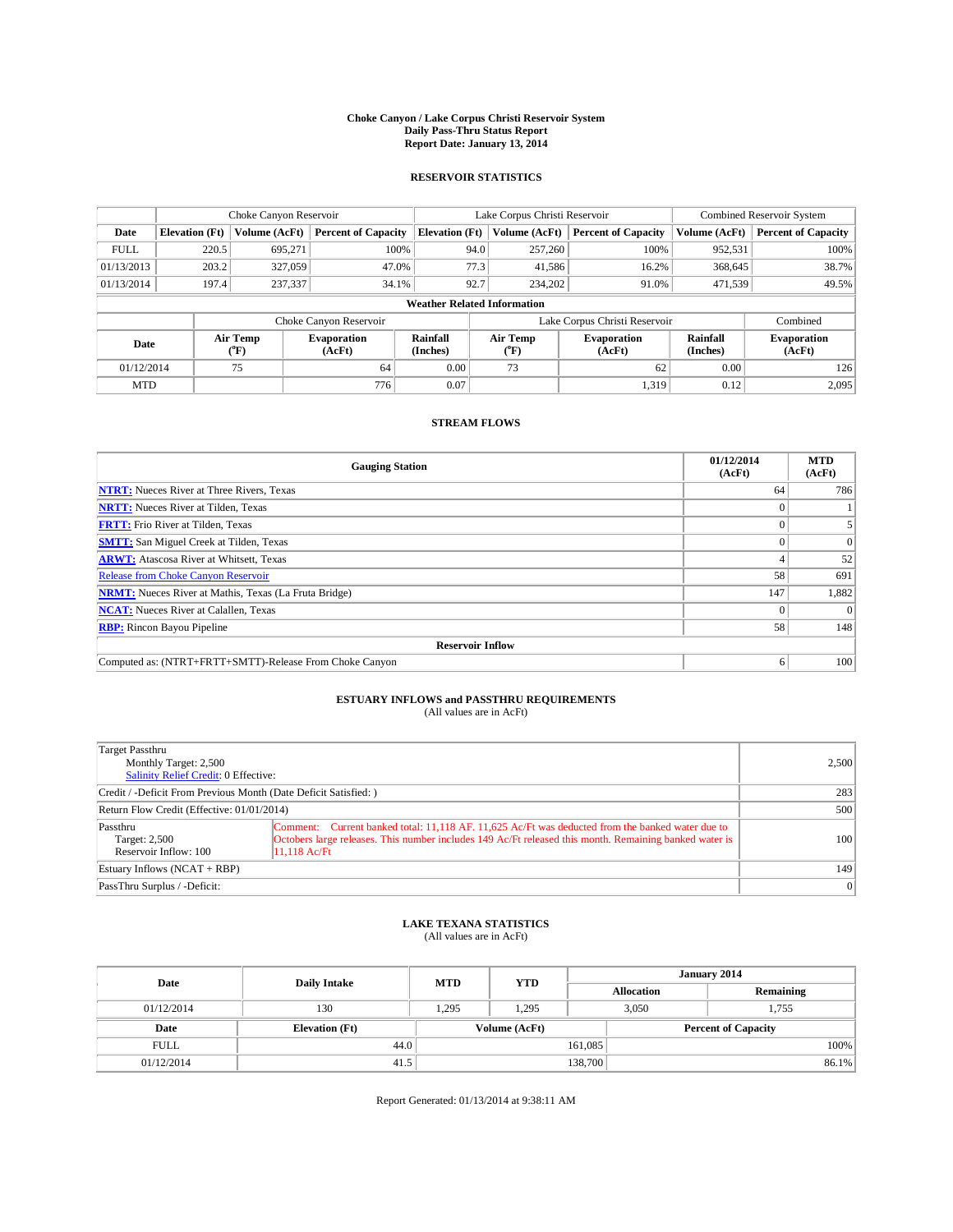#### **Choke Canyon / Lake Corpus Christi Reservoir System Daily Pass-Thru Status Report Report Date: January 14, 2014**

### **RESERVOIR STATISTICS**

|             |                       | Choke Canyon Reservoir |                              |                                    | Lake Corpus Christi Reservoir | <b>Combined Reservoir System</b> |                      |                              |
|-------------|-----------------------|------------------------|------------------------------|------------------------------------|-------------------------------|----------------------------------|----------------------|------------------------------|
| Date        | <b>Elevation</b> (Ft) | Volume (AcFt)          | <b>Percent of Capacity</b>   | <b>Elevation (Ft)</b>              | Volume (AcFt)                 | <b>Percent of Capacity</b>       | Volume (AcFt)        | Percent of Capacity          |
| <b>FULL</b> | 220.5                 | 695.271                | 100%                         | 94.0                               | 257,260                       | 100%                             | 952,531              | 100%                         |
| 01/14/2013  | 203.1                 | 326,054                | 46.9%                        | 77.4                               | 42,014                        | 16.3%                            | 368,068              | 38.6%                        |
| 01/14/2014  | 197.4                 | 237,473                | 34.2%                        | 92.7                               | 233,136                       | 90.6%                            | 470,609              | 49.4%                        |
|             |                       |                        |                              | <b>Weather Related Information</b> |                               |                                  |                      |                              |
|             |                       |                        | Choke Canyon Reservoir       |                                    | Lake Corpus Christi Reservoir |                                  |                      |                              |
| Date        |                       | Air Temp<br>(°F)       | <b>Evaporation</b><br>(AcFt) | Rainfall<br>(Inches)               | Air Temp<br>(°F)              | <b>Evaporation</b><br>(AcFt)     | Rainfall<br>(Inches) | <b>Evaporation</b><br>(AcFt) |
| 01/13/2014  |                       | 70                     | 159                          | 0.00                               | 67                            | 248                              | 0.00                 | 407                          |
| <b>MTD</b>  |                       |                        | 935                          | 0.07                               |                               | 1,567                            | 0.12                 | 2,502                        |

### **STREAM FLOWS**

| <b>Gauging Station</b>                                       | 01/13/2014<br>(AcFt) | <b>MTD</b><br>(AcFt) |  |  |  |  |  |
|--------------------------------------------------------------|----------------------|----------------------|--|--|--|--|--|
| <b>NTRT:</b> Nueces River at Three Rivers, Texas             | 66                   | 852                  |  |  |  |  |  |
| <b>NRTT:</b> Nueces River at Tilden, Texas                   |                      |                      |  |  |  |  |  |
| <b>FRTT:</b> Frio River at Tilden, Texas                     |                      |                      |  |  |  |  |  |
| <b>SMTT:</b> San Miguel Creek at Tilden, Texas               |                      | $\Omega$             |  |  |  |  |  |
| <b>ARWT:</b> Atascosa River at Whitsett, Texas               |                      | 56                   |  |  |  |  |  |
| Release from Choke Canyon Reservoir                          | 58                   | 748                  |  |  |  |  |  |
| <b>NRMT:</b> Nueces River at Mathis, Texas (La Fruta Bridge) | 141                  | 2,023                |  |  |  |  |  |
| <b>NCAT:</b> Nueces River at Calallen, Texas                 |                      | $\Omega$             |  |  |  |  |  |
| <b>RBP:</b> Rincon Bayou Pipeline                            | 29                   | 178                  |  |  |  |  |  |
| <b>Reservoir Inflow</b>                                      |                      |                      |  |  |  |  |  |
| Computed as: (NTRT+FRTT+SMTT)-Release From Choke Canyon      | 8                    | 108                  |  |  |  |  |  |

# **ESTUARY INFLOWS and PASSTHRU REQUIREMENTS**<br>(All values are in AcFt)

| Target Passthru<br>Monthly Target: 2,500<br>Salinity Relief Credit: 0 Effective: |                                                                                                                                                                                                                              | 2,500     |  |  |
|----------------------------------------------------------------------------------|------------------------------------------------------------------------------------------------------------------------------------------------------------------------------------------------------------------------------|-----------|--|--|
| Credit / -Deficit From Previous Month (Date Deficit Satisfied: )                 |                                                                                                                                                                                                                              |           |  |  |
| Return Flow Credit (Effective: 01/01/2014)                                       |                                                                                                                                                                                                                              |           |  |  |
| Passthru<br>Target: 2,500<br>Reservoir Inflow: 108                               | Comment: Current banked total: 11,089 AF, 11,625 Ac/Ft was deducted from the banked water due to<br>Octobers large releases. This number includes 178 Ac/Ft released this month. Remaining banked water is<br>$11.089$ Ac/Ft | 108       |  |  |
| Estuary Inflows (NCAT + RBP)                                                     |                                                                                                                                                                                                                              | 178       |  |  |
| PassThru Surplus / -Deficit:                                                     |                                                                                                                                                                                                                              | $\vert$ 0 |  |  |

## **LAKE TEXANA STATISTICS** (All values are in AcFt)

| Date        | <b>Daily Intake</b>   | <b>MTD</b> | <b>YTD</b>    | January 2014      |                            |           |  |
|-------------|-----------------------|------------|---------------|-------------------|----------------------------|-----------|--|
|             |                       |            |               | <b>Allocation</b> |                            | Remaining |  |
| 01/13/2014  | 130                   | 1.425      | 1.425         |                   | 3,050<br>1.625             |           |  |
| Date        | <b>Elevation</b> (Ft) |            | Volume (AcFt) |                   | <b>Percent of Capacity</b> |           |  |
| <b>FULL</b> | 44.0                  |            |               | 161,085           |                            | 100%      |  |
| 01/13/2014  | 41.6                  |            |               | 139,562           |                            | 86.6%     |  |

Report Generated: 01/14/2014 at 8:18:12 AM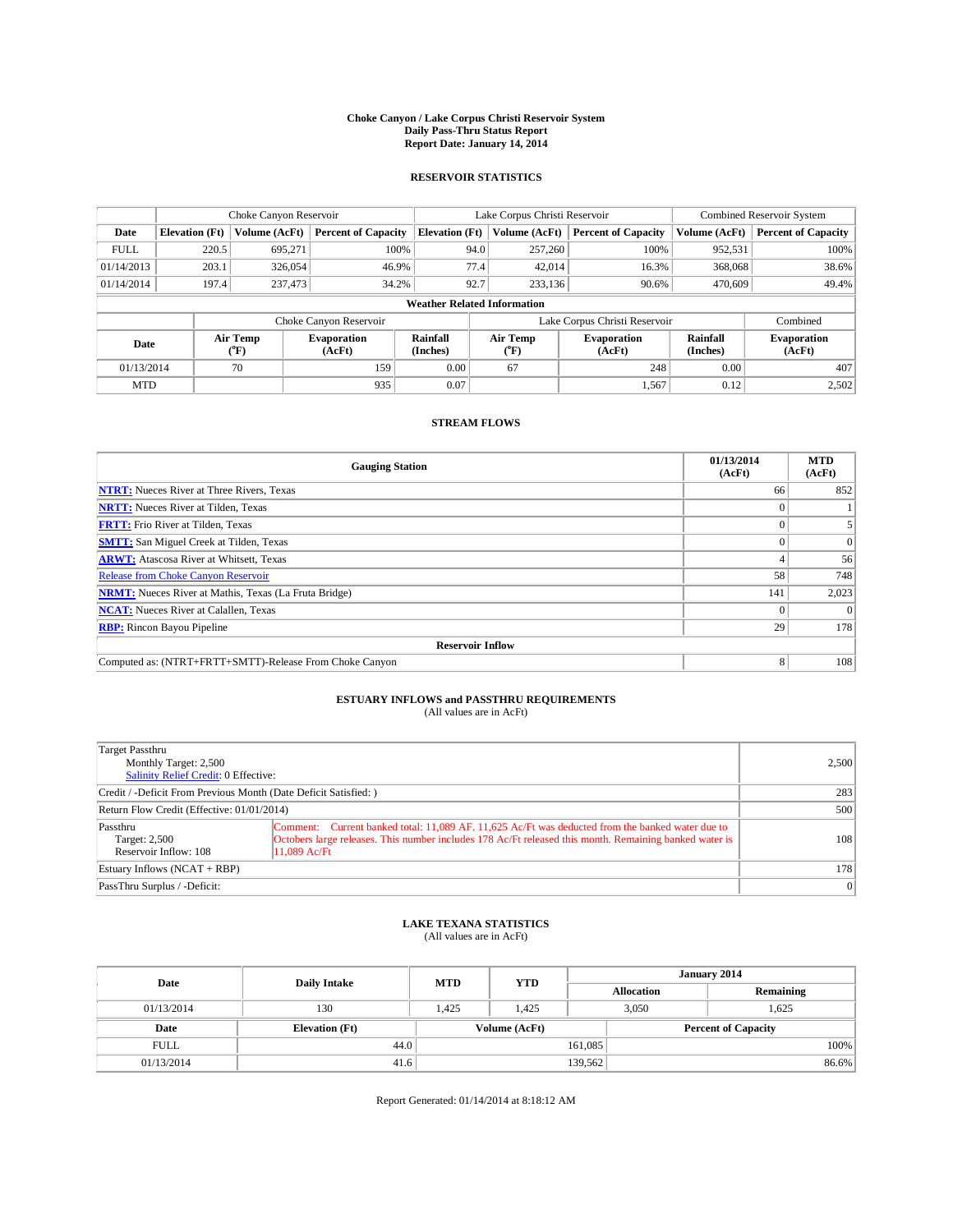#### **Choke Canyon / Lake Corpus Christi Reservoir System Daily Pass-Thru Status Report Report Date: January 15, 2014**

### **RESERVOIR STATISTICS**

|             |                       | Choke Canyon Reservoir |                              |                                    | Lake Corpus Christi Reservoir             | <b>Combined Reservoir System</b> |                      |                              |
|-------------|-----------------------|------------------------|------------------------------|------------------------------------|-------------------------------------------|----------------------------------|----------------------|------------------------------|
| Date        | <b>Elevation</b> (Ft) | Volume (AcFt)          | <b>Percent of Capacity</b>   | <b>Elevation (Ft)</b>              | Volume (AcFt)                             | <b>Percent of Capacity</b>       | Volume (AcFt)        | Percent of Capacity          |
| <b>FULL</b> | 220.5                 | 695.271                | 100%                         | 94.0                               | 257,260                                   | 100%                             | 952,531              | 100%                         |
| 01/15/2013  | 203.1                 | 325,719                | 46.8%                        | 77.4                               | 41,976                                    | 16.3%                            | 367,695              | 38.6%                        |
| 01/15/2014  | 197.3                 | 237,066                | 34.1%                        | 92.7                               | 233,846                                   | 90.9%                            | 470.912              | 49.4%                        |
|             |                       |                        |                              | <b>Weather Related Information</b> |                                           |                                  |                      |                              |
|             |                       |                        | Choke Canyon Reservoir       |                                    | Lake Corpus Christi Reservoir<br>Combined |                                  |                      |                              |
| Date        |                       | Air Temp<br>(°F)       | <b>Evaporation</b><br>(AcFt) | Rainfall<br>(Inches)               | Air Temp<br>(°F)                          | <b>Evaporation</b><br>(AcFt)     | Rainfall<br>(Inches) | <b>Evaporation</b><br>(AcFt) |
| 01/14/2014  |                       | 75                     | 167                          | 0.00                               | 78                                        | 342                              |                      | 509                          |
| <b>MTD</b>  |                       |                        | 1.102                        | 0.07                               |                                           | 1.909                            | 0.12                 | 3.011                        |

### **STREAM FLOWS**

| <b>Gauging Station</b>                                       | 01/14/2014<br>(AcFt) | <b>MTD</b><br>(AcFt) |
|--------------------------------------------------------------|----------------------|----------------------|
| <b>NTRT:</b> Nueces River at Three Rivers, Texas             | 66                   | 917                  |
| <b>NRTT:</b> Nueces River at Tilden, Texas                   |                      |                      |
| <b>FRTT:</b> Frio River at Tilden, Texas                     |                      |                      |
| <b>SMTT:</b> San Miguel Creek at Tilden, Texas               |                      | $\Omega$             |
| <b>ARWT:</b> Atascosa River at Whitsett, Texas               |                      | 59                   |
| <b>Release from Choke Canyon Reservoir</b>                   | 58                   | 806                  |
| <b>NRMT:</b> Nueces River at Mathis, Texas (La Fruta Bridge) | 121                  | 2,144                |
| <b>NCAT:</b> Nueces River at Calallen, Texas                 |                      | $\Omega$             |
| <b>RBP:</b> Rincon Bayou Pipeline                            | $\Omega$             | 178                  |
| <b>Reservoir Inflow</b>                                      |                      |                      |
| Computed as: (NTRT+FRTT+SMTT)-Release From Choke Canyon      | 8                    | 117                  |

## **ESTUARY INFLOWS and PASSTHRU REQUIREMENTS**<br>(All values are in AcFt)

| Target Passthru<br>Monthly Target: 2,500<br>Salinity Relief Credit: 0 Effective: |                                                                                                                                                                                                                            | 2,500           |  |  |
|----------------------------------------------------------------------------------|----------------------------------------------------------------------------------------------------------------------------------------------------------------------------------------------------------------------------|-----------------|--|--|
| Credit / -Deficit From Previous Month (Date Deficit Satisfied: )                 |                                                                                                                                                                                                                            |                 |  |  |
| Return Flow Credit (Effective: 01/01/2014)                                       |                                                                                                                                                                                                                            |                 |  |  |
| Passthru<br>Target: 2,500<br>Reservoir Inflow: 117                               | Comment: Current banked total: 11,089 AF. 11,625 Ac/Ft was deducted from the banked water due to<br>Octobers large releases. This number includes 178 Ac/Ft released this month. Remaining banked water is<br>11.089 Ac/Ft | 117             |  |  |
| Estuary Inflows (NCAT + RBP)                                                     |                                                                                                                                                                                                                            | 178             |  |  |
| PassThru Surplus / -Deficit:                                                     |                                                                                                                                                                                                                            | $\vert 0 \vert$ |  |  |

## **LAKE TEXANA STATISTICS** (All values are in AcFt)

| Date        | <b>Daily Intake</b>   | <b>MTD</b> | <b>YTD</b>    | January 2014      |                |                            |       |  |
|-------------|-----------------------|------------|---------------|-------------------|----------------|----------------------------|-------|--|
|             |                       |            |               | <b>Allocation</b> |                | Remaining                  |       |  |
| 01/14/2014  | 130                   | 1.556      | 1,556         |                   | 3,050<br>1.494 |                            |       |  |
| Date        | <b>Elevation</b> (Ft) |            | Volume (AcFt) |                   |                | <b>Percent of Capacity</b> |       |  |
| <b>FULL</b> | 44.0                  |            |               | 161,085           |                |                            | 100%  |  |
| 01/14/2014  | 41.5                  |            |               | 138,700           |                |                            | 86.1% |  |

Report Generated: 01/15/2014 at 8:04:03 AM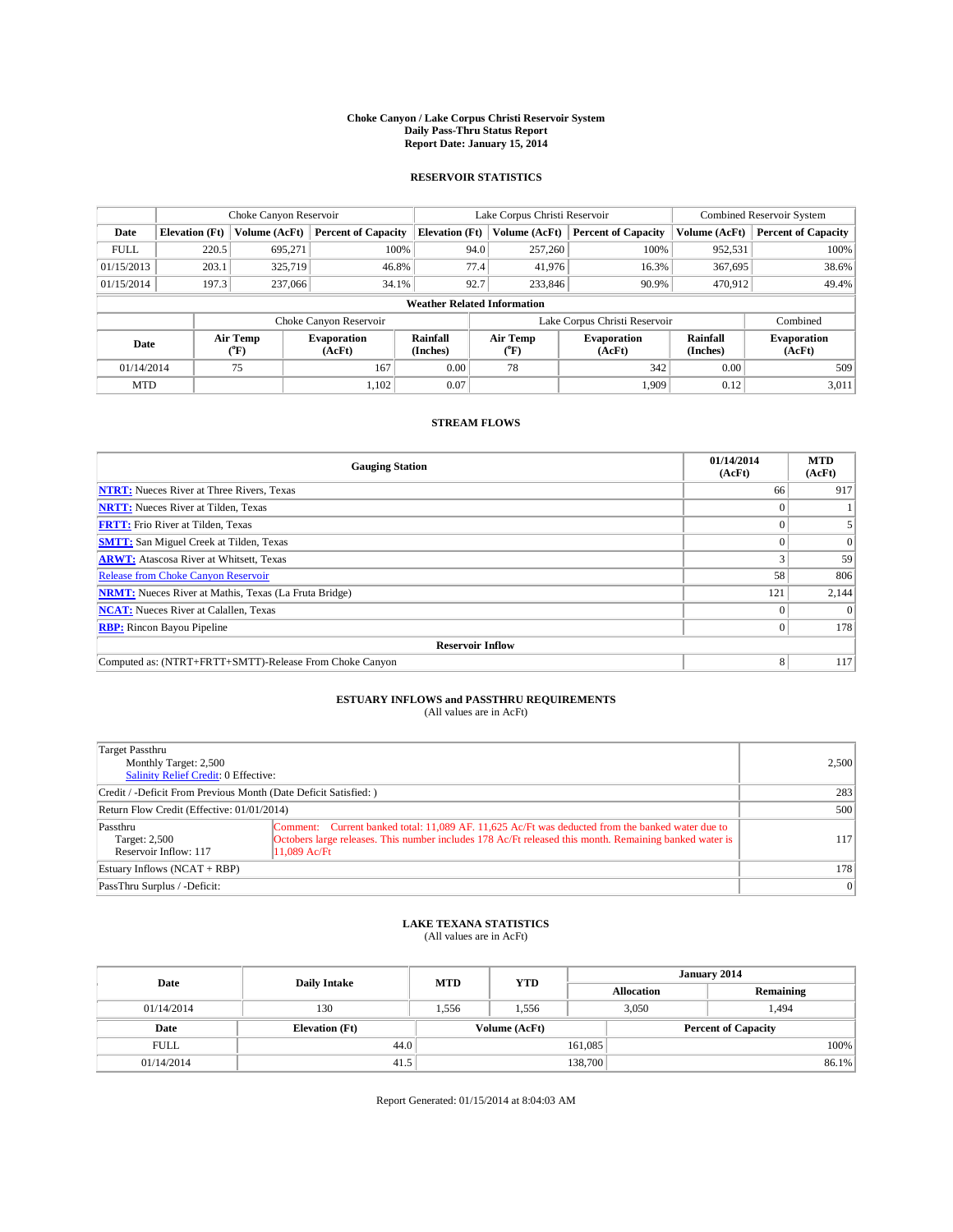#### **Choke Canyon / Lake Corpus Christi Reservoir System Daily Pass-Thru Status Report Report Date: January 16, 2014**

### **RESERVOIR STATISTICS**

|             | Choke Canyon Reservoir |                  |                              |                                    | Lake Corpus Christi Reservoir | <b>Combined Reservoir System</b> |                      |                              |
|-------------|------------------------|------------------|------------------------------|------------------------------------|-------------------------------|----------------------------------|----------------------|------------------------------|
| Date        | <b>Elevation</b> (Ft)  | Volume (AcFt)    | <b>Percent of Capacity</b>   | <b>Elevation (Ft)</b>              | Volume (AcFt)                 | <b>Percent of Capacity</b>       | Volume (AcFt)        | Percent of Capacity          |
| <b>FULL</b> | 220.5                  | 695.271          | 100%                         | 94.0                               | 257,260                       | 100%                             | 952,531              | 100%                         |
| 01/16/2013  | 203.1                  | 325,551          | 46.8%                        | 77.3                               | 41,651                        | 16.2%                            | 367,202              | 38.6%                        |
| 01/16/2014  | 197.4                  | 237,744          | 34.2%                        | 92.6                               | 232,426                       | 90.3%                            | 470,170              | 49.4%                        |
|             |                        |                  |                              | <b>Weather Related Information</b> |                               |                                  |                      |                              |
|             |                        |                  | Choke Canyon Reservoir       |                                    |                               | Lake Corpus Christi Reservoir    |                      | Combined                     |
| Date        |                        | Air Temp<br>(°F) | <b>Evaporation</b><br>(AcFt) | Rainfall<br>(Inches)               | Air Temp<br>("F)              | <b>Evaporation</b><br>(AcFt)     | Rainfall<br>(Inches) | <b>Evaporation</b><br>(AcFt) |
| 01/15/2014  |                        | 75               | 112                          | 0.00                               | 77                            | 103                              | 0.00                 | 215                          |
| <b>MTD</b>  |                        |                  | 1,214                        | 0.07                               |                               | 2,012                            | 0.12                 | 3,226                        |

### **STREAM FLOWS**

| <b>Gauging Station</b>                                       | 01/15/2014<br>(AcFt) | <b>MTD</b><br>(AcFt) |  |  |  |
|--------------------------------------------------------------|----------------------|----------------------|--|--|--|
| <b>NTRT:</b> Nueces River at Three Rivers, Texas             | 66                   | 983                  |  |  |  |
| <b>NRTT:</b> Nueces River at Tilden, Texas                   |                      |                      |  |  |  |
| <b>FRTT:</b> Frio River at Tilden, Texas                     |                      | 6                    |  |  |  |
| <b>SMTT:</b> San Miguel Creek at Tilden, Texas               |                      | $\Omega$             |  |  |  |
| <b>ARWT:</b> Atascosa River at Whitsett, Texas               |                      | 62                   |  |  |  |
| <b>Release from Choke Canyon Reservoir</b>                   | 58                   | 863                  |  |  |  |
| <b>NRMT:</b> Nueces River at Mathis, Texas (La Fruta Bridge) | 123                  | 2,267                |  |  |  |
| <b>NCAT:</b> Nueces River at Calallen, Texas                 |                      | $\Omega$             |  |  |  |
| <b>RBP:</b> Rincon Bayou Pipeline                            | 0                    | 178                  |  |  |  |
| <b>Reservoir Inflow</b>                                      |                      |                      |  |  |  |
| Computed as: (NTRT+FRTT+SMTT)-Release From Choke Canyon      | 8                    | 125                  |  |  |  |

## **ESTUARY INFLOWS and PASSTHRU REQUIREMENTS**<br>(All values are in AcFt)

| Target Passthru<br>Monthly Target: 2,500<br>Salinity Relief Credit: 0 Effective: | 2,500                                                                                                                                                                                                                        |                 |
|----------------------------------------------------------------------------------|------------------------------------------------------------------------------------------------------------------------------------------------------------------------------------------------------------------------------|-----------------|
| Credit / -Deficit From Previous Month (Date Deficit Satisfied: )                 | 283                                                                                                                                                                                                                          |                 |
| Return Flow Credit (Effective: 01/01/2014)                                       | 500                                                                                                                                                                                                                          |                 |
| Passthru<br>Target: 2,500<br>Reservoir Inflow: 125                               | Comment: Current banked total: 11,089 AF. 11,625 Ac/Ft was deducted from the banked water due to<br>Octobers large releases. This number includes 178 Ac/Ft released this month. Remaining banked water is<br>$11.089$ Ac/Ft | 125             |
| Estuary Inflows $(NCAT + RBP)$                                                   |                                                                                                                                                                                                                              | 178             |
| PassThru Surplus / -Deficit:                                                     |                                                                                                                                                                                                                              | $\vert 0 \vert$ |

## **LAKE TEXANA STATISTICS** (All values are in AcFt)

| Date        | <b>Daily Intake</b>   | <b>MTD</b> | <b>YTD</b>    | January 2014      |                            |           |       |
|-------------|-----------------------|------------|---------------|-------------------|----------------------------|-----------|-------|
|             |                       |            |               | <b>Allocation</b> |                            | Remaining |       |
| 01/15/2014  | 130                   | 1.686      | 1.686         | 3,050             |                            | 1.364     |       |
| Date        | <b>Elevation</b> (Ft) |            | Volume (AcFt) |                   | <b>Percent of Capacity</b> |           |       |
| <b>FULL</b> | 44.0                  |            |               | 161,085           |                            |           | 100%  |
| 01/15/2014  | 41.5                  |            |               | 138,700           |                            |           | 86.1% |

Report Generated: 01/16/2014 at 8:31:01 AM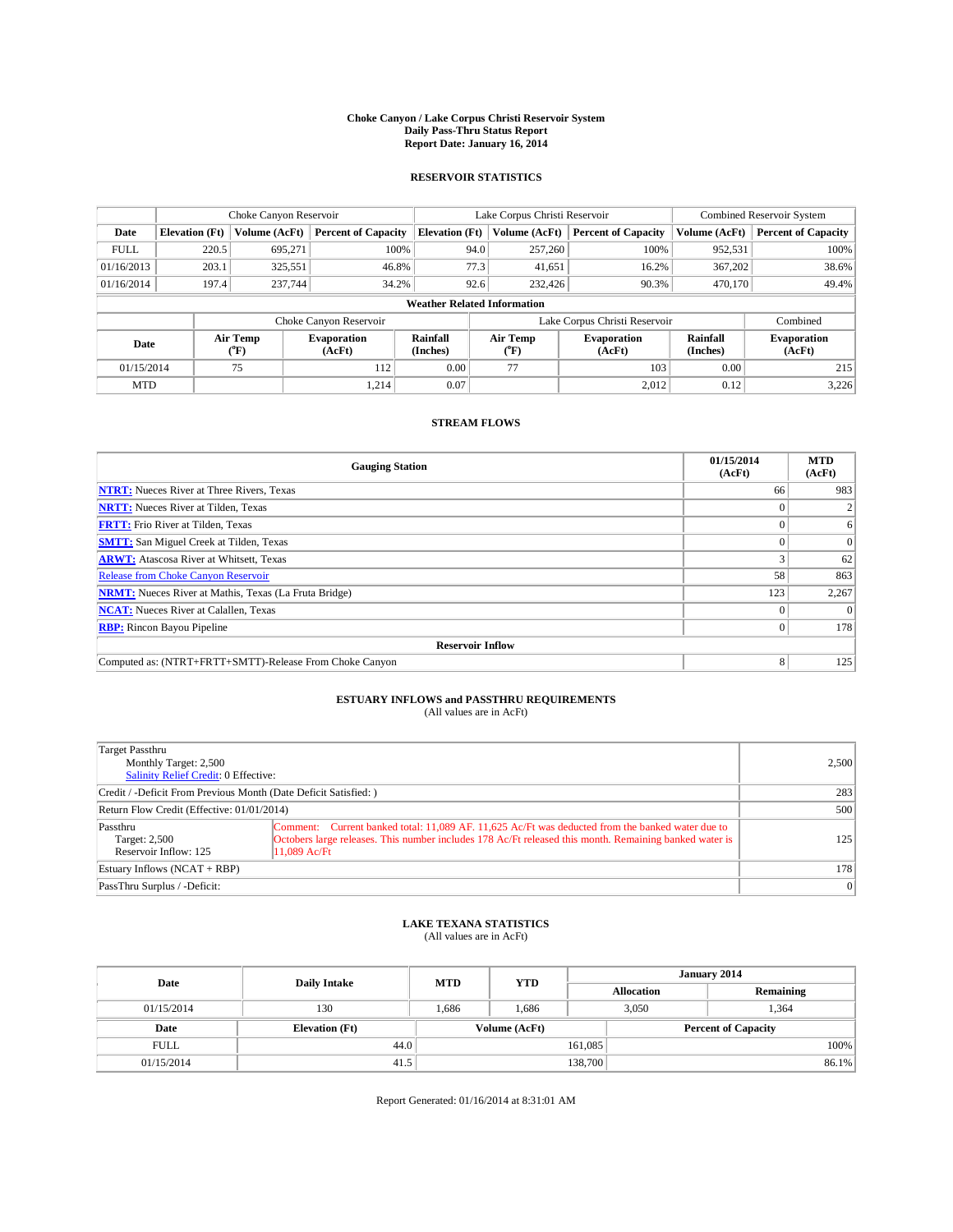#### **Choke Canyon / Lake Corpus Christi Reservoir System Daily Pass-Thru Status Report Report Date: January 17, 2014**

### **RESERVOIR STATISTICS**

|             | Choke Canyon Reservoir |                  |                              |                                    | Lake Corpus Christi Reservoir | Combined Reservoir System     |                      |                              |
|-------------|------------------------|------------------|------------------------------|------------------------------------|-------------------------------|-------------------------------|----------------------|------------------------------|
| Date        | <b>Elevation</b> (Ft)  | Volume (AcFt)    | <b>Percent of Capacity</b>   | <b>Elevation (Ft)</b>              | Volume (AcFt)                 | <b>Percent of Capacity</b>    | Volume (AcFt)        | <b>Percent of Capacity</b>   |
| <b>FULL</b> | 220.5                  | 695.271          | 100%                         | 94.0                               | 257,260                       | 100%                          | 952,531              | 100%                         |
| 01/17/2013  | 203.1                  | 325,719          | 46.8%                        | 77.4                               | 41,781                        | 16.2%                         | 367,500              | 38.6%                        |
| 01/17/2014  | 197.3                  | 236,524          | 34.0%                        | 92.6                               | 232,426                       | 90.3%                         | 468,950              | 49.2%                        |
|             |                        |                  |                              | <b>Weather Related Information</b> |                               |                               |                      |                              |
|             |                        |                  | Choke Canyon Reservoir       |                                    |                               | Lake Corpus Christi Reservoir |                      | Combined                     |
| Date        |                        | Air Temp<br>(°F) | <b>Evaporation</b><br>(AcFt) | Rainfall<br>(Inches)               | Air Temp<br>$(^{0}F)$         | <b>Evaporation</b><br>(AcFt)  | Rainfall<br>(Inches) | <b>Evaporation</b><br>(AcFt) |
| 01/16/2014  |                        | 72               | 111                          | 0.00                               | 73                            | 145                           | 0.00                 | 256                          |
| <b>MTD</b>  |                        |                  | 1,325                        | 0.07                               |                               | 2,157                         | 0.12                 | 3,482                        |

### **STREAM FLOWS**

| <b>Gauging Station</b>                                       | 01/16/2014<br>(AcFt) | <b>MTD</b><br>(AcFt) |  |  |  |
|--------------------------------------------------------------|----------------------|----------------------|--|--|--|
| <b>NTRT:</b> Nueces River at Three Rivers, Texas             | 64                   | 1,046                |  |  |  |
| <b>NRTT:</b> Nueces River at Tilden, Texas                   |                      |                      |  |  |  |
| <b>FRTT:</b> Frio River at Tilden, Texas                     |                      | 6                    |  |  |  |
| <b>SMTT:</b> San Miguel Creek at Tilden, Texas               |                      | $\Omega$             |  |  |  |
| <b>ARWT:</b> Atascosa River at Whitsett, Texas               |                      | 65                   |  |  |  |
| <b>Release from Choke Canyon Reservoir</b>                   | 58                   | 921                  |  |  |  |
| <b>NRMT:</b> Nueces River at Mathis, Texas (La Fruta Bridge) | 131                  | 2,398                |  |  |  |
| <b>NCAT:</b> Nueces River at Calallen, Texas                 |                      | $\Omega$             |  |  |  |
| <b>RBP:</b> Rincon Bayou Pipeline                            | 0 <sup>1</sup>       | 178                  |  |  |  |
| <b>Reservoir Inflow</b>                                      |                      |                      |  |  |  |
| Computed as: (NTRT+FRTT+SMTT)-Release From Choke Canyon      | 6                    | 131                  |  |  |  |

# **ESTUARY INFLOWS and PASSTHRU REQUIREMENTS**<br>(All values are in AcFt)

| Target Passthru<br>Monthly Target: 2,500<br>Salinity Relief Credit: 0 Effective: |                                                                                                                                                                                                                            | 2.500           |
|----------------------------------------------------------------------------------|----------------------------------------------------------------------------------------------------------------------------------------------------------------------------------------------------------------------------|-----------------|
| Credit / -Deficit From Previous Month (Date Deficit Satisfied: )                 | 283                                                                                                                                                                                                                        |                 |
| Return Flow Credit (Effective: 01/01/2014)                                       | 500                                                                                                                                                                                                                        |                 |
| Passthru<br>Target: 2,500<br>Reservoir Inflow: 131                               | Comment: Current banked total: 11,089 AF, 11,625 Ac/Ft was deducted from the banked water due to<br>Octobers large releases. This number includes 178 Ac/Ft released this month. Remaining banked water is<br>11.089 Ac/Ft | 131             |
| Estuary Inflows (NCAT + RBP)                                                     |                                                                                                                                                                                                                            | 178             |
| PassThru Surplus / -Deficit:                                                     |                                                                                                                                                                                                                            | $\vert 0 \vert$ |

# **LAKE TEXANA STATISTICS** (All values are in AcFt)

| Date        | <b>Daily Intake</b>   | <b>MTD</b> | <b>YTD</b>    | January 2014      |                            |           |       |
|-------------|-----------------------|------------|---------------|-------------------|----------------------------|-----------|-------|
|             |                       |            |               | <b>Allocation</b> |                            | Remaining |       |
| 01/16/2014  | 131                   | 1.816      | 1,816         | 3,050             |                            | 1.234     |       |
| Date        | <b>Elevation</b> (Ft) |            | Volume (AcFt) |                   | <b>Percent of Capacity</b> |           |       |
| <b>FULL</b> | 44.0                  |            |               | 161,085           |                            |           | 100%  |
| 01/16/2014  | 41.5                  |            |               | 138,700           |                            |           | 86.1% |

Report Generated: 01/17/2014 at 7:58:10 AM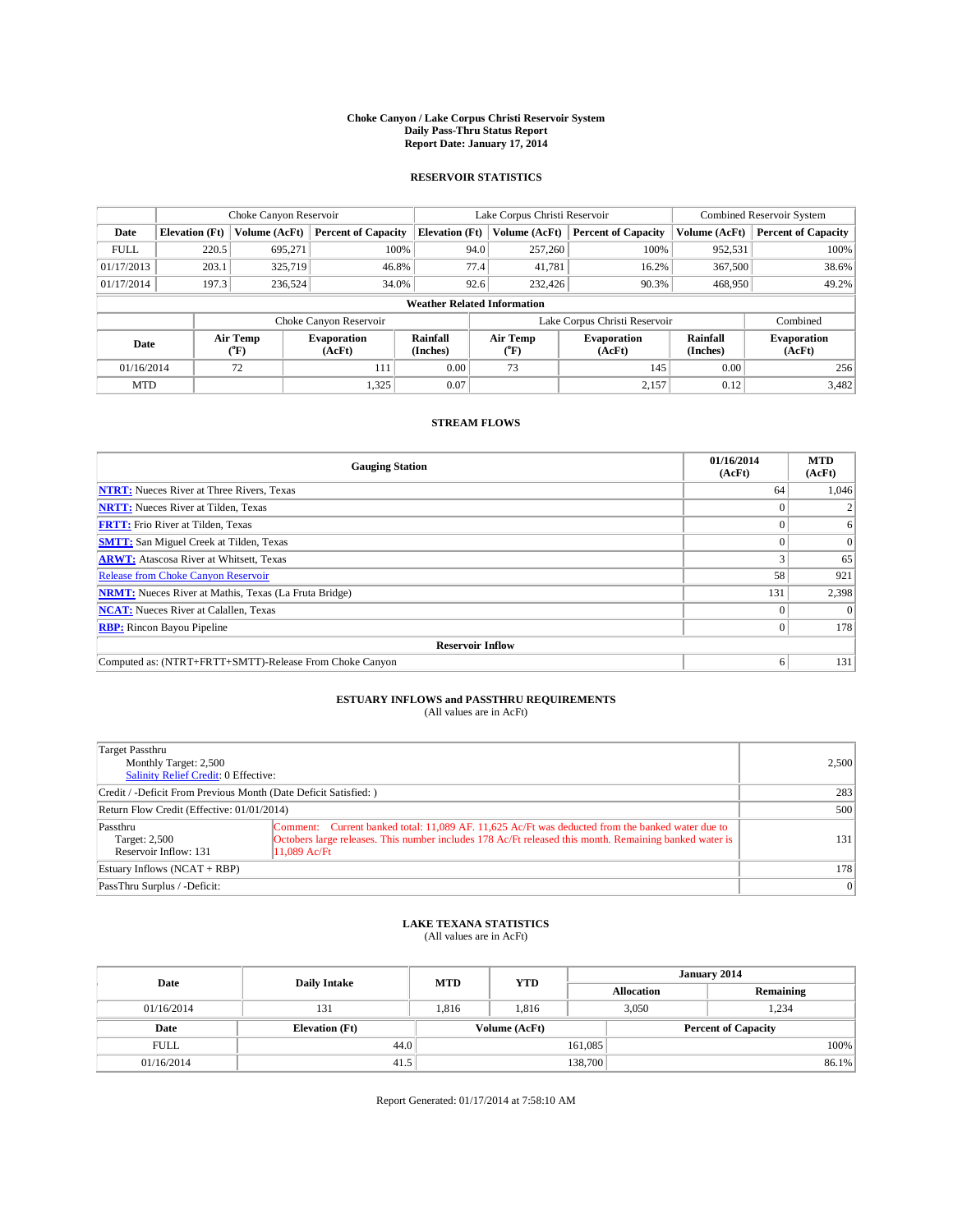#### **Choke Canyon / Lake Corpus Christi Reservoir System Daily Pass-Thru Status Report Report Date: January 18, 2014**

### **RESERVOIR STATISTICS**

|             |                       | Choke Canyon Reservoir |                              |                                    | Lake Corpus Christi Reservoir | <b>Combined Reservoir System</b> |                      |                              |
|-------------|-----------------------|------------------------|------------------------------|------------------------------------|-------------------------------|----------------------------------|----------------------|------------------------------|
| Date        | <b>Elevation</b> (Ft) | Volume (AcFt)          | <b>Percent of Capacity</b>   | <b>Elevation (Ft)</b>              | Volume (AcFt)                 | <b>Percent of Capacity</b>       | Volume (AcFt)        | Percent of Capacity          |
| <b>FULL</b> | 220.5                 | 695.271                | 100%                         | 94.0                               | 257,260                       | 100%                             | 952,531              | 100%                         |
| 01/18/2013  | 203.1                 | 325,719                | 46.8%                        | 77.4                               | 41,911                        | 16.3%                            | 367,630              | 38.6%                        |
| 01/18/2014  | 197.4                 | 237,879                | 34.2%                        | 92.6                               | 231,717                       | 90.1%                            | 469.596              | 49.3%                        |
|             |                       |                        |                              | <b>Weather Related Information</b> |                               |                                  |                      |                              |
|             |                       |                        | Choke Canyon Reservoir       |                                    |                               | Lake Corpus Christi Reservoir    |                      | Combined                     |
| Date        |                       | Air Temp<br>(°F)       | <b>Evaporation</b><br>(AcFt) | Rainfall<br>(Inches)               | Air Temp<br>(°F)              | <b>Evaporation</b><br>(AcFt)     | Rainfall<br>(Inches) | <b>Evaporation</b><br>(AcFt) |
| 01/17/2014  |                       | 72                     | 152                          | 0.00<br>68                         |                               | 237                              | 0.00                 | 389                          |
| <b>MTD</b>  |                       |                        | 1,477                        | 0.07                               |                               | 2,394                            | 0.12                 | 3,871                        |

### **STREAM FLOWS**

| <b>Gauging Station</b>                                       | 01/17/2014<br>(AcFt) | <b>MTD</b><br>(AcFt) |  |  |  |
|--------------------------------------------------------------|----------------------|----------------------|--|--|--|
| <b>NTRT:</b> Nueces River at Three Rivers, Texas             | 64                   | 1,110                |  |  |  |
| <b>NRTT:</b> Nueces River at Tilden, Texas                   |                      |                      |  |  |  |
| <b>FRTT:</b> Frio River at Tilden, Texas                     |                      | 6                    |  |  |  |
| <b>SMTT:</b> San Miguel Creek at Tilden, Texas               |                      | $\overline{0}$       |  |  |  |
| <b>ARWT:</b> Atascosa River at Whitsett, Texas               |                      | 68                   |  |  |  |
| <b>Release from Choke Canyon Reservoir</b>                   | 58                   | 979                  |  |  |  |
| <b>NRMT:</b> Nueces River at Mathis, Texas (La Fruta Bridge) | 149                  | 2,547                |  |  |  |
| <b>NCAT:</b> Nueces River at Calallen, Texas                 |                      | $\Omega$             |  |  |  |
| <b>RBP:</b> Rincon Bayou Pipeline                            | 0                    | 178                  |  |  |  |
| <b>Reservoir Inflow</b>                                      |                      |                      |  |  |  |
| Computed as: (NTRT+FRTT+SMTT)-Release From Choke Canyon      | 6                    | 137                  |  |  |  |

# **ESTUARY INFLOWS and PASSTHRU REQUIREMENTS**<br>(All values are in AcFt)

| Target Passthru<br>Monthly Target: 2,500<br>Salinity Relief Credit: 0 Effective: | 2,500                                                                                                                                                                                                                        |           |  |  |
|----------------------------------------------------------------------------------|------------------------------------------------------------------------------------------------------------------------------------------------------------------------------------------------------------------------------|-----------|--|--|
| Credit / -Deficit From Previous Month (Date Deficit Satisfied: )                 | 283                                                                                                                                                                                                                          |           |  |  |
| Return Flow Credit (Effective: 01/01/2014)                                       |                                                                                                                                                                                                                              |           |  |  |
| Passthru<br>Target: 2,500<br>Reservoir Inflow: 137                               | Comment: Current banked total: 11,089 AF, 11,625 Ac/Ft was deducted from the banked water due to<br>Octobers large releases. This number includes 178 Ac/Ft released this month. Remaining banked water is<br>$11.089$ Ac/Ft | 137       |  |  |
| Estuary Inflows (NCAT + RBP)                                                     |                                                                                                                                                                                                                              | 178       |  |  |
| PassThru Surplus / -Deficit:                                                     |                                                                                                                                                                                                                              | $\vert$ 0 |  |  |

## **LAKE TEXANA STATISTICS** (All values are in AcFt)

| Date        | <b>Daily Intake</b>   | <b>MTD</b> | <b>YTD</b>    | January 2014      |                            |           |  |
|-------------|-----------------------|------------|---------------|-------------------|----------------------------|-----------|--|
|             |                       |            |               | <b>Allocation</b> |                            | Remaining |  |
| 01/17/2014  | 131                   | 1.947      | 1.947         | 3,050             |                            | 1.103     |  |
| Date        | <b>Elevation</b> (Ft) |            | Volume (AcFt) |                   | <b>Percent of Capacity</b> |           |  |
| <b>FULL</b> | 44.0                  |            |               | 161,085           |                            | 100%      |  |
| 01/17/2014  | 41.5                  |            |               | 138,700           |                            | 86.1%     |  |

Report Generated: 01/18/2014 at 7:36:33 AM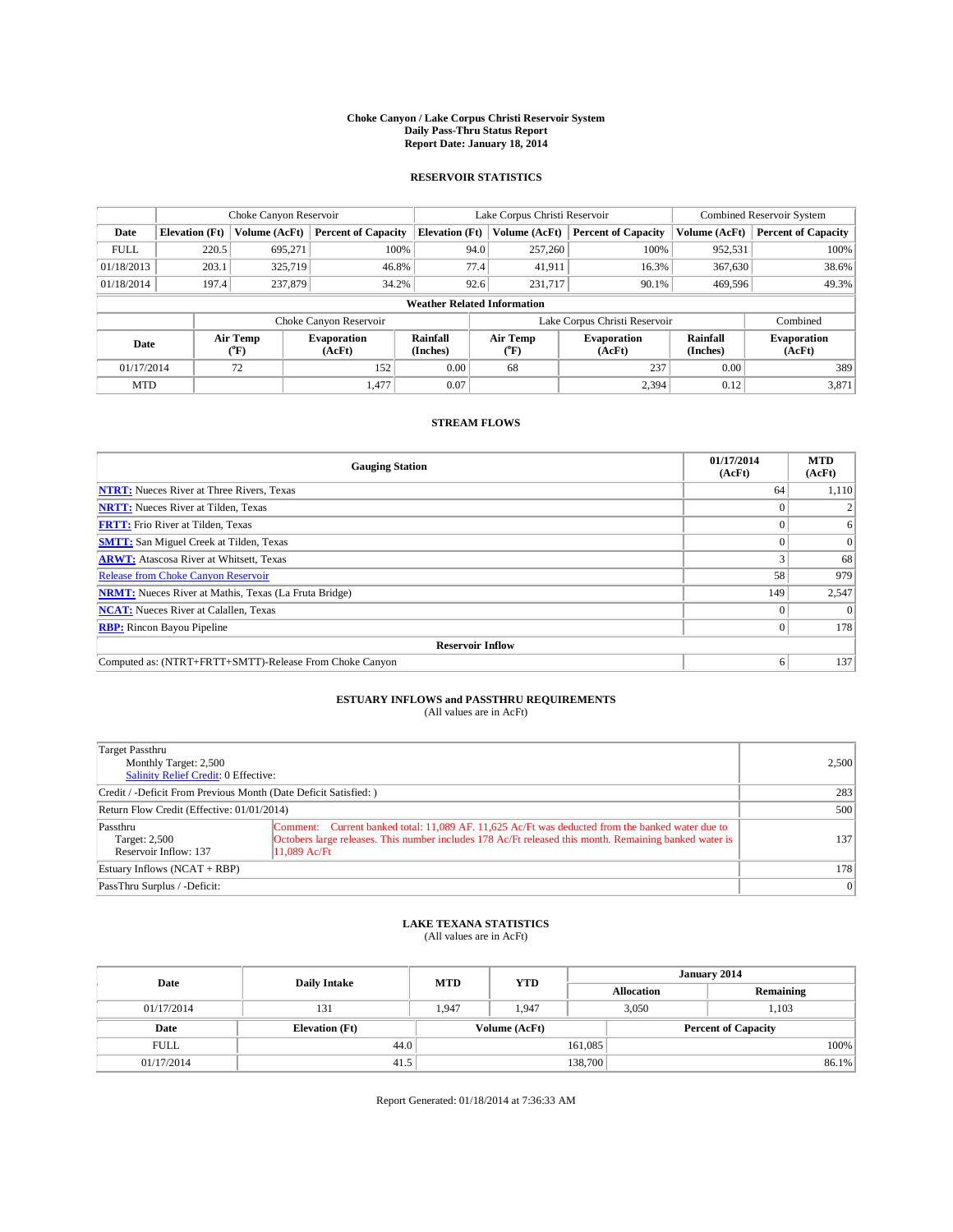#### **Choke Canyon / Lake Corpus Christi Reservoir System Daily Pass-Thru Status Report Report Date: January 19, 2014**

### **RESERVOIR STATISTICS**

|             |                        | Choke Canyon Reservoir |                              |                                    | Lake Corpus Christi Reservoir | <b>Combined Reservoir System</b> |                      |                              |
|-------------|------------------------|------------------------|------------------------------|------------------------------------|-------------------------------|----------------------------------|----------------------|------------------------------|
| Date        | <b>Elevation</b> (Ft)  | Volume (AcFt)          | <b>Percent of Capacity</b>   | <b>Elevation (Ft)</b>              | Volume (AcFt)                 | <b>Percent of Capacity</b>       | Volume (AcFt)        | Percent of Capacity          |
| <b>FULL</b> | 220.5                  | 695.271                | 100%                         | 94.0                               | 257,260                       | 100%                             | 952,531              | 100%                         |
| 01/19/2013  | 203.1                  | 326,054                | 46.9%                        | 77.4                               | 41,781                        | 16.2%                            | 367,835              | 38.6%                        |
| 01/19/2014  | 197.3                  | 236,524                | 34.0%                        | 92.6                               | 231,894                       | 90.1%                            | 468,418              | 49.2%                        |
|             |                        |                        |                              | <b>Weather Related Information</b> |                               |                                  |                      |                              |
|             |                        |                        | Choke Canyon Reservoir       |                                    | Lake Corpus Christi Reservoir |                                  | Combined             |                              |
| Date        |                        | Air Temp<br>(°F)       | <b>Evaporation</b><br>(AcFt) | Rainfall<br>(Inches)               | Air Temp<br>(°F)              | <b>Evaporation</b><br>(AcFt)     | Rainfall<br>(Inches) | <b>Evaporation</b><br>(AcFt) |
|             | 01/18/2014<br>73<br>64 |                        | 0.00                         | 75                                 | 103                           | 0.00                             | 167                  |                              |
| <b>MTD</b>  |                        |                        | 1,541                        | 0.07                               |                               | 2.497                            | 0.12                 | 4,038                        |

### **STREAM FLOWS**

| <b>Gauging Station</b>                                       | 01/18/2014<br>(AcFt) | <b>MTD</b><br>(AcFt) |  |  |  |  |
|--------------------------------------------------------------|----------------------|----------------------|--|--|--|--|
| <b>NTRT:</b> Nueces River at Three Rivers, Texas             | 66                   | 1,175                |  |  |  |  |
| <b>NRTT:</b> Nueces River at Tilden, Texas                   |                      |                      |  |  |  |  |
| <b>FRTT:</b> Frio River at Tilden, Texas                     |                      | 6                    |  |  |  |  |
| <b>SMTT:</b> San Miguel Creek at Tilden, Texas               |                      | $\Omega$             |  |  |  |  |
| <b>ARWT:</b> Atascosa River at Whitsett, Texas               |                      | 71                   |  |  |  |  |
| <b>Release from Choke Canyon Reservoir</b>                   | 58                   | 1,036                |  |  |  |  |
| <b>NRMT:</b> Nueces River at Mathis, Texas (La Fruta Bridge) | 163                  | 2,710                |  |  |  |  |
| <b>NCAT:</b> Nueces River at Calallen, Texas                 |                      | $\Omega$             |  |  |  |  |
| <b>RBP:</b> Rincon Bayou Pipeline                            | 0                    | 178                  |  |  |  |  |
| <b>Reservoir Inflow</b>                                      |                      |                      |  |  |  |  |
| Computed as: (NTRT+FRTT+SMTT)-Release From Choke Canyon      | 8                    | 145                  |  |  |  |  |

## **ESTUARY INFLOWS and PASSTHRU REQUIREMENTS**<br>(All values are in AcFt)

| Target Passthru<br>Monthly Target: 2,500<br>Salinity Relief Credit: 0 Effective: | 2,500                                                                                                                                                                                                                        |           |
|----------------------------------------------------------------------------------|------------------------------------------------------------------------------------------------------------------------------------------------------------------------------------------------------------------------------|-----------|
| Credit / -Deficit From Previous Month (Date Deficit Satisfied: )                 | 283                                                                                                                                                                                                                          |           |
| Return Flow Credit (Effective: 01/01/2014)                                       | 500                                                                                                                                                                                                                          |           |
| Passthru<br>Target: 2,500<br>Reservoir Inflow: 145                               | Comment: Current banked total: 11,089 AF, 11,625 Ac/Ft was deducted from the banked water due to<br>Octobers large releases. This number includes 178 Ac/Ft released this month. Remaining banked water is<br>$11.089$ Ac/Ft | 145       |
| Estuary Inflows (NCAT + RBP)                                                     |                                                                                                                                                                                                                              | 178       |
| PassThru Surplus / -Deficit:                                                     |                                                                                                                                                                                                                              | $\vert$ 0 |

## **LAKE TEXANA STATISTICS** (All values are in AcFt)

| Date        | <b>Daily Intake</b>   | <b>MTD</b> | <b>YTD</b>    | January 2014      |                            |           |       |
|-------------|-----------------------|------------|---------------|-------------------|----------------------------|-----------|-------|
|             |                       |            |               | <b>Allocation</b> |                            | Remaining |       |
| 01/18/2014  | 131                   | 2.078      | 2.078         |                   | 3,050<br>972               |           |       |
| Date        | <b>Elevation</b> (Ft) |            | Volume (AcFt) |                   | <b>Percent of Capacity</b> |           |       |
| <b>FULL</b> | 44.0                  |            |               | 161,085           |                            |           | 100%  |
| 01/18/2014  | 41.5                  |            |               | 138,700           |                            |           | 86.1% |

Report Generated: 01/19/2014 at 7:35:35 AM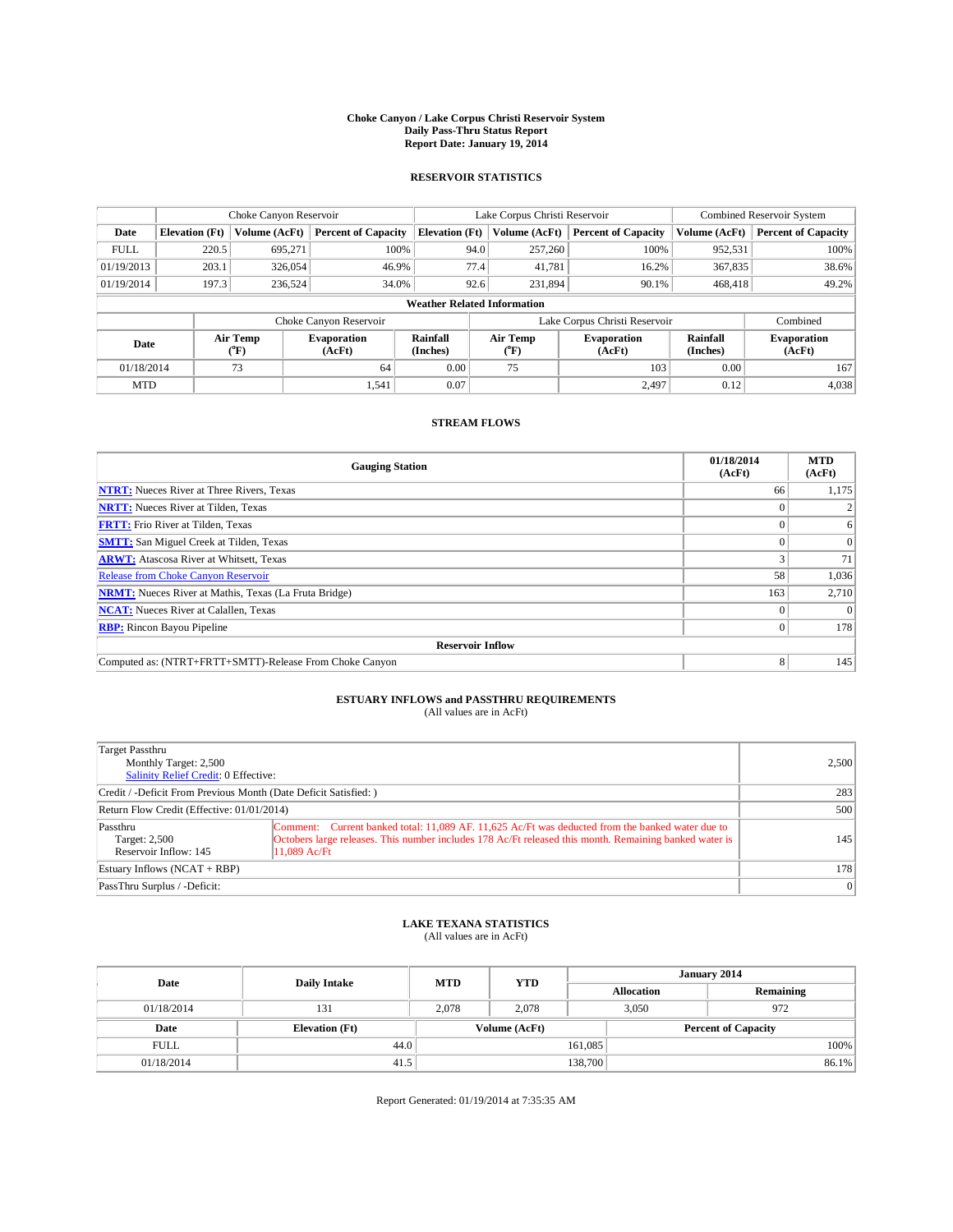#### **Choke Canyon / Lake Corpus Christi Reservoir System Daily Pass-Thru Status Report Report Date: January 20, 2014**

### **RESERVOIR STATISTICS**

|             |                       | Choke Canyon Reservoir |                              |                                    | Lake Corpus Christi Reservoir | <b>Combined Reservoir System</b> |                      |                              |
|-------------|-----------------------|------------------------|------------------------------|------------------------------------|-------------------------------|----------------------------------|----------------------|------------------------------|
| Date        | <b>Elevation</b> (Ft) | Volume (AcFt)          | <b>Percent of Capacity</b>   | <b>Elevation (Ft)</b>              | Volume (AcFt)                 | <b>Percent of Capacity</b>       | Volume (AcFt)        | Percent of Capacity          |
| <b>FULL</b> | 220.5                 | 695,271                | 100%                         | 94.0                               | 257,260                       | 100%                             | 952,531              | 100%                         |
| 01/20/2013  | 203.1                 | 325,719                | 46.8%                        | 77.4                               | 41,781                        | 16.2%                            | 367,500              | 38.6%                        |
| 01/20/2014  | 197.3                 | 237,066                | 34.1%                        | 92.5                               | 231,008                       | 89.8%                            | 468,074              | 49.1%                        |
|             |                       |                        |                              | <b>Weather Related Information</b> |                               |                                  |                      |                              |
|             |                       |                        | Choke Canyon Reservoir       |                                    |                               | Lake Corpus Christi Reservoir    |                      | Combined                     |
| Date        |                       | Air Temp<br>(°F)       | <b>Evaporation</b><br>(AcFt) | Rainfall<br>(Inches)               | Air Temp<br>("F)              | <b>Evaporation</b><br>(AcFt)     | Rainfall<br>(Inches) | <b>Evaporation</b><br>(AcFt) |
| 01/19/2014  |                       | 74                     | 119                          | 0.00                               | 75<br>144                     |                                  | 0.00                 | 263                          |
| <b>MTD</b>  |                       |                        | 1.660                        | 0.07                               |                               | 2,641                            | 0.12                 | 4,301                        |

### **STREAM FLOWS**

| <b>Gauging Station</b>                                       | 01/19/2014<br>(AcFt) | <b>MTD</b><br>(AcFt) |  |  |  |  |
|--------------------------------------------------------------|----------------------|----------------------|--|--|--|--|
| <b>NTRT:</b> Nueces River at Three Rivers, Texas             | 66                   | 1,241                |  |  |  |  |
| <b>NRTT:</b> Nueces River at Tilden, Texas                   |                      |                      |  |  |  |  |
| <b>FRTT:</b> Frio River at Tilden, Texas                     |                      | 6                    |  |  |  |  |
| <b>SMTT:</b> San Miguel Creek at Tilden, Texas               |                      | $\Omega$             |  |  |  |  |
| <b>ARWT:</b> Atascosa River at Whitsett, Texas               |                      | 73                   |  |  |  |  |
| <b>Release from Choke Canyon Reservoir</b>                   | 58                   | 1,094                |  |  |  |  |
| <b>NRMT:</b> Nueces River at Mathis, Texas (La Fruta Bridge) | 163                  | 2,872                |  |  |  |  |
| <b>NCAT:</b> Nueces River at Calallen, Texas                 |                      | $\Omega$             |  |  |  |  |
| <b>RBP:</b> Rincon Bayou Pipeline                            | 0                    | 178                  |  |  |  |  |
| <b>Reservoir Inflow</b>                                      |                      |                      |  |  |  |  |
| Computed as: (NTRT+FRTT+SMTT)-Release From Choke Canyon      | 8                    | 153                  |  |  |  |  |

## **ESTUARY INFLOWS and PASSTHRU REQUIREMENTS**<br>(All values are in AcFt)

| Target Passthru<br>Monthly Target: 2,500<br>Salinity Relief Credit: 0 Effective: |                                                                                                                                                                                                                              | 2,500     |
|----------------------------------------------------------------------------------|------------------------------------------------------------------------------------------------------------------------------------------------------------------------------------------------------------------------------|-----------|
| Credit / -Deficit From Previous Month (Date Deficit Satisfied: )                 | 283                                                                                                                                                                                                                          |           |
| Return Flow Credit (Effective: 01/01/2014)                                       | 500                                                                                                                                                                                                                          |           |
| Passthru<br>Target: 2,500<br>Reservoir Inflow: 153                               | Comment: Current banked total: 11,089 AF, 11,625 Ac/Ft was deducted from the banked water due to<br>Octobers large releases. This number includes 178 Ac/Ft released this month. Remaining banked water is<br>$11.089$ Ac/Ft | 153       |
| Estuary Inflows (NCAT + RBP)                                                     |                                                                                                                                                                                                                              | 178       |
| PassThru Surplus / -Deficit:                                                     |                                                                                                                                                                                                                              | $\vert$ 0 |

## **LAKE TEXANA STATISTICS** (All values are in AcFt)

| Date        | <b>Daily Intake</b>   | <b>MTD</b> | <b>YTD</b>    | January 2014      |                            |           |       |
|-------------|-----------------------|------------|---------------|-------------------|----------------------------|-----------|-------|
|             |                       |            |               | <b>Allocation</b> |                            | Remaining |       |
| 01/19/2014  | 130                   | 2.208      | 2.208         |                   | 3,050<br>842               |           |       |
| Date        | <b>Elevation</b> (Ft) |            | Volume (AcFt) |                   | <b>Percent of Capacity</b> |           |       |
| <b>FULL</b> | 44.0                  |            |               | 161,085           |                            |           | 100%  |
| 01/19/2014  | 41.4                  |            |               | 137,841           |                            |           | 85.6% |

Report Generated: 01/20/2014 at 8:28:24 AM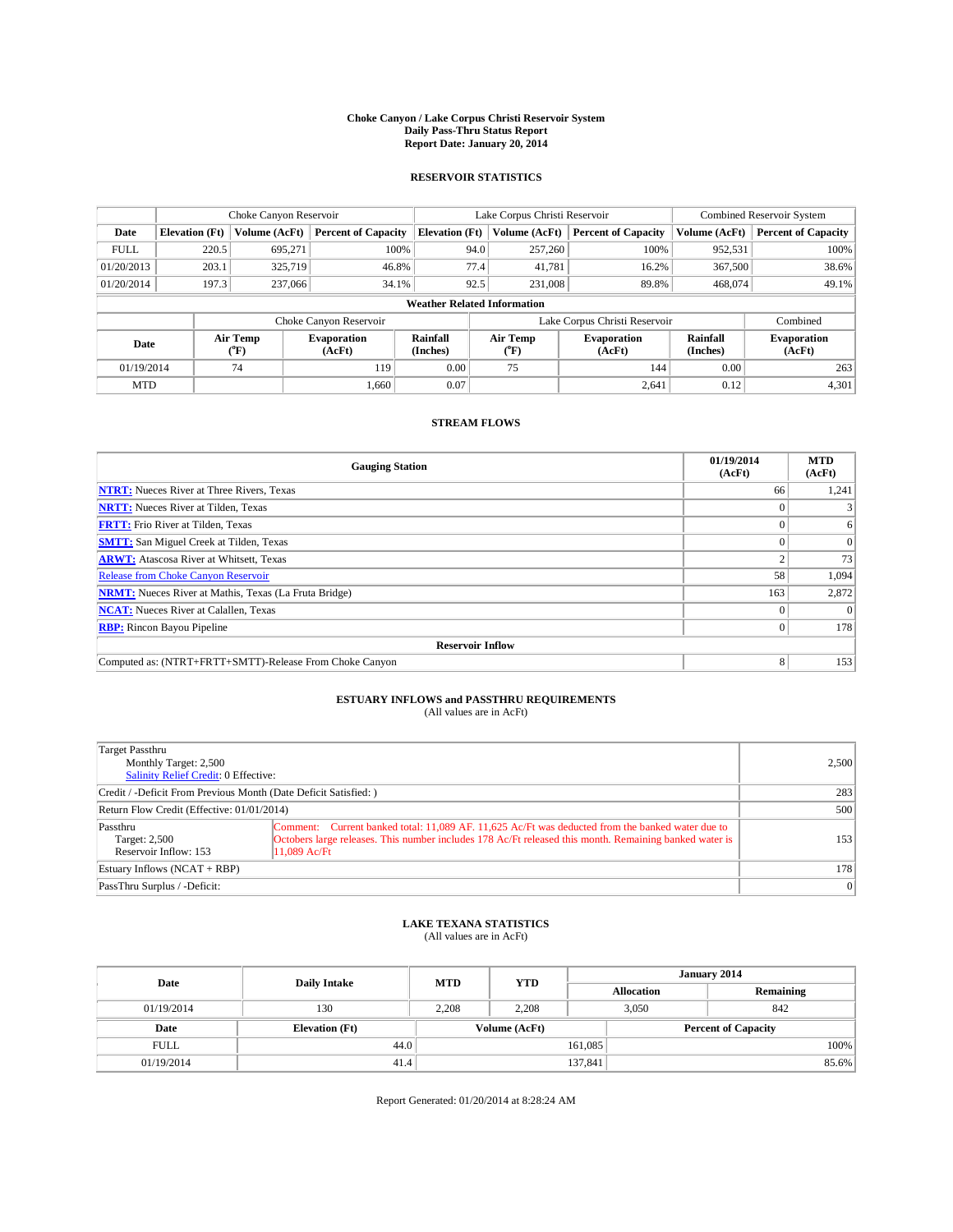#### **Choke Canyon / Lake Corpus Christi Reservoir System Daily Pass-Thru Status Report Report Date: January 21, 2014**

### **RESERVOIR STATISTICS**

|             |                       | Choke Canyon Reservoir |                              |                                    | Lake Corpus Christi Reservoir | Combined Reservoir System    |                      |                              |
|-------------|-----------------------|------------------------|------------------------------|------------------------------------|-------------------------------|------------------------------|----------------------|------------------------------|
| Date        | <b>Elevation</b> (Ft) | Volume (AcFt)          | <b>Percent of Capacity</b>   | <b>Elevation (Ft)</b>              | Volume (AcFt)                 | <b>Percent of Capacity</b>   | Volume (AcFt)        | <b>Percent of Capacity</b>   |
| <b>FULL</b> | 220.5                 | 695,271                | 100%                         | 94.0                               | 257,260                       | 100%                         | 952,531              | 100%                         |
| 01/21/2013  | 203.1                 | 325,551                | 46.8%                        | 77.4                               | 41,716                        | 16.2%                        | 367,267              | 38.6%                        |
| 01/21/2014  | 197.3                 | 236,111                | 34.0%                        | 92.6                               | 232,603                       | 90.4%                        | 468.714              | 49.2%                        |
|             |                       |                        |                              | <b>Weather Related Information</b> |                               |                              |                      |                              |
|             |                       |                        | Choke Canyon Reservoir       |                                    | Lake Corpus Christi Reservoir |                              | Combined             |                              |
| Date        |                       | Air Temp<br>(°F)       | <b>Evaporation</b><br>(AcFt) | Rainfall<br>(Inches)               | Air Temp<br>("F)              | <b>Evaporation</b><br>(AcFt) | Rainfall<br>(Inches) | <b>Evaporation</b><br>(AcFt) |
| 01/20/2014  |                       | 83                     | 191                          | 0.00                               | 82                            | 238                          | 0.00                 | 429                          |
| <b>MTD</b>  |                       |                        | 1,851                        | 0.07                               |                               | 2,879                        | 0.12                 | 4,730                        |

### **STREAM FLOWS**

| <b>Gauging Station</b>                                       | 01/20/2014<br>(AcFt) | <b>MTD</b><br>(AcFt) |  |  |  |  |
|--------------------------------------------------------------|----------------------|----------------------|--|--|--|--|
| <b>NTRT:</b> Nueces River at Three Rivers, Texas             | 64                   | 1,304                |  |  |  |  |
| <b>NRTT:</b> Nueces River at Tilden, Texas                   |                      |                      |  |  |  |  |
| <b>FRTT:</b> Frio River at Tilden, Texas                     |                      | 6                    |  |  |  |  |
| <b>SMTT:</b> San Miguel Creek at Tilden, Texas               |                      | $\Omega$             |  |  |  |  |
| <b>ARWT:</b> Atascosa River at Whitsett, Texas               |                      | 75                   |  |  |  |  |
| <b>Release from Choke Canyon Reservoir</b>                   | 58                   | 1,151                |  |  |  |  |
| <b>NRMT:</b> Nueces River at Mathis, Texas (La Fruta Bridge) | 159                  | 3,031                |  |  |  |  |
| <b>NCAT:</b> Nueces River at Calallen, Texas                 |                      | $\Omega$             |  |  |  |  |
| <b>RBP:</b> Rincon Bayou Pipeline                            | 0                    | 178                  |  |  |  |  |
| <b>Reservoir Inflow</b>                                      |                      |                      |  |  |  |  |
| Computed as: (NTRT+FRTT+SMTT)-Release From Choke Canyon      | 6                    | 159                  |  |  |  |  |

# **ESTUARY INFLOWS and PASSTHRU REQUIREMENTS**<br>(All values are in AcFt)

| Target Passthru<br>Monthly Target: 2,500<br>Salinity Relief Credit: 0 Effective: |                                                                                                                                                                                                                              | 2,500     |
|----------------------------------------------------------------------------------|------------------------------------------------------------------------------------------------------------------------------------------------------------------------------------------------------------------------------|-----------|
| Credit / -Deficit From Previous Month (Date Deficit Satisfied: )                 | 283                                                                                                                                                                                                                          |           |
| Return Flow Credit (Effective: 01/01/2014)                                       | 500                                                                                                                                                                                                                          |           |
| Passthru<br>Target: 2,500<br>Reservoir Inflow: 159                               | Comment: Current banked total: 11,089 AF, 11,625 Ac/Ft was deducted from the banked water due to<br>Octobers large releases. This number includes 178 Ac/Ft released this month. Remaining banked water is<br>$11.089$ Ac/Ft | 159       |
| Estuary Inflows (NCAT + RBP)                                                     |                                                                                                                                                                                                                              | 178       |
| PassThru Surplus / -Deficit:                                                     |                                                                                                                                                                                                                              | $\vert$ 0 |

## **LAKE TEXANA STATISTICS** (All values are in AcFt)

| Date        | <b>Daily Intake</b>   | <b>MTD</b> | <b>YTD</b> | January 2014      |  |                            |  |
|-------------|-----------------------|------------|------------|-------------------|--|----------------------------|--|
|             |                       |            |            | <b>Allocation</b> |  | Remaining                  |  |
| 01/20/2014  | 131                   | 2,339      | 2.339      | 3,050             |  | 711                        |  |
| Date        | <b>Elevation</b> (Ft) |            |            | Volume (AcFt)     |  | <b>Percent of Capacity</b> |  |
| <b>FULL</b> | 44.0                  |            |            | 161,085           |  | 100%                       |  |
| 01/20/2014  | 41.4                  |            |            | 137,841           |  | 85.6%                      |  |

Report Generated: 01/21/2014 at 8:56:57 AM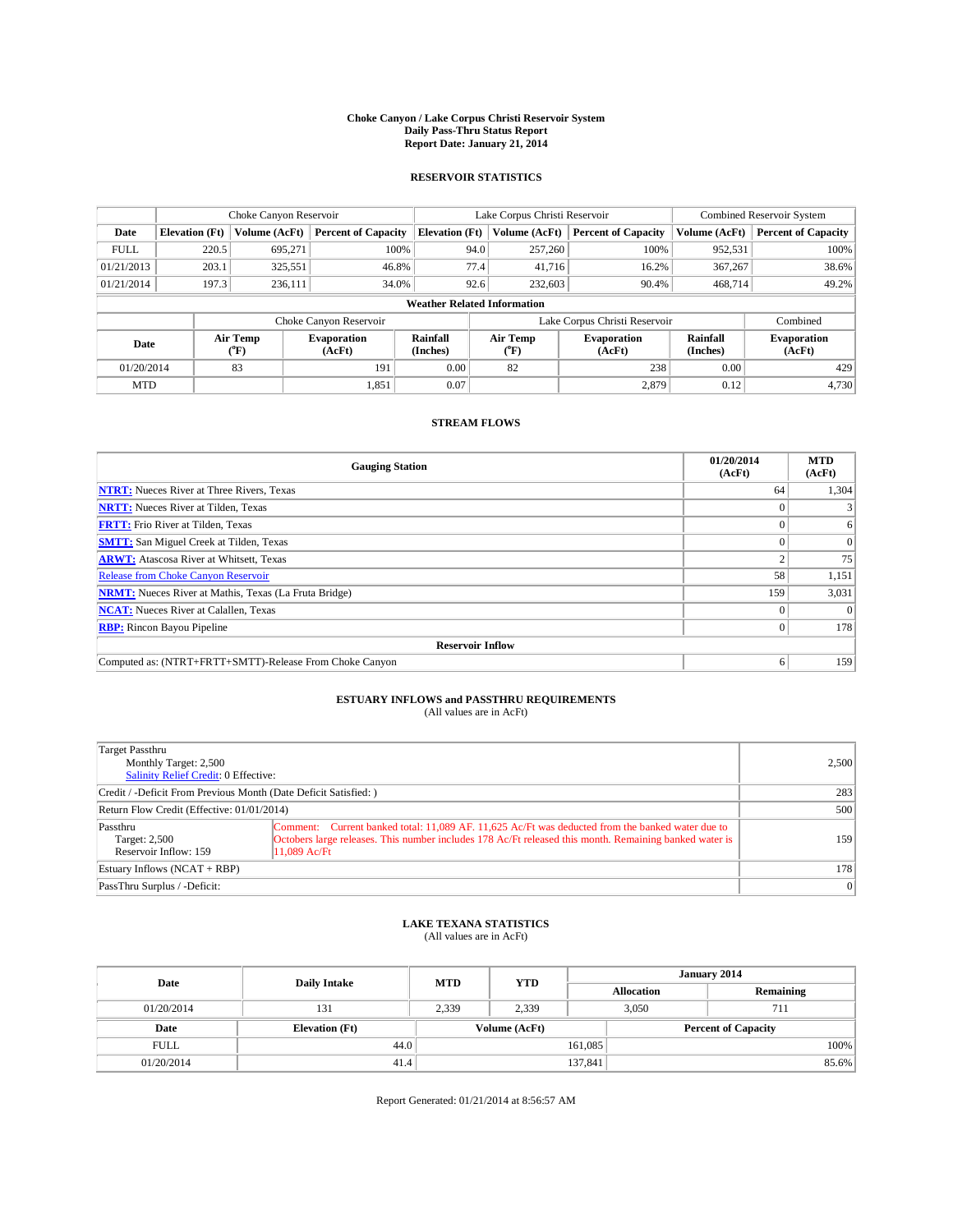#### **Choke Canyon / Lake Corpus Christi Reservoir System Daily Pass-Thru Status Report Report Date: January 22, 2014**

### **RESERVOIR STATISTICS**

|             |                                    | Choke Canyon Reservoir |                              |                       | Lake Corpus Christi Reservoir | <b>Combined Reservoir System</b> |                      |                              |  |  |
|-------------|------------------------------------|------------------------|------------------------------|-----------------------|-------------------------------|----------------------------------|----------------------|------------------------------|--|--|
| Date        | <b>Elevation</b> (Ft)              | Volume (AcFt)          | <b>Percent of Capacity</b>   | <b>Elevation (Ft)</b> | Volume (AcFt)                 | <b>Percent of Capacity</b>       | Volume (AcFt)        | Percent of Capacity          |  |  |
| <b>FULL</b> | 220.5                              | 695.271                | 100%                         |                       | 94.0<br>257,260               | 100%                             | 952,531              | 100%                         |  |  |
| 01/22/2013  | 203.1                              | 325,551                | 46.8%                        |                       | 77.3<br>41,651                | 16.2%                            | 367,202              | 38.6%                        |  |  |
| 01/22/2014  | 197.3                              | 236,249                | 34.0%                        |                       | 92.5<br>230.301               | 89.5%                            | 466,550              | 49.0%                        |  |  |
|             | <b>Weather Related Information</b> |                        |                              |                       |                               |                                  |                      |                              |  |  |
|             |                                    |                        | Choke Canyon Reservoir       |                       | Lake Corpus Christi Reservoir |                                  | Combined             |                              |  |  |
| Date        | Air Temp<br>(°F)                   |                        | <b>Evaporation</b><br>(AcFt) | Rainfall<br>(Inches)  | Air Temp<br>(°F)              | <b>Evaporation</b><br>(AcFt)     | Rainfall<br>(Inches) | <b>Evaporation</b><br>(AcFt) |  |  |
| 01/21/2014  |                                    | 64                     | 159                          | 0.00                  | 64                            | 299                              | 0.00                 | 458                          |  |  |
| <b>MTD</b>  |                                    |                        | 2.010                        | 0.07                  |                               | 3,178                            | 0.12                 | 5,188                        |  |  |

### **STREAM FLOWS**

| <b>Gauging Station</b>                                       | 01/21/2014<br>(AcFt) | <b>MTD</b><br>(AcFt) |  |  |  |  |  |
|--------------------------------------------------------------|----------------------|----------------------|--|--|--|--|--|
| <b>NTRT:</b> Nueces River at Three Rivers, Texas             | 64                   | 1,368                |  |  |  |  |  |
| <b>NRTT:</b> Nueces River at Tilden, Texas                   |                      |                      |  |  |  |  |  |
| <b>FRTT:</b> Frio River at Tilden, Texas                     |                      | 6                    |  |  |  |  |  |
| <b>SMTT:</b> San Miguel Creek at Tilden, Texas               |                      | $\Omega$             |  |  |  |  |  |
| <b>ARWT:</b> Atascosa River at Whitsett, Texas               |                      | 78                   |  |  |  |  |  |
| <b>Release from Choke Canyon Reservoir</b>                   | 58                   | 1,209                |  |  |  |  |  |
| <b>NRMT:</b> Nueces River at Mathis, Texas (La Fruta Bridge) | 147                  | 3,178                |  |  |  |  |  |
| <b>NCAT:</b> Nueces River at Calallen, Texas                 |                      |                      |  |  |  |  |  |
| <b>RBP:</b> Rincon Bayou Pipeline                            | 62                   | 240                  |  |  |  |  |  |
| <b>Reservoir Inflow</b>                                      |                      |                      |  |  |  |  |  |
| Computed as: (NTRT+FRTT+SMTT)-Release From Choke Canyon      | 6                    | 165                  |  |  |  |  |  |

# **ESTUARY INFLOWS and PASSTHRU REQUIREMENTS**<br>(All values are in AcFt)

| Target Passthru<br>Monthly Target: 2,500<br>Salinity Relief Credit: 0 Effective: | 2,500                                                                                                                                                                                                                        |           |  |  |
|----------------------------------------------------------------------------------|------------------------------------------------------------------------------------------------------------------------------------------------------------------------------------------------------------------------------|-----------|--|--|
| Credit / -Deficit From Previous Month (Date Deficit Satisfied: )                 |                                                                                                                                                                                                                              |           |  |  |
| Return Flow Credit (Effective: 01/01/2014)                                       | 500                                                                                                                                                                                                                          |           |  |  |
| Passthru<br>Target: 2,500<br>Reservoir Inflow: 165                               | Comment: Current banked total: 11,026 AF, 11,625 Ac/Ft was deducted from the banked water due to<br>Octobers large releases. This number includes 241 Ac/Ft released this month. Remaining banked water is<br>$11.026$ Ac/Ft | 165       |  |  |
| Estuary Inflows (NCAT + RBP)                                                     |                                                                                                                                                                                                                              | 241       |  |  |
| PassThru Surplus / -Deficit:                                                     |                                                                                                                                                                                                                              | $\vert$ 0 |  |  |

## **LAKE TEXANA STATISTICS** (All values are in AcFt)

| Date        | <b>Daily Intake</b>   | <b>MTD</b>    | <b>YTD</b> | January 2014      |                            |           |       |
|-------------|-----------------------|---------------|------------|-------------------|----------------------------|-----------|-------|
|             |                       |               |            | <b>Allocation</b> |                            | Remaining |       |
| 01/21/2014  | 131                   | 2.469         | 2.469      | 3,050             |                            | 581       |       |
| Date        | <b>Elevation</b> (Ft) | Volume (AcFt) |            |                   | <b>Percent of Capacity</b> |           |       |
| <b>FULL</b> | 44.0                  |               |            | 161,085           |                            |           | 100%  |
| 01/21/2014  | 41.3                  |               |            | 136,986           |                            |           | 85.0% |

Report Generated: 01/22/2014 at 8:39:52 AM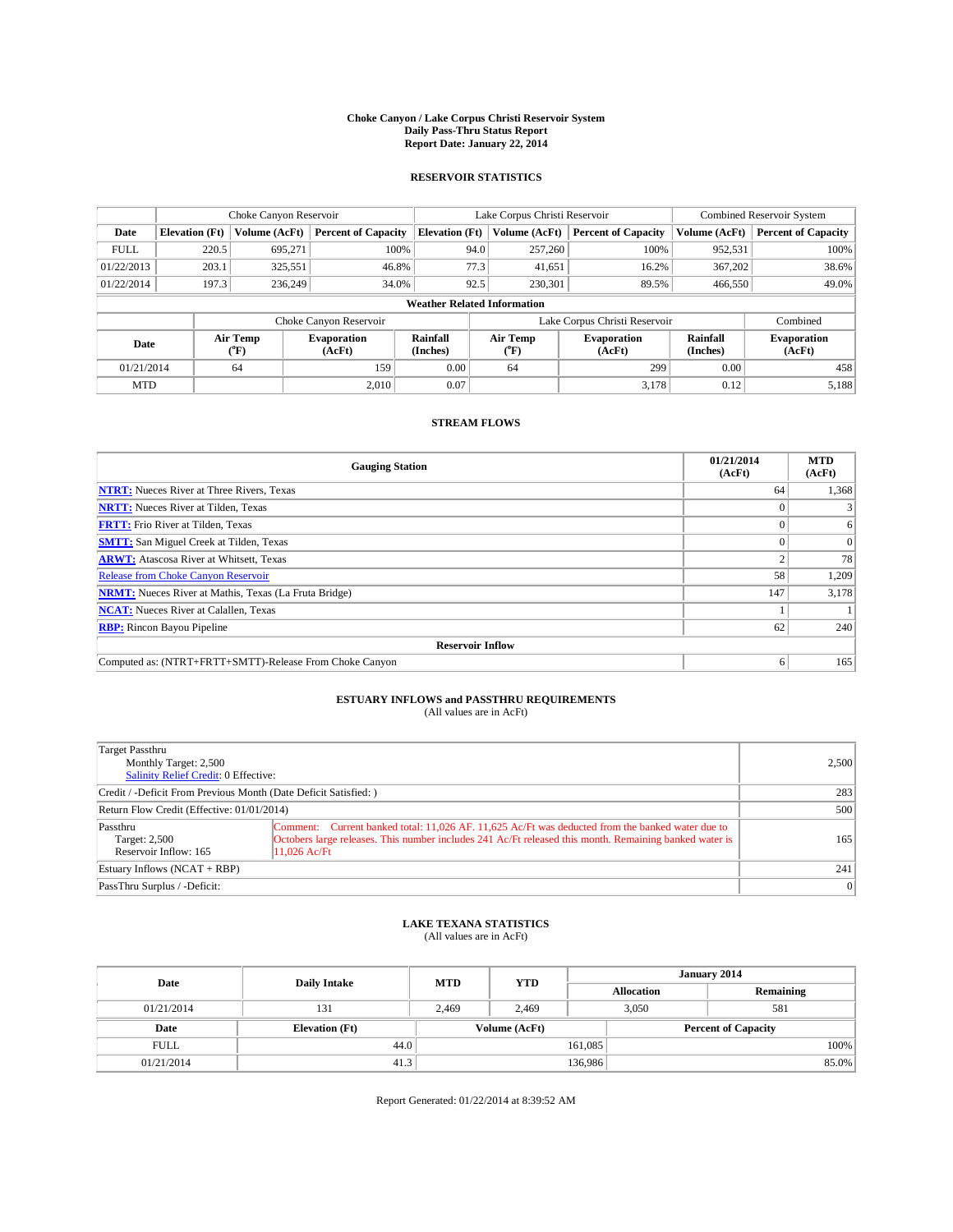#### **Choke Canyon / Lake Corpus Christi Reservoir System Daily Pass-Thru Status Report Report Date: January 23, 2014**

### **RESERVOIR STATISTICS**

|             |                                    | Choke Canyon Reservoir |                              |                       | Lake Corpus Christi Reservoir | <b>Combined Reservoir System</b> |                      |                              |  |  |
|-------------|------------------------------------|------------------------|------------------------------|-----------------------|-------------------------------|----------------------------------|----------------------|------------------------------|--|--|
| Date        | <b>Elevation</b> (Ft)              | Volume (AcFt)          | <b>Percent of Capacity</b>   | <b>Elevation (Ft)</b> | Volume (AcFt)                 | <b>Percent of Capacity</b>       | Volume (AcFt)        | Percent of Capacity          |  |  |
| <b>FULL</b> | 220.5                              | 695.271                | 100%                         | 94.0                  | 257,260                       | 100%                             | 952,531              | 100%                         |  |  |
| 01/23/2013  | 203.1                              | 325,551                | 46.8%                        | 77.3                  | 41,586                        | 16.2%                            | 367,137              | 38.5%                        |  |  |
| 01/23/2014  | 197.3                              | 236,660                | 34.0%                        | 92.5                  | 230.301                       | 89.5%                            | 466.961              | 49.0%                        |  |  |
|             | <b>Weather Related Information</b> |                        |                              |                       |                               |                                  |                      |                              |  |  |
|             |                                    |                        | Choke Canyon Reservoir       |                       | Lake Corpus Christi Reservoir |                                  |                      |                              |  |  |
| Date        |                                    | Air Temp<br>(°F)       | <b>Evaporation</b><br>(AcFt) | Rainfall<br>(Inches)  | Air Temp<br>(°F)              | <b>Evaporation</b><br>(AcFt)     | Rainfall<br>(Inches) | <b>Evaporation</b><br>(AcFt) |  |  |
| 01/22/2014  |                                    | 73                     | 119                          | 0.00                  | 72                            | 216                              | 0.00                 | 335                          |  |  |
| <b>MTD</b>  |                                    |                        | 2.129                        | 0.07                  |                               | 3,394                            | 0.12                 | 5,523                        |  |  |

### **STREAM FLOWS**

| <b>Gauging Station</b>                                       | 01/22/2014<br>(AcFt) | <b>MTD</b><br>(AcFt) |  |  |  |  |  |
|--------------------------------------------------------------|----------------------|----------------------|--|--|--|--|--|
| <b>NTRT:</b> Nueces River at Three Rivers, Texas             | 64                   | 1,431                |  |  |  |  |  |
| <b>NRTT:</b> Nueces River at Tilden, Texas                   |                      |                      |  |  |  |  |  |
| <b>FRTT:</b> Frio River at Tilden, Texas                     |                      | 6                    |  |  |  |  |  |
| <b>SMTT:</b> San Miguel Creek at Tilden, Texas               |                      | $\Omega$             |  |  |  |  |  |
| <b>ARWT:</b> Atascosa River at Whitsett, Texas               |                      | 80                   |  |  |  |  |  |
| <b>Release from Choke Canyon Reservoir</b>                   | 58                   | 1,266                |  |  |  |  |  |
| <b>NRMT:</b> Nueces River at Mathis, Texas (La Fruta Bridge) | 143                  | 3,321                |  |  |  |  |  |
| <b>NCAT:</b> Nueces River at Calallen, Texas                 |                      |                      |  |  |  |  |  |
| <b>RBP:</b> Rincon Bayou Pipeline                            | 27                   | 266                  |  |  |  |  |  |
| <b>Reservoir Inflow</b>                                      |                      |                      |  |  |  |  |  |
| Computed as: (NTRT+FRTT+SMTT)-Release From Choke Canyon      | 6                    | 171                  |  |  |  |  |  |

## **ESTUARY INFLOWS and PASSTHRU REQUIREMENTS**<br>(All values are in AcFt)

| Target Passthru<br>Monthly Target: 2,500<br>Salinity Relief Credit: 0 Effective: |                                                                                                                                                                                                                            | 2,500     |  |  |
|----------------------------------------------------------------------------------|----------------------------------------------------------------------------------------------------------------------------------------------------------------------------------------------------------------------------|-----------|--|--|
| Credit / -Deficit From Previous Month (Date Deficit Satisfied: )                 |                                                                                                                                                                                                                            |           |  |  |
| Return Flow Credit (Effective: 01/01/2014)                                       |                                                                                                                                                                                                                            |           |  |  |
| Passthru<br>Target: 2,500<br>Reservoir Inflow: 171                               | Comment: Current banked total: 10,999 AF, 11,625 Ac/Ft was deducted from the banked water due to<br>Octobers large releases. This number includes 268 Ac/Ft released this month. Remaining banked water is<br>10.999 Ac/Ft | 171       |  |  |
| Estuary Inflows (NCAT + RBP)                                                     |                                                                                                                                                                                                                            | 268       |  |  |
| PassThru Surplus / -Deficit:                                                     |                                                                                                                                                                                                                            | $\vert$ 0 |  |  |

## **LAKE TEXANA STATISTICS** (All values are in AcFt)

| Date        | <b>Daily Intake</b>   | <b>MTD</b>    | <b>YTD</b> | January 2014               |  |           |       |
|-------------|-----------------------|---------------|------------|----------------------------|--|-----------|-------|
|             |                       |               |            | <b>Allocation</b>          |  | Remaining |       |
| 01/22/2014  | 130                   | 2.600         | 2.600      | 3,050                      |  | 450       |       |
| Date        | <b>Elevation</b> (Ft) | Volume (AcFt) |            | <b>Percent of Capacity</b> |  |           |       |
| <b>FULL</b> | 44.0                  |               |            | 161,085                    |  |           | 100%  |
| 01/22/2014  | 41.3                  |               |            | 136,986                    |  |           | 85.0% |

Report Generated: 01/23/2014 at 8:55:49 AM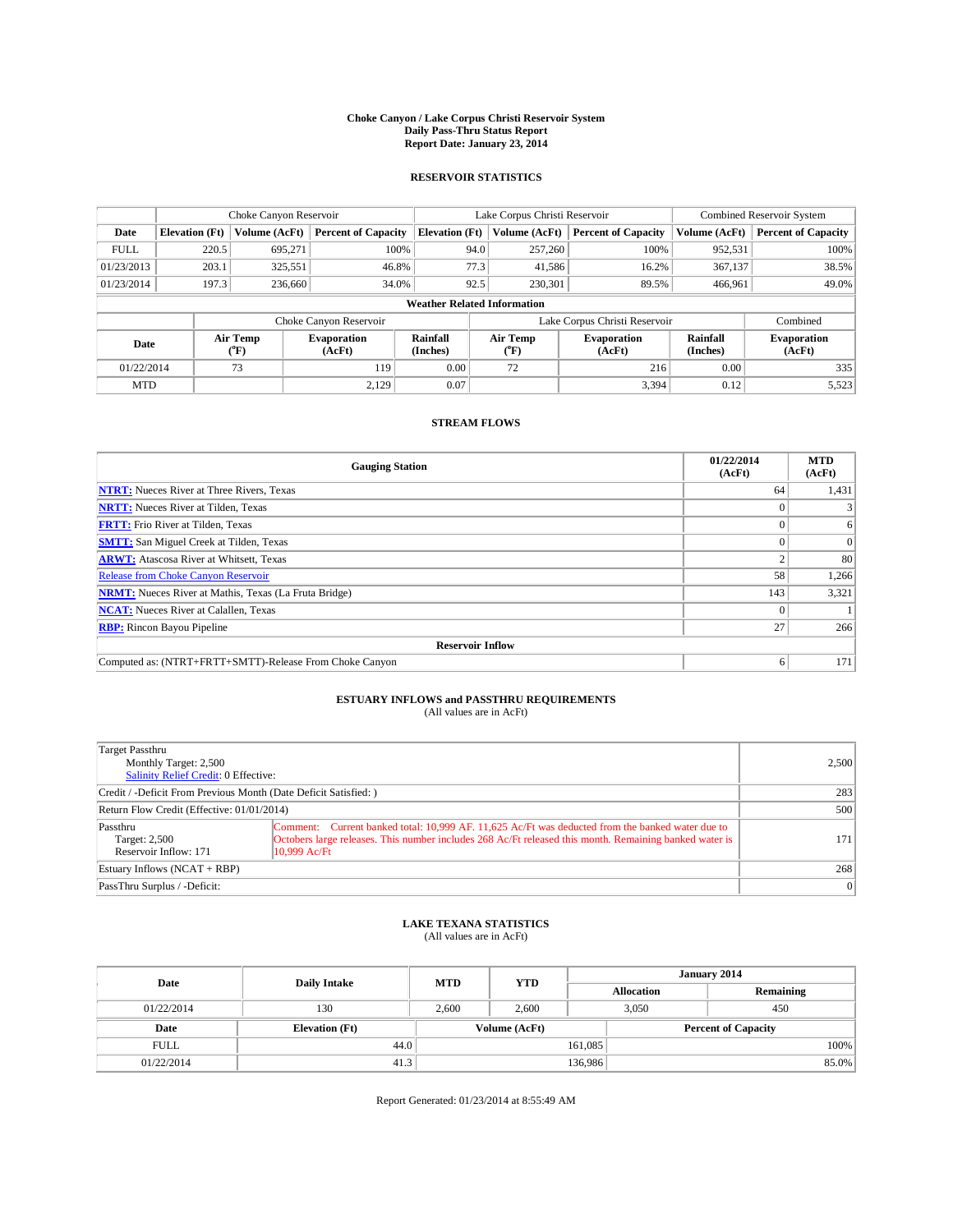#### **Choke Canyon / Lake Corpus Christi Reservoir System Daily Pass-Thru Status Report Report Date: January 24, 2014**

### **RESERVOIR STATISTICS**

|             |                                    | Choke Canyon Reservoir                       |                              |                       | Lake Corpus Christi Reservoir | <b>Combined Reservoir System</b> |                      |                              |  |  |  |         |  |  |  |  |  |       |
|-------------|------------------------------------|----------------------------------------------|------------------------------|-----------------------|-------------------------------|----------------------------------|----------------------|------------------------------|--|--|--|---------|--|--|--|--|--|-------|
| Date        | <b>Elevation</b> (Ft)              | Volume (AcFt)                                | <b>Percent of Capacity</b>   | <b>Elevation (Ft)</b> | Volume (AcFt)                 | <b>Percent of Capacity</b>       | Volume (AcFt)        | Percent of Capacity          |  |  |  |         |  |  |  |  |  |       |
| <b>FULL</b> | 220.5                              | 695.271                                      | 100%                         | 94.0                  | 257,260                       | 100%                             | 952,531              | 100%                         |  |  |  |         |  |  |  |  |  |       |
| 01/24/2013  | 203.1                              | 325,211                                      | 46.8%                        | 77.3                  | 41,392                        | 16.1%                            | 366,603              | 38.5%                        |  |  |  |         |  |  |  |  |  |       |
| 01/24/2014  | 197.3                              | 235,836<br>92.6<br>33.9%<br>231,186<br>89.9% |                              |                       |                               |                                  |                      |                              |  |  |  | 467.022 |  |  |  |  |  | 49.0% |
|             | <b>Weather Related Information</b> |                                              |                              |                       |                               |                                  |                      |                              |  |  |  |         |  |  |  |  |  |       |
|             |                                    |                                              | Choke Canyon Reservoir       |                       | Lake Corpus Christi Reservoir |                                  |                      |                              |  |  |  |         |  |  |  |  |  |       |
| Date        | Air Temp<br>(°F)                   |                                              | <b>Evaporation</b><br>(AcFt) | Rainfall<br>(Inches)  | Air Temp<br>(°F)              | <b>Evaporation</b><br>(AcFt)     | Rainfall<br>(Inches) | <b>Evaporation</b><br>(AcFt) |  |  |  |         |  |  |  |  |  |       |
| 01/23/2014  |                                    | 66                                           |                              | 0.09                  | 72                            | 52                               | 0.06                 | 52                           |  |  |  |         |  |  |  |  |  |       |
| <b>MTD</b>  |                                    |                                              | 2,129                        | 0.16                  |                               | 3.446                            | 0.18                 | 5,575                        |  |  |  |         |  |  |  |  |  |       |

### **STREAM FLOWS**

| <b>Gauging Station</b>                                       | 01/23/2014<br>(AcFt) | <b>MTD</b><br>(AcFt) |  |  |  |  |  |
|--------------------------------------------------------------|----------------------|----------------------|--|--|--|--|--|
| <b>NTRT:</b> Nueces River at Three Rivers, Texas             | 64                   | 1,495                |  |  |  |  |  |
| <b>NRTT:</b> Nueces River at Tilden, Texas                   |                      |                      |  |  |  |  |  |
| <b>FRTT:</b> Frio River at Tilden, Texas                     |                      |                      |  |  |  |  |  |
| <b>SMTT:</b> San Miguel Creek at Tilden, Texas               |                      | $\Omega$             |  |  |  |  |  |
| <b>ARWT:</b> Atascosa River at Whitsett, Texas               |                      | 82                   |  |  |  |  |  |
| <b>Release from Choke Canyon Reservoir</b>                   | 58                   | 1,324                |  |  |  |  |  |
| <b>NRMT:</b> Nueces River at Mathis, Texas (La Fruta Bridge) | 153                  | 3,474                |  |  |  |  |  |
| <b>NCAT:</b> Nueces River at Calallen, Texas                 |                      |                      |  |  |  |  |  |
| <b>RBP:</b> Rincon Bayou Pipeline                            | $\Omega$             | 266                  |  |  |  |  |  |
| <b>Reservoir Inflow</b>                                      |                      |                      |  |  |  |  |  |
| Computed as: (NTRT+FRTT+SMTT)-Release From Choke Canyon      | 6                    | 177                  |  |  |  |  |  |

# **ESTUARY INFLOWS and PASSTHRU REQUIREMENTS**<br>(All values are in AcFt)

| Target Passthru<br>Monthly Target: 2,500<br>Salinity Relief Credit: 0 Effective: |                                                                                                                                                                                                                            |           |  |  |
|----------------------------------------------------------------------------------|----------------------------------------------------------------------------------------------------------------------------------------------------------------------------------------------------------------------------|-----------|--|--|
| Credit / -Deficit From Previous Month (Date Deficit Satisfied: )                 |                                                                                                                                                                                                                            |           |  |  |
| Return Flow Credit (Effective: 01/01/2014)                                       | 500                                                                                                                                                                                                                        |           |  |  |
| Passthru<br>Target: 2,500<br>Reservoir Inflow: 177                               | Comment: Current banked total: 10,999 AF, 11,625 Ac/Ft was deducted from the banked water due to<br>Octobers large releases. This number includes 268 Ac/Ft released this month. Remaining banked water is<br>10.999 Ac/Ft | 177       |  |  |
| Estuary Inflows (NCAT + RBP)                                                     |                                                                                                                                                                                                                            | 268       |  |  |
| PassThru Surplus / -Deficit:                                                     |                                                                                                                                                                                                                            | $\vert$ 0 |  |  |

## **LAKE TEXANA STATISTICS** (All values are in AcFt)

| Date        | <b>Daily Intake</b>   | <b>MTD</b> | <b>YTD</b>    | January 2014               |              |           |       |
|-------------|-----------------------|------------|---------------|----------------------------|--------------|-----------|-------|
|             |                       |            |               | <b>Allocation</b>          |              | Remaining |       |
| 01/23/2014  | 131                   | 2.731      | 2.731         |                            | 3,050<br>319 |           |       |
| Date        | <b>Elevation</b> (Ft) |            | Volume (AcFt) | <b>Percent of Capacity</b> |              |           |       |
| <b>FULL</b> | 44.0                  |            |               | 161,085                    |              |           | 100%  |
| 01/23/2014  | 41.3                  |            |               | 136,986                    |              |           | 85.0% |

Report Generated: 01/24/2014 at 8:31:58 AM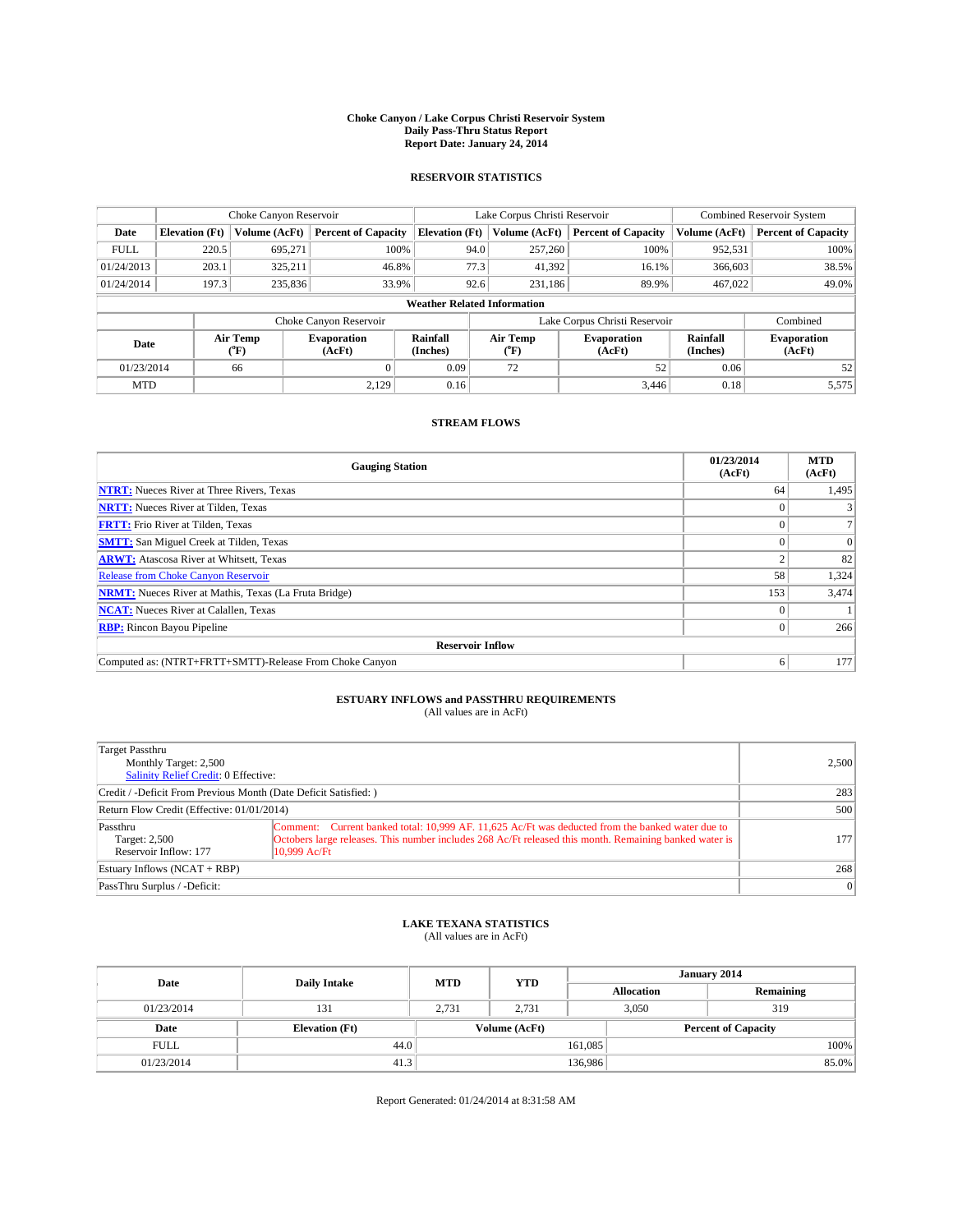#### **Choke Canyon / Lake Corpus Christi Reservoir System Daily Pass-Thru Status Report Report Date: January 25, 2014**

### **RESERVOIR STATISTICS**

|             | Choke Canyon Reservoir             |                  |                            |                      | Lake Corpus Christi Reservoir                                        | <b>Combined Reservoir System</b> |                      |                              |  |  |
|-------------|------------------------------------|------------------|----------------------------|----------------------|----------------------------------------------------------------------|----------------------------------|----------------------|------------------------------|--|--|
| Date        | <b>Elevation</b> (Ft)              | Volume (AcFt)    | <b>Percent of Capacity</b> |                      | <b>Elevation (Ft)</b><br>Volume (AcFt)<br><b>Percent of Capacity</b> |                                  | Volume (AcFt)        | Percent of Capacity          |  |  |
| <b>FULL</b> | 220.5                              | 695,271          | 100%                       | 94.0                 | 257,260                                                              | 100%                             | 952,531              | 100%                         |  |  |
| 01/25/2013  | 203.1                              | 324,871          | 46.7%                      | 77.3                 | 41,263                                                               | 16.0%                            | 366,134              | 38.4%                        |  |  |
| 01/25/2014  | 197.2                              | 235,422          | 33.9%                      | 92.5                 | 229,416                                                              | 89.2%                            | 464,838              | 48.8%                        |  |  |
|             | <b>Weather Related Information</b> |                  |                            |                      |                                                                      |                                  |                      |                              |  |  |
|             |                                    |                  | Choke Canyon Reservoir     |                      | Lake Corpus Christi Reservoir                                        |                                  | Combined             |                              |  |  |
| Date        |                                    | Air Temp<br>(°F) | Evaporation<br>(AcFt)      | Rainfall<br>(Inches) | Air Temp<br>("F)                                                     | <b>Evaporation</b><br>(AcFt)     | Rainfall<br>(Inches) | <b>Evaporation</b><br>(AcFt) |  |  |
| 01/24/2014  |                                    | 34               |                            | 0.00                 | 35                                                                   | 51                               | 0.00                 | 51                           |  |  |
|             | <b>MTD</b>                         |                  | 2.129                      | 0.16                 |                                                                      | 3.497                            | 0.18                 | 5,626                        |  |  |

### **STREAM FLOWS**

| <b>Gauging Station</b>                                       | 01/24/2014<br>(AcFt) | <b>MTD</b><br>(AcFt) |  |  |  |  |  |
|--------------------------------------------------------------|----------------------|----------------------|--|--|--|--|--|
| <b>NTRT:</b> Nueces River at Three Rivers, Texas             | 56                   | 1,550                |  |  |  |  |  |
| <b>NRTT:</b> Nueces River at Tilden, Texas                   | $\theta$             |                      |  |  |  |  |  |
| <b>FRTT:</b> Frio River at Tilden, Texas                     |                      |                      |  |  |  |  |  |
| <b>SMTT:</b> San Miguel Creek at Tilden, Texas               | $\theta$             | $\overline{0}$       |  |  |  |  |  |
| <b>ARWT:</b> Atascosa River at Whitsett, Texas               | $\overline{2}$       | 84                   |  |  |  |  |  |
| <b>Release from Choke Canyon Reservoir</b>                   | 58                   | 1,382                |  |  |  |  |  |
| <b>NRMT:</b> Nueces River at Mathis, Texas (La Fruta Bridge) | 147                  | 3,621                |  |  |  |  |  |
| <b>NCAT:</b> Nueces River at Calallen, Texas                 | $\theta$             |                      |  |  |  |  |  |
| <b>RBP:</b> Rincon Bayou Pipeline                            | $\theta$             | 266                  |  |  |  |  |  |
| <b>Reservoir Inflow</b>                                      |                      |                      |  |  |  |  |  |
| Computed as: NRTT+FRTT+SMTT+ARWT                             | 3                    | 180                  |  |  |  |  |  |

# **ESTUARY INFLOWS and PASSTHRU REQUIREMENTS**<br>(All values are in AcFt)

| Target Passthru<br>Monthly Target: 2,500<br>Salinity Relief Credit: 0 Effective: |                                                                                                                                                                                                                            | 2,500           |  |  |
|----------------------------------------------------------------------------------|----------------------------------------------------------------------------------------------------------------------------------------------------------------------------------------------------------------------------|-----------------|--|--|
| Credit / -Deficit From Previous Month (Date Deficit Satisfied: )                 |                                                                                                                                                                                                                            |                 |  |  |
| Return Flow Credit (Effective: 01/01/2014)                                       |                                                                                                                                                                                                                            |                 |  |  |
| Passthru<br>Target: 2,500<br>Reservoir Inflow: 180                               | Comment: Current banked total: 10,999 AF, 11,625 Ac/Ft was deducted from the banked water due to<br>Octobers large releases. This number includes 268 Ac/Ft released this month. Remaining banked water is<br>10.999 Ac/Ft | 180             |  |  |
| Estuary Inflows (NCAT + RBP)                                                     |                                                                                                                                                                                                                            | 268             |  |  |
| PassThru Surplus / -Deficit:                                                     |                                                                                                                                                                                                                            | $\vert 0 \vert$ |  |  |

## **LAKE TEXANA STATISTICS** (All values are in AcFt)

| Date        | <b>Daily Intake</b>   | <b>MTD</b> | <b>YTD</b>    | January 2014      |                            |           |  |
|-------------|-----------------------|------------|---------------|-------------------|----------------------------|-----------|--|
|             |                       |            |               | <b>Allocation</b> |                            | Remaining |  |
| 01/24/2014  | 130                   | 2,861      | 2,861         |                   | 3,050<br>189               |           |  |
| Date        | <b>Elevation</b> (Ft) |            | Volume (AcFt) |                   | <b>Percent of Capacity</b> |           |  |
| <b>FULL</b> | 44.0                  |            |               | 161,085           |                            | 100%      |  |
| 01/24/2014  | 41.2                  |            |               | 136, 132          |                            | 84.5%     |  |

Report Generated: 01/25/2014 at 9:21:55 AM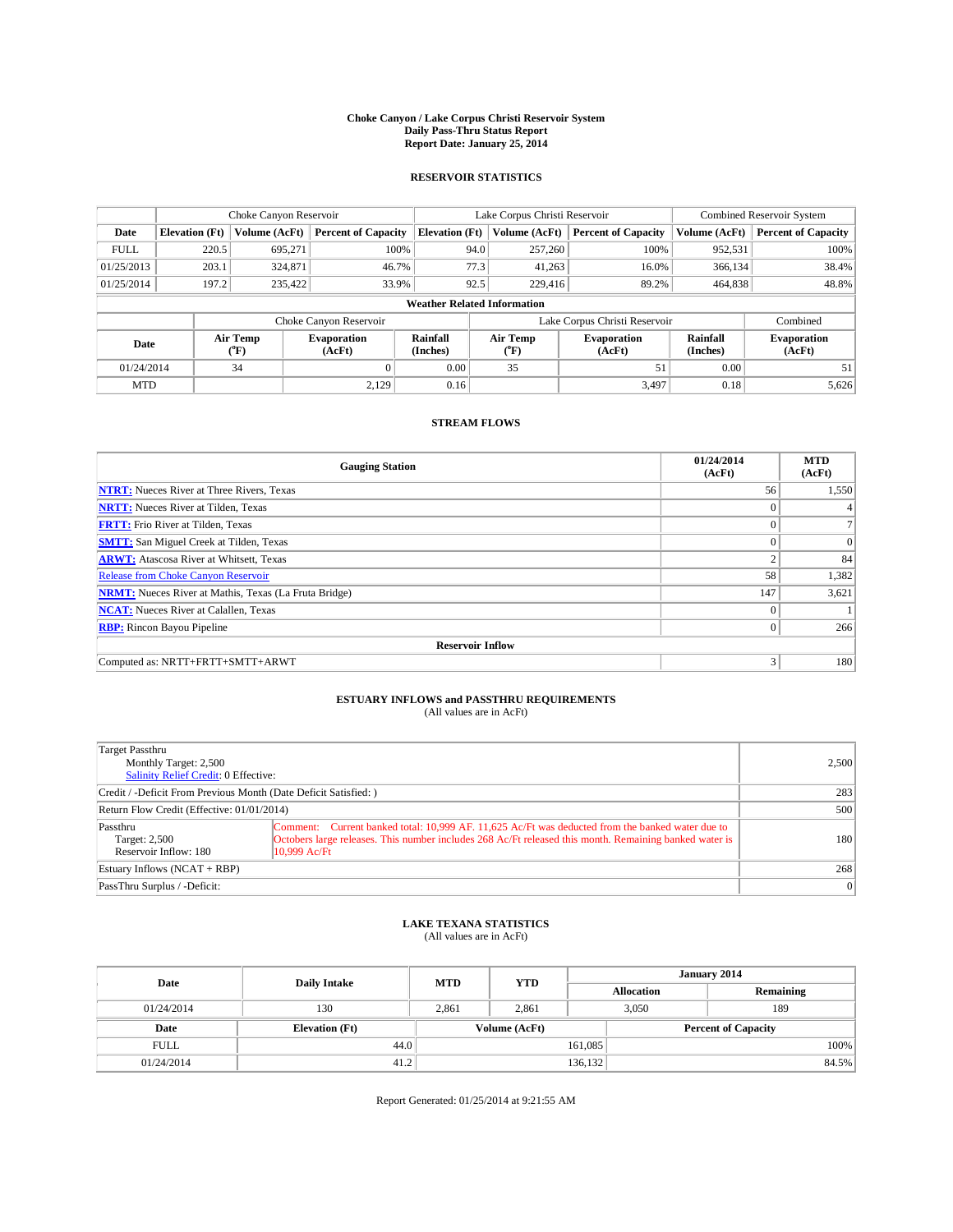#### **Choke Canyon / Lake Corpus Christi Reservoir System Daily Pass-Thru Status Report Report Date: January 26, 2014**

### **RESERVOIR STATISTICS**

|             | Choke Canyon Reservoir             |                  |                              |                       | Lake Corpus Christi Reservoir | <b>Combined Reservoir System</b> |                      |                              |  |  |
|-------------|------------------------------------|------------------|------------------------------|-----------------------|-------------------------------|----------------------------------|----------------------|------------------------------|--|--|
| Date        | <b>Elevation</b> (Ft)              | Volume (AcFt)    | <b>Percent of Capacity</b>   | <b>Elevation (Ft)</b> | Volume (AcFt)                 | <b>Percent of Capacity</b>       | Volume (AcFt)        | Percent of Capacity          |  |  |
| <b>FULL</b> | 220.5                              | 695,271          | 100%                         | 94.0                  | 257,260                       | 100%                             | 952,531              | 100%                         |  |  |
| 01/26/2013  | 203.0                              | 323,852          | 46.6%                        | 77.3                  | 41,328                        | 16.1%                            | 365,180              | 38.3%                        |  |  |
| 01/26/2014  | 197.2                              | 235,422          | 33.9%                        | 92.4                  | 229,063                       | 89.0%                            | 464,485              | 48.8%                        |  |  |
|             | <b>Weather Related Information</b> |                  |                              |                       |                               |                                  |                      |                              |  |  |
|             |                                    |                  | Choke Canyon Reservoir       |                       | Lake Corpus Christi Reservoir |                                  | Combined             |                              |  |  |
| Date        |                                    | Air Temp<br>(°F) | <b>Evaporation</b><br>(AcFt) | Rainfall<br>(Inches)  | Air Temp<br>("F)              | <b>Evaporation</b><br>(AcFt)     | Rainfall<br>(Inches) | <b>Evaporation</b><br>(AcFt) |  |  |
| 01/25/2014  |                                    | 63               | 16                           |                       | 63                            | 103                              | 0.00                 | 119                          |  |  |
|             | 2,145<br><b>MTD</b>                |                  | 0.16                         |                       | 3,600                         | 0.18                             | 5.745                |                              |  |  |

### **STREAM FLOWS**

| <b>Gauging Station</b>                                       | 01/25/2014<br>(AcFt) | <b>MTD</b><br>(AcFt) |  |  |  |  |
|--------------------------------------------------------------|----------------------|----------------------|--|--|--|--|
| <b>NTRT:</b> Nueces River at Three Rivers, Texas             | 62                   | 1,612                |  |  |  |  |
| <b>NRTT:</b> Nueces River at Tilden, Texas                   |                      |                      |  |  |  |  |
| <b>FRTT:</b> Frio River at Tilden, Texas                     |                      |                      |  |  |  |  |
| <b>SMTT:</b> San Miguel Creek at Tilden, Texas               |                      | $\Omega$             |  |  |  |  |
| <b>ARWT:</b> Atascosa River at Whitsett, Texas               |                      | 86                   |  |  |  |  |
| <b>Release from Choke Canyon Reservoir</b>                   | 58                   | 1,439                |  |  |  |  |
| <b>NRMT:</b> Nueces River at Mathis, Texas (La Fruta Bridge) | 133                  | 3,754                |  |  |  |  |
| <b>NCAT:</b> Nueces River at Calallen, Texas                 |                      |                      |  |  |  |  |
| <b>RBP:</b> Rincon Bayou Pipeline                            | 62                   | 328                  |  |  |  |  |
| <b>Reservoir Inflow</b>                                      |                      |                      |  |  |  |  |
| Computed as: (NTRT+FRTT+SMTT)-Release From Choke Canyon      |                      | 184                  |  |  |  |  |

# **ESTUARY INFLOWS and PASSTHRU REQUIREMENTS**<br>(All values are in AcFt)

| Target Passthru<br>Monthly Target: 2,500<br>Salinity Relief Credit: 0 Effective: | 2,500                                                                                                                                                                                                                        |           |  |  |
|----------------------------------------------------------------------------------|------------------------------------------------------------------------------------------------------------------------------------------------------------------------------------------------------------------------------|-----------|--|--|
| Credit / -Deficit From Previous Month (Date Deficit Satisfied: )                 | 283                                                                                                                                                                                                                          |           |  |  |
| Return Flow Credit (Effective: 01/01/2014)                                       | 500                                                                                                                                                                                                                          |           |  |  |
| Passthru<br>Target: 2,500<br>Reservoir Inflow: 184                               | Comment: Current banked total: 10.937 AF, 11.625 Ac/Ft was deducted from the banked water due to<br>Octobers large releases. This number includes 330 Ac/Ft released this month. Remaining banked water is<br>$10.937$ Ac/Ft | 184       |  |  |
| Estuary Inflows (NCAT + RBP)                                                     |                                                                                                                                                                                                                              |           |  |  |
| PassThru Surplus / -Deficit:                                                     |                                                                                                                                                                                                                              | $\vert$ 0 |  |  |

## **LAKE TEXANA STATISTICS** (All values are in AcFt)

| Date        | <b>Daily Intake</b>   | <b>MTD</b> | <b>YTD</b>    | January 2014      |                            |           |       |
|-------------|-----------------------|------------|---------------|-------------------|----------------------------|-----------|-------|
|             |                       |            |               | <b>Allocation</b> |                            | Remaining |       |
| 01/25/2014  | 130                   | 2.991      | 2.991         |                   | 3,050<br>59                |           |       |
| Date        | <b>Elevation</b> (Ft) |            | Volume (AcFt) |                   | <b>Percent of Capacity</b> |           |       |
| <b>FULL</b> | 44.0                  |            |               | 161,085           |                            |           | 100%  |
| 01/25/2014  | 41.2                  |            |               | 136,132           |                            |           | 84.5% |

Report Generated: 01/26/2014 at 9:44:56 AM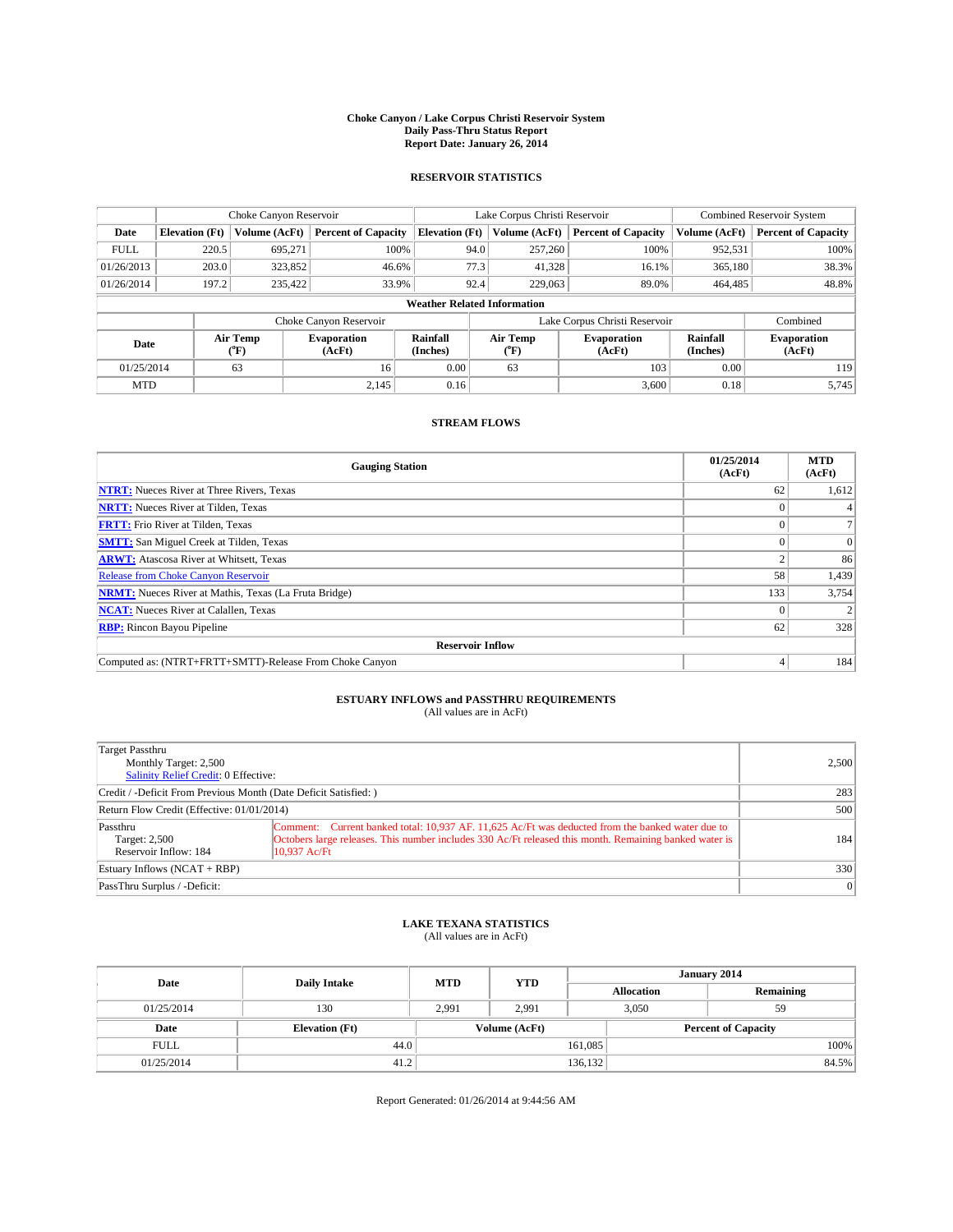#### **Choke Canyon / Lake Corpus Christi Reservoir System Daily Pass-Thru Status Report Report Date: January 27, 2014**

### **RESERVOIR STATISTICS**

|             |                                    | Choke Canyon Reservoir |                              |                       | Lake Corpus Christi Reservoir | <b>Combined Reservoir System</b> |                      |                              |  |  |
|-------------|------------------------------------|------------------------|------------------------------|-----------------------|-------------------------------|----------------------------------|----------------------|------------------------------|--|--|
| Date        | <b>Elevation</b> (Ft)              | Volume (AcFt)          | <b>Percent of Capacity</b>   | <b>Elevation (Ft)</b> | Volume (AcFt)                 | <b>Percent of Capacity</b>       | Volume (AcFt)        | Percent of Capacity          |  |  |
| <b>FULL</b> | 220.5                              | 695,271                | 100%                         | 94.0                  | 257,260                       | 100%                             | 952,531              | 100%                         |  |  |
| 01/27/2013  | 203.0                              | 323,517                | 46.5%                        | 77.3                  | 41,135                        | 16.0%                            | 364,652              | 38.3%                        |  |  |
| 01/27/2014  | 197.3                              | 236,249                | 34.0%                        | 92.4                  | 228,886                       | 89.0%                            | 465,135              | 48.8%                        |  |  |
|             | <b>Weather Related Information</b> |                        |                              |                       |                               |                                  |                      |                              |  |  |
|             |                                    |                        | Choke Canyon Reservoir       |                       | Lake Corpus Christi Reservoir |                                  | Combined             |                              |  |  |
| Date        |                                    | Air Temp<br>(°F)       | <b>Evaporation</b><br>(AcFt) | Rainfall<br>(Inches)  | Air Temp<br>("F)              | <b>Evaporation</b><br>(AcFt)     | Rainfall<br>(Inches) | <b>Evaporation</b><br>(AcFt) |  |  |
| 01/26/2014  |                                    | 80                     | 103                          | 0.00                  | 78                            | 216                              | 0.01                 | 319                          |  |  |
| <b>MTD</b>  |                                    |                        | 2.248                        | 0.16                  |                               | 3,816                            | 0.19                 | 6,064                        |  |  |

### **STREAM FLOWS**

| <b>Gauging Station</b>                                       | 01/26/2014<br>(AcFt) | <b>MTD</b><br>(AcFt) |  |  |  |  |
|--------------------------------------------------------------|----------------------|----------------------|--|--|--|--|
| <b>NTRT:</b> Nueces River at Three Rivers, Texas             | 64                   | 1,675                |  |  |  |  |
| <b>NRTT:</b> Nueces River at Tilden, Texas                   |                      |                      |  |  |  |  |
| <b>FRTT:</b> Frio River at Tilden, Texas                     |                      |                      |  |  |  |  |
| <b>SMTT:</b> San Miguel Creek at Tilden, Texas               |                      | $\Omega$             |  |  |  |  |
| <b>ARWT:</b> Atascosa River at Whitsett, Texas               |                      | 88                   |  |  |  |  |
| <b>Release from Choke Canyon Reservoir</b>                   | 58                   | 1,497                |  |  |  |  |
| <b>NRMT:</b> Nueces River at Mathis, Texas (La Fruta Bridge) | 133                  | 3,887                |  |  |  |  |
| <b>NCAT:</b> Nueces River at Calallen, Texas                 |                      |                      |  |  |  |  |
| <b>RBP:</b> Rincon Bayou Pipeline                            | 36                   | 365                  |  |  |  |  |
| <b>Reservoir Inflow</b>                                      |                      |                      |  |  |  |  |
| Computed as: (NTRT+FRTT+SMTT)-Release From Choke Canyon      | <sub>0</sub>         | 190                  |  |  |  |  |

# **ESTUARY INFLOWS and PASSTHRU REQUIREMENTS**<br>(All values are in AcFt)

| Target Passthru<br>Monthly Target: 2,500<br>Salinity Relief Credit: 0 Effective: |                                                                                                                                                                                                                              | 2,500     |  |  |
|----------------------------------------------------------------------------------|------------------------------------------------------------------------------------------------------------------------------------------------------------------------------------------------------------------------------|-----------|--|--|
| Credit / -Deficit From Previous Month (Date Deficit Satisfied: )                 |                                                                                                                                                                                                                              |           |  |  |
| Return Flow Credit (Effective: 01/01/2014)                                       |                                                                                                                                                                                                                              |           |  |  |
| Passthru<br>Target: 2,500<br>Reservoir Inflow: 190                               | Comment: Current banked total: 10,901 AF, 11,625 Ac/Ft was deducted from the banked water due to<br>Octobers large releases. This number includes 366 Ac/Ft released this month. Remaining banked water is<br>$10.901$ Ac/Ft | 190       |  |  |
| Estuary Inflows (NCAT + RBP)                                                     |                                                                                                                                                                                                                              | 366       |  |  |
| PassThru Surplus / -Deficit:                                                     |                                                                                                                                                                                                                              | $\vert$ 0 |  |  |

## **LAKE TEXANA STATISTICS** (All values are in AcFt)

| Date        | <b>Daily Intake</b>                    | <b>MTD</b> | <b>YTD</b> | January 2014               |                |           |       |
|-------------|----------------------------------------|------------|------------|----------------------------|----------------|-----------|-------|
|             |                                        |            |            | <b>Allocation</b>          |                | Remaining |       |
| 01/26/2014  | 130                                    | 3.121      | 3.121      |                            | 3,050<br>$-71$ |           |       |
| Date        | Volume (AcFt)<br><b>Elevation</b> (Ft) |            |            | <b>Percent of Capacity</b> |                |           |       |
| <b>FULL</b> | 44.0                                   |            |            | 161,085                    |                |           | 100%  |
| 01/26/2014  | 41.2                                   |            |            | 136,132                    |                |           | 84.5% |

Report Generated: 01/27/2014 at 10:23:56 AM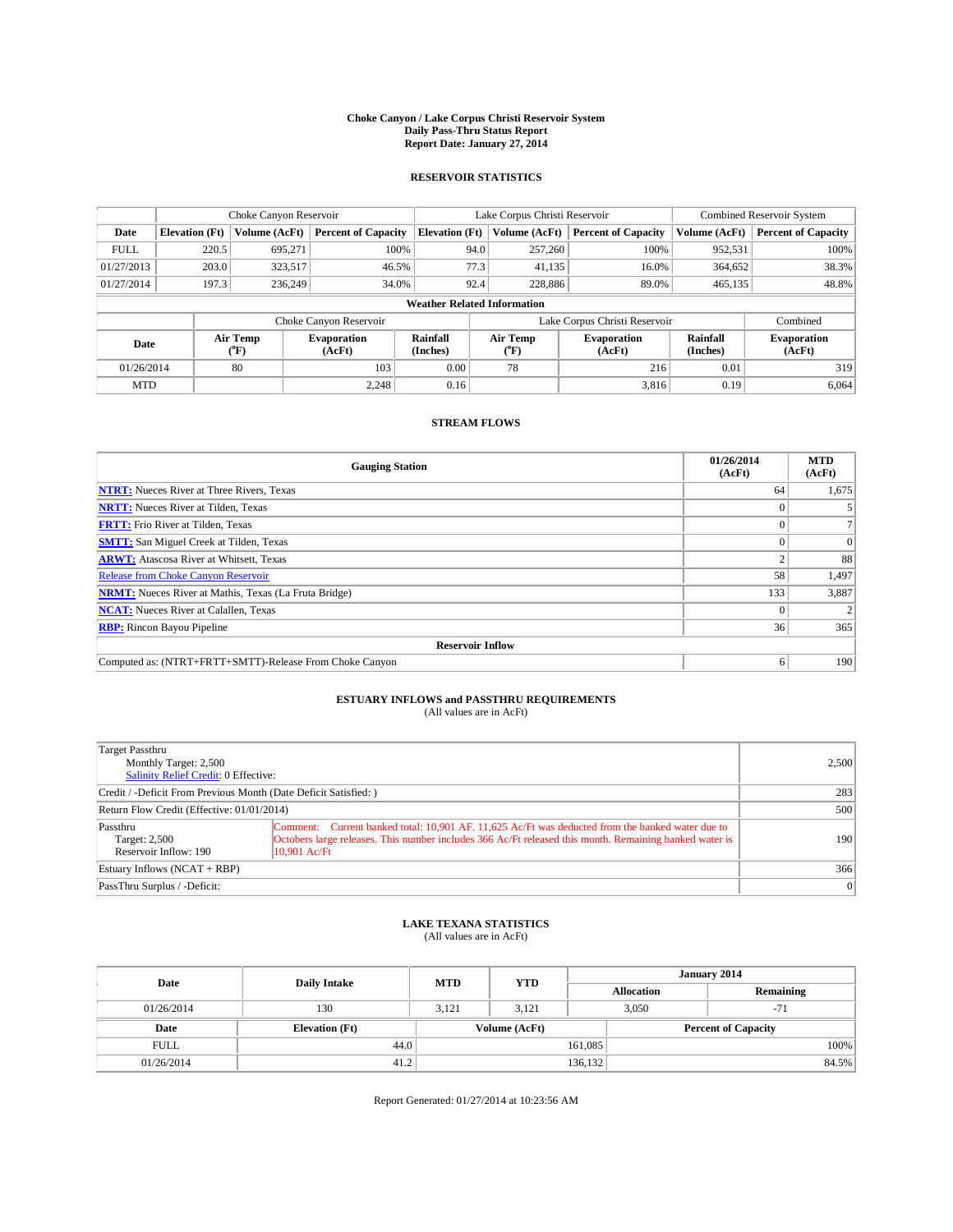#### **Choke Canyon / Lake Corpus Christi Reservoir System Daily Pass-Thru Status Report Report Date: January 28, 2014**

### **RESERVOIR STATISTICS**

|             |                                    | Choke Canyon Reservoir |                              |                       | Lake Corpus Christi Reservoir |                              |       |                      | <b>Combined Reservoir System</b> |  |  |
|-------------|------------------------------------|------------------------|------------------------------|-----------------------|-------------------------------|------------------------------|-------|----------------------|----------------------------------|--|--|
| Date        | <b>Elevation</b> (Ft)              | Volume (AcFt)          | <b>Percent of Capacity</b>   | <b>Elevation (Ft)</b> | Volume (AcFt)                 | <b>Percent of Capacity</b>   |       | Volume (AcFt)        | Percent of Capacity              |  |  |
| <b>FULL</b> | 220.5                              | 695.271                | 100%                         |                       | 94.0<br>257,260               |                              | 100%  | 952,531              | 100%                             |  |  |
| 01/28/2013  | 203.0                              | 323,517                | 46.5%                        |                       | 77.2<br>40,814                |                              | 15.9% | 364,331              | 38.2%                            |  |  |
| 01/28/2014  | 197.2                              | 234,470                | 33.7%                        |                       | 92.5<br>230,477               |                              | 89.6% | 464,947              | 48.8%                            |  |  |
|             | <b>Weather Related Information</b> |                        |                              |                       |                               |                              |       |                      |                                  |  |  |
|             |                                    |                        | Choke Canyon Reservoir       |                       | Lake Corpus Christi Reservoir |                              |       |                      | Combined                         |  |  |
| Date        |                                    | Air Temp<br>(°F)       | <b>Evaporation</b><br>(AcFt) | Rainfall<br>(Inches)  | Air Temp<br>(°F)              | <b>Evaporation</b><br>(AcFt) |       | Rainfall<br>(Inches) | <b>Evaporation</b><br>(AcFt)     |  |  |
|             | 01/27/2014<br>61                   |                        | 213                          | 0.00                  | 64                            |                              | 320   | 0.00                 | 533                              |  |  |
| <b>MTD</b>  |                                    |                        | 2.461                        | 0.16                  |                               |                              | 4,136 | 0.19                 | 6,597                            |  |  |

### **STREAM FLOWS**

| <b>Gauging Station</b>                                       | 01/27/2014<br>(AcFt) | <b>MTD</b><br>(AcFt) |  |  |  |  |
|--------------------------------------------------------------|----------------------|----------------------|--|--|--|--|
| <b>NTRT:</b> Nueces River at Three Rivers, Texas             | 64                   | 1,739                |  |  |  |  |
| <b>NRTT:</b> Nueces River at Tilden, Texas                   |                      |                      |  |  |  |  |
| <b>FRTT:</b> Frio River at Tilden, Texas                     |                      |                      |  |  |  |  |
| <b>SMTT:</b> San Miguel Creek at Tilden, Texas               |                      | $\Omega$             |  |  |  |  |
| <b>ARWT:</b> Atascosa River at Whitsett, Texas               |                      | 90                   |  |  |  |  |
| <b>Release from Choke Canyon Reservoir</b>                   | 58                   | 1,554                |  |  |  |  |
| <b>NRMT:</b> Nueces River at Mathis, Texas (La Fruta Bridge) | 119                  | 4,006                |  |  |  |  |
| <b>NCAT:</b> Nueces River at Calallen, Texas                 |                      |                      |  |  |  |  |
| <b>RBP:</b> Rincon Bayou Pipeline                            | $\Omega$             | 365                  |  |  |  |  |
| <b>Reservoir Inflow</b>                                      |                      |                      |  |  |  |  |
| Computed as: (NTRT+FRTT+SMTT)-Release From Choke Canyon      | 6                    | 196                  |  |  |  |  |

# **ESTUARY INFLOWS and PASSTHRU REQUIREMENTS**<br>(All values are in AcFt)

| Target Passthru<br>Monthly Target: 2,500<br>Salinity Relief Credit: 0 Effective: | 2,500                                                                                                                                                                                                                        |           |  |  |
|----------------------------------------------------------------------------------|------------------------------------------------------------------------------------------------------------------------------------------------------------------------------------------------------------------------------|-----------|--|--|
| Credit / -Deficit From Previous Month (Date Deficit Satisfied: )                 | 283                                                                                                                                                                                                                          |           |  |  |
| Return Flow Credit (Effective: 01/01/2014)                                       |                                                                                                                                                                                                                              |           |  |  |
| Passthru<br>Target: 2,500<br>Reservoir Inflow: 196                               | Comment: Current banked total: 10,900 AF, 11,625 Ac/Ft was deducted from the banked water due to<br>Octobers large releases. This number includes 368 Ac/Ft released this month. Remaining banked water is<br>$10.900$ Ac/Ft | 196       |  |  |
| Estuary Inflows (NCAT + RBP)                                                     | 368                                                                                                                                                                                                                          |           |  |  |
| PassThru Surplus / -Deficit:                                                     |                                                                                                                                                                                                                              | $\vert$ 0 |  |  |

## **LAKE TEXANA STATISTICS** (All values are in AcFt)

| Date        | <b>Daily Intake</b>   | <b>MTD</b> | <b>YTD</b>    | January 2014      |                            |           |  |
|-------------|-----------------------|------------|---------------|-------------------|----------------------------|-----------|--|
|             |                       |            |               | <b>Allocation</b> |                            | Remaining |  |
| 01/27/2014  | 129                   | 3.250      | 3.250         |                   | 3,050<br>$-200$            |           |  |
| Date        | <b>Elevation</b> (Ft) |            | Volume (AcFt) |                   | <b>Percent of Capacity</b> |           |  |
| <b>FULL</b> | 44.0                  |            |               | 161,085           |                            | 100%      |  |
| 01/27/2014  | 41.1                  |            |               | 135,282           |                            | 84.0%     |  |

Report Generated: 01/28/2014 at 9:23:45 AM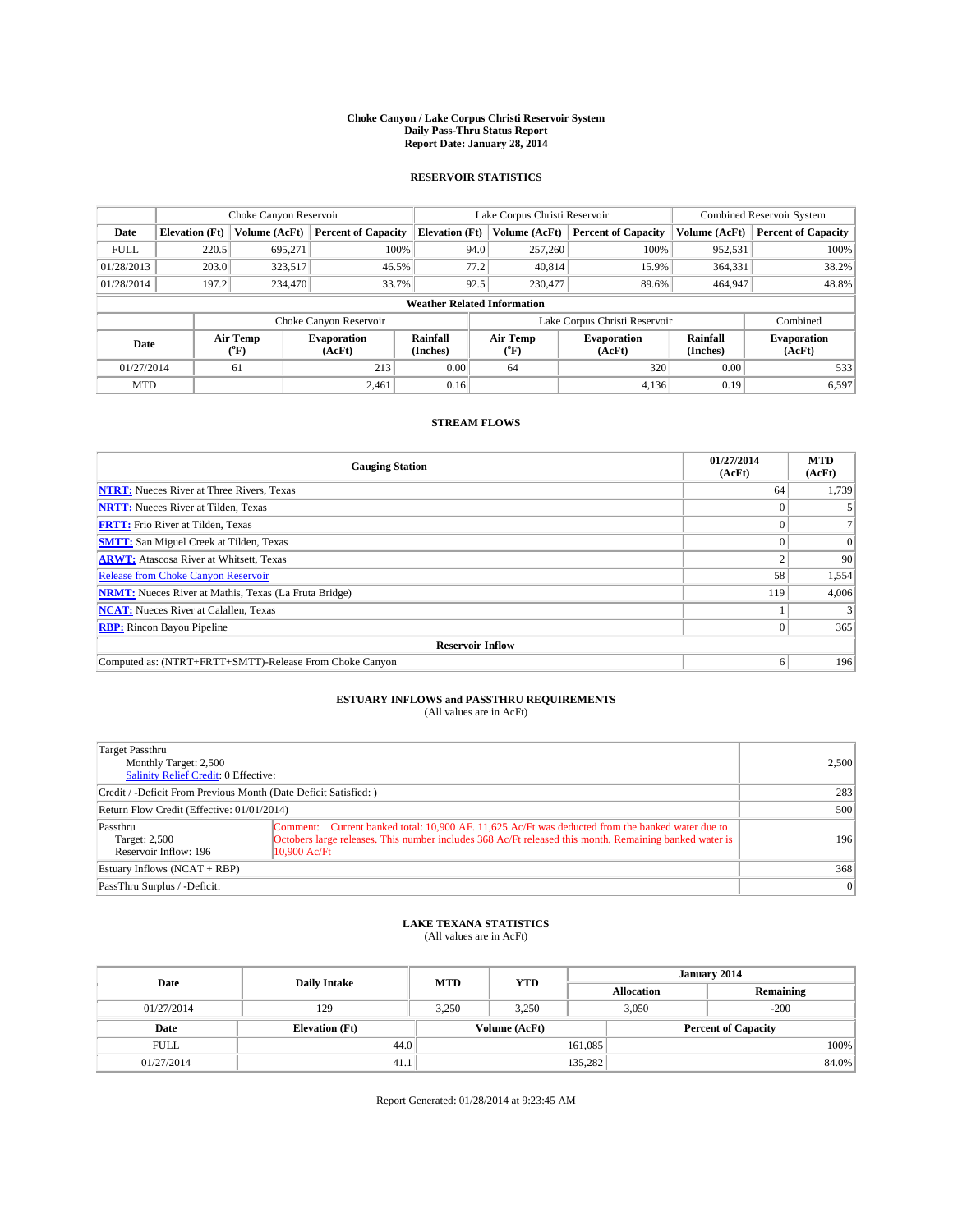#### **Choke Canyon / Lake Corpus Christi Reservoir System Daily Pass-Thru Status Report Report Date: January 29, 2014**

### **RESERVOIR STATISTICS**

|             |                                    | Choke Canyon Reservoir |                              |                       | Lake Corpus Christi Reservoir | <b>Combined Reservoir System</b> |                      |                              |  |
|-------------|------------------------------------|------------------------|------------------------------|-----------------------|-------------------------------|----------------------------------|----------------------|------------------------------|--|
| Date        | <b>Elevation</b> (Ft)              | Volume (AcFt)          | <b>Percent of Capacity</b>   | <b>Elevation (Ft)</b> | Volume (AcFt)                 | <b>Percent of Capacity</b>       | Volume (AcFt)        | Percent of Capacity          |  |
| <b>FULL</b> | 220.5                              | 695.271                | 100%                         | 94.0                  | 257,260                       | 100%                             | 952,531              | 100%                         |  |
| 01/29/2013  | 203.0                              | 323,349                | 46.5%                        | 77.2                  | 40,750                        | 15.8%                            | 364,099              | 38.2%                        |  |
| 01/29/2014  | 197.2                              | 235,422                | 33.9%                        | 92.4                  | 228,357                       | 88.8%                            | 463,779              | 48.7%                        |  |
|             | <b>Weather Related Information</b> |                        |                              |                       |                               |                                  |                      |                              |  |
|             |                                    |                        | Choke Canyon Reservoir       |                       | Lake Corpus Christi Reservoir |                                  | Combined             |                              |  |
| Date        |                                    | Air Temp<br>(°F)       | <b>Evaporation</b><br>(AcFt) | Rainfall<br>(Inches)  | Air Temp<br>(°F)              | <b>Evaporation</b><br>(AcFt)     | Rainfall<br>(Inches) | <b>Evaporation</b><br>(AcFt) |  |
| 01/28/2014  |                                    | 35                     |                              | 0.00                  | 37                            | 41                               | 0.00                 | 41                           |  |
| <b>MTD</b>  |                                    |                        | 2.461                        | 0.16                  |                               | 4,177                            | 0.19                 | 6,638                        |  |

### **STREAM FLOWS**

| <b>Gauging Station</b>                                       | 01/28/2014<br>(AcFt) | <b>MTD</b><br>(AcFt) |  |  |  |  |
|--------------------------------------------------------------|----------------------|----------------------|--|--|--|--|
| <b>NTRT:</b> Nueces River at Three Rivers, Texas             | 64                   | 1,802                |  |  |  |  |
| <b>NRTT:</b> Nueces River at Tilden, Texas                   |                      |                      |  |  |  |  |
| <b>FRTT:</b> Frio River at Tilden, Texas                     |                      |                      |  |  |  |  |
| <b>SMTT:</b> San Miguel Creek at Tilden, Texas               |                      | $\Omega$             |  |  |  |  |
| <b>ARWT:</b> Atascosa River at Whitsett, Texas               |                      | 93                   |  |  |  |  |
| <b>Release from Choke Canyon Reservoir</b>                   | 58                   | 1,612                |  |  |  |  |
| <b>NRMT:</b> Nueces River at Mathis, Texas (La Fruta Bridge) | 103                  | 4,109                |  |  |  |  |
| <b>NCAT:</b> Nueces River at Calallen, Texas                 |                      |                      |  |  |  |  |
| <b>RBP:</b> Rincon Bayou Pipeline                            | 43                   | 408                  |  |  |  |  |
| <b>Reservoir Inflow</b>                                      |                      |                      |  |  |  |  |
| Computed as: (NTRT+FRTT+SMTT)-Release From Choke Canyon      | o                    | 202                  |  |  |  |  |

# **ESTUARY INFLOWS and PASSTHRU REQUIREMENTS**<br>(All values are in AcFt)

| Target Passthru<br>Monthly Target: 2,500<br>Salinity Relief Credit: 0 Effective: | 2,500                                                                                                                                                                                                                        |           |  |  |
|----------------------------------------------------------------------------------|------------------------------------------------------------------------------------------------------------------------------------------------------------------------------------------------------------------------------|-----------|--|--|
| Credit / -Deficit From Previous Month (Date Deficit Satisfied: )                 | 283                                                                                                                                                                                                                          |           |  |  |
| Return Flow Credit (Effective: 01/01/2014)                                       |                                                                                                                                                                                                                              |           |  |  |
| Passthru<br>Target: 2,500<br>Reservoir Inflow: 202                               | Comment: Current banked total: 10,855 AF, 11,625 Ac/Ft was deducted from the banked water due to<br>Octobers large releases. This number includes 413 Ac/Ft released this month. Remaining banked water is<br>$10.855$ Ac/Ft | 202       |  |  |
| Estuary Inflows (NCAT + RBP)                                                     | 413                                                                                                                                                                                                                          |           |  |  |
| PassThru Surplus / -Deficit:                                                     |                                                                                                                                                                                                                              | $\vert$ 0 |  |  |

## **LAKE TEXANA STATISTICS** (All values are in AcFt)

| Date        | <b>Daily Intake</b>   | <b>MTD</b> | <b>YTD</b>    | January 2014      |                            |           |  |
|-------------|-----------------------|------------|---------------|-------------------|----------------------------|-----------|--|
|             |                       |            |               | <b>Allocation</b> |                            | Remaining |  |
| 01/28/2014  | 129                   | 3.379      | 3.379         |                   | 3,050<br>$-329$            |           |  |
| Date        | <b>Elevation</b> (Ft) |            | Volume (AcFt) |                   | <b>Percent of Capacity</b> |           |  |
| <b>FULL</b> | 44.0                  |            |               | 161,085           |                            | 100%      |  |
| 01/28/2014  | 41.1                  |            |               | 135,282           |                            | 84.0%     |  |

Report Generated: 01/29/2014 at 9:08:36 AM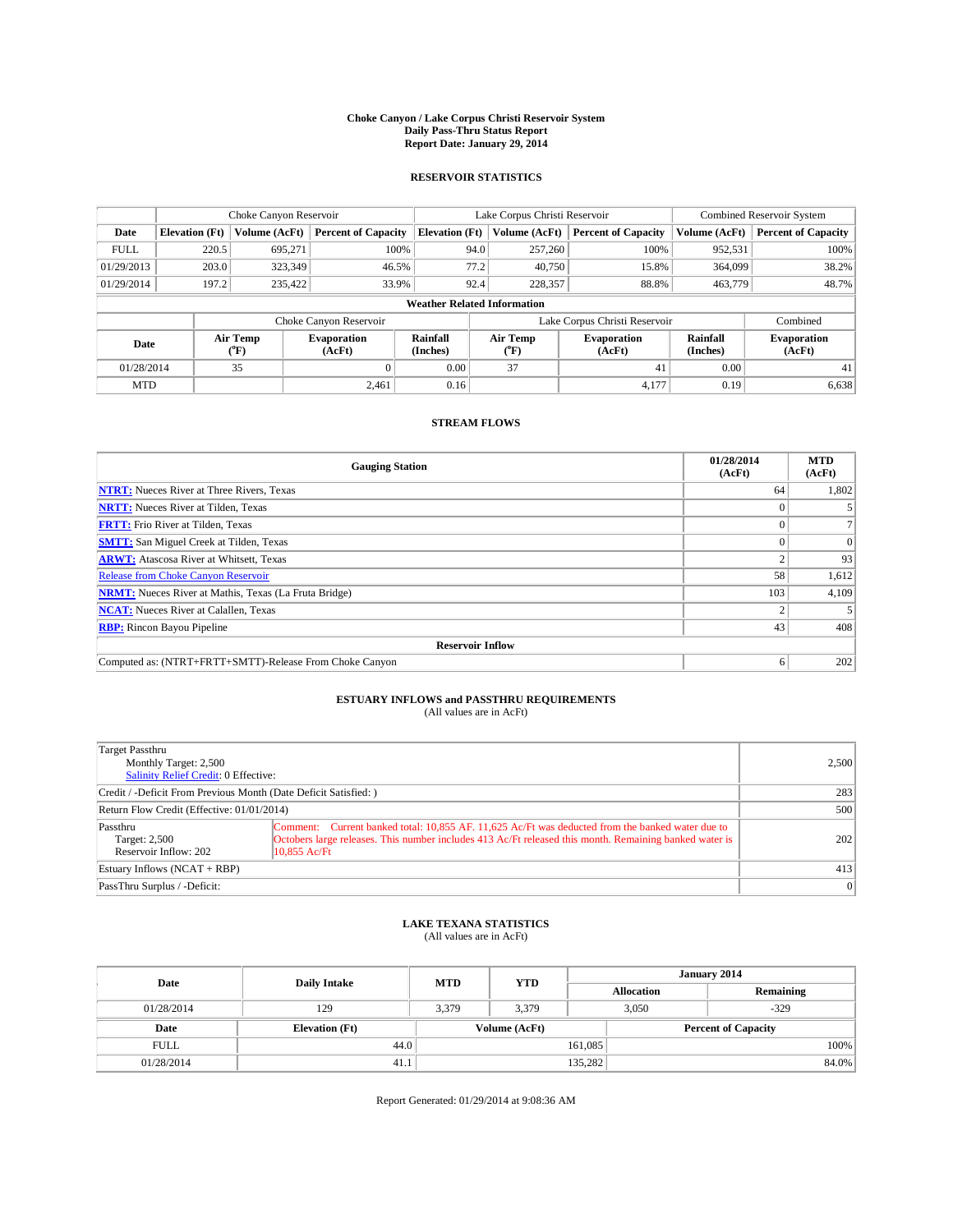#### **Choke Canyon / Lake Corpus Christi Reservoir System Daily Pass-Thru Status Report Report Date: January 30, 2014**

### **RESERVOIR STATISTICS**

|             |                                    | Choke Canyon Reservoir |                              | Lake Corpus Christi Reservoir |                               |  |                              | <b>Combined Reservoir System</b> |                              |  |
|-------------|------------------------------------|------------------------|------------------------------|-------------------------------|-------------------------------|--|------------------------------|----------------------------------|------------------------------|--|
| Date        | <b>Elevation</b> (Ft)              | Volume (AcFt)          | <b>Percent of Capacity</b>   | <b>Elevation (Ft)</b>         | Volume (AcFt)                 |  | <b>Percent of Capacity</b>   | Volume (AcFt)                    | Percent of Capacity          |  |
| <b>FULL</b> | 220.5                              | 695.271                | 100%                         |                               | 94.0<br>257,260               |  | 100%                         | 952,531                          | 100%                         |  |
| 01/30/2013  | 203.0                              | 323,684                | 46.6%                        |                               | 77.2<br>40,878                |  | 15.9%                        | 364,562                          | 38.3%                        |  |
| 01/30/2014  | 197.2                              | 235,285                | 33.8%                        |                               | 92.4<br>227,828               |  | 88.6%                        | 463,113                          | 48.6%                        |  |
|             | <b>Weather Related Information</b> |                        |                              |                               |                               |  |                              |                                  |                              |  |
|             |                                    |                        | Choke Canyon Reservoir       |                               | Lake Corpus Christi Reservoir |  |                              |                                  | Combined                     |  |
| Date        |                                    | Air Temp<br>(°F)       | <b>Evaporation</b><br>(AcFt) | Rainfall<br>(Inches)          | Air Temp<br>(°F)              |  | <b>Evaporation</b><br>(AcFt) | Rainfall<br>(Inches)             | <b>Evaporation</b><br>(AcFt) |  |
|             | 01/29/2014<br>49                   |                        | 174                          | 0.00                          | 48                            |  | 175                          | 0.00                             | 349                          |  |
| <b>MTD</b>  |                                    |                        | 2,635                        | 0.16                          |                               |  | 4,352                        | 0.19                             | 6,987                        |  |

### **STREAM FLOWS**

| <b>Gauging Station</b>                                       | 01/29/2014<br>(AcFt) | <b>MTD</b><br>(AcFt) |  |  |  |  |
|--------------------------------------------------------------|----------------------|----------------------|--|--|--|--|
| <b>NTRT:</b> Nueces River at Three Rivers, Texas             | 64                   | 1,866                |  |  |  |  |
| <b>NRTT:</b> Nueces River at Tilden, Texas                   |                      |                      |  |  |  |  |
| <b>FRTT:</b> Frio River at Tilden, Texas                     |                      |                      |  |  |  |  |
| <b>SMTT:</b> San Miguel Creek at Tilden, Texas               |                      | $\Omega$             |  |  |  |  |
| <b>ARWT:</b> Atascosa River at Whitsett, Texas               |                      | 94                   |  |  |  |  |
| <b>Release from Choke Canyon Reservoir</b>                   | 58                   | 1,669                |  |  |  |  |
| <b>NRMT:</b> Nueces River at Mathis, Texas (La Fruta Bridge) | 103                  | 4,212                |  |  |  |  |
| <b>NCAT:</b> Nueces River at Calallen, Texas                 |                      |                      |  |  |  |  |
| <b>RBP:</b> Rincon Bayou Pipeline                            | $\Omega$             | 408                  |  |  |  |  |
| <b>Reservoir Inflow</b>                                      |                      |                      |  |  |  |  |
| Computed as: (NTRT+FRTT+SMTT)-Release From Choke Canyon      | o                    | 208                  |  |  |  |  |

# **ESTUARY INFLOWS and PASSTHRU REQUIREMENTS**<br>(All values are in AcFt)

| Target Passthru<br>Monthly Target: 2,500<br>Salinity Relief Credit: 0 Effective: | 2,500                                                                                                                                                                                                                        |           |
|----------------------------------------------------------------------------------|------------------------------------------------------------------------------------------------------------------------------------------------------------------------------------------------------------------------------|-----------|
| Credit / -Deficit From Previous Month (Date Deficit Satisfied: )                 | 283                                                                                                                                                                                                                          |           |
| Return Flow Credit (Effective: 01/01/2014)                                       | 500                                                                                                                                                                                                                          |           |
| Passthru<br>Target: 2,500<br>Reservoir Inflow: 208                               | Comment: Current banked total: 10,855 AF, 11,625 Ac/Ft was deducted from the banked water due to<br>Octobers large releases. This number includes 413 Ac/Ft released this month. Remaining banked water is<br>$10.855$ Ac/Ft | 208       |
| Estuary Inflows (NCAT + RBP)                                                     | 413                                                                                                                                                                                                                          |           |
| PassThru Surplus / -Deficit:                                                     |                                                                                                                                                                                                                              | $\vert$ 0 |

## **LAKE TEXANA STATISTICS** (All values are in AcFt)

| Date        | <b>Daily Intake</b>   | <b>MTD</b> | <b>YTD</b>    | January 2014      |                            |           |  |
|-------------|-----------------------|------------|---------------|-------------------|----------------------------|-----------|--|
|             |                       |            |               | <b>Allocation</b> |                            | Remaining |  |
| 01/29/2014  | 129                   | 3.509      | 3.509         |                   | 3,050<br>$-459$            |           |  |
| Date        | <b>Elevation</b> (Ft) |            | Volume (AcFt) |                   | <b>Percent of Capacity</b> |           |  |
| <b>FULL</b> | 44.0                  |            |               | 161,085           |                            | 100%      |  |
| 01/29/2014  | 41.1                  |            |               | 135,282           |                            | 84.0%     |  |

Report Generated: 01/30/2014 at 8:09:02 AM